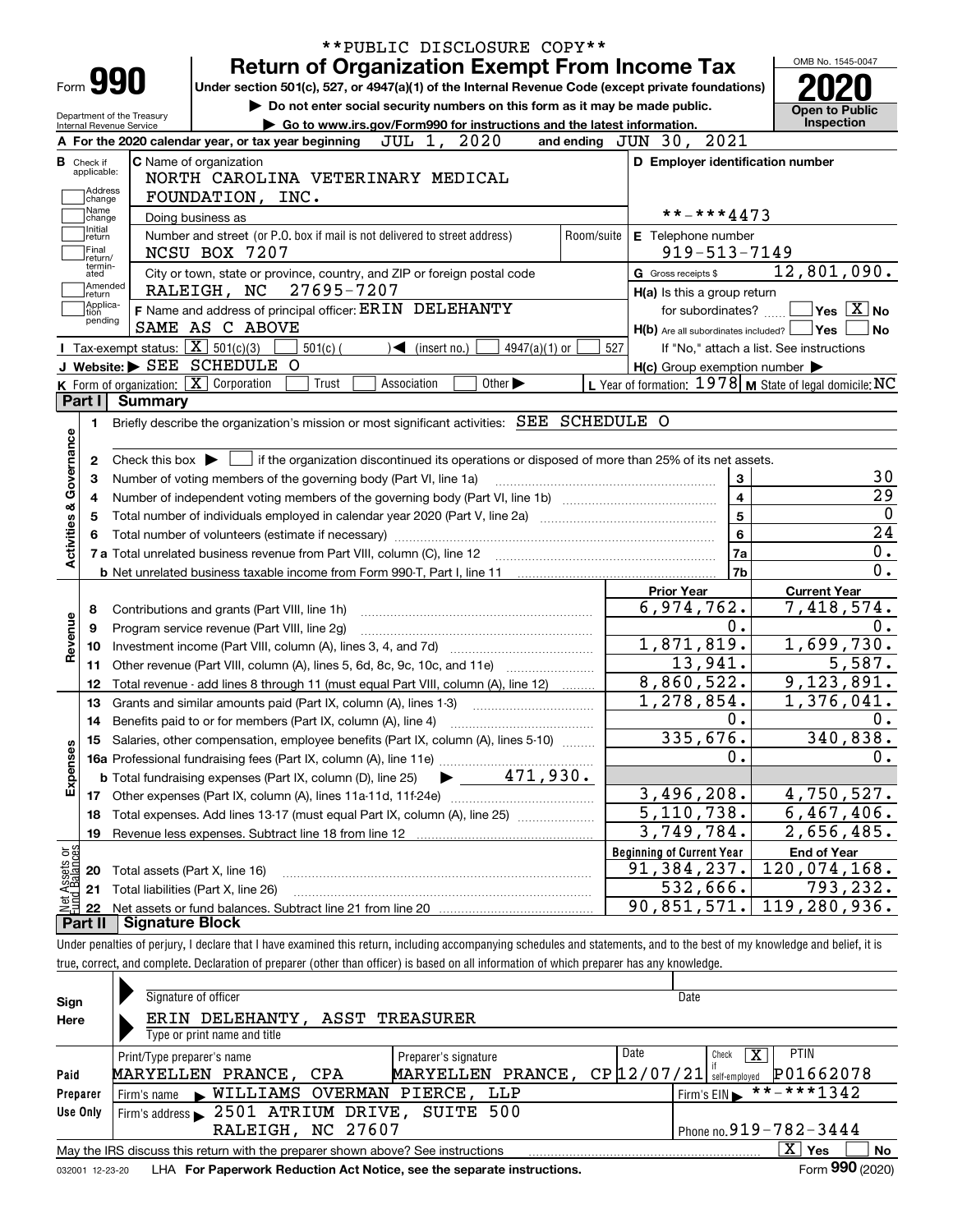|              | NORTH CAROLINA VETERINARY MEDICAL                                                                                                            |                                                   |
|--------------|----------------------------------------------------------------------------------------------------------------------------------------------|---------------------------------------------------|
|              | FOUNDATION, INC.<br>Form 990 (2020)                                                                                                          | **-***4473<br>Page 2                              |
|              | <b>Statement of Program Service Accomplishments</b><br>Part III                                                                              |                                                   |
|              |                                                                                                                                              |                                                   |
| 1            | Briefly describe the organization's mission:<br>TO PROVIDE FINANCIAL SUPPORT FOR ALL TYPES OF EDUCATION AND RESEARCH                         |                                                   |
|              | IN THE FIELD OF VETERINARY MEDICINE AT NORTH CAROLINA STATE                                                                                  |                                                   |
|              | UNIVERSITY.                                                                                                                                  |                                                   |
|              |                                                                                                                                              |                                                   |
| $\mathbf{2}$ | Did the organization undertake any significant program services during the year which were not listed on the                                 |                                                   |
|              | prior Form 990 or 990-EZ?                                                                                                                    | $\overline{\ }$ Yes $\overline{\rm{X}}$ No        |
|              | If "Yes," describe these new services on Schedule O.                                                                                         |                                                   |
| 3            | Did the organization cease conducting, or make significant changes in how it conducts, any program services?                                 | $\boxed{\phantom{1}}$ Yes $\boxed{\mathrm{X}}$ No |
|              | If "Yes," describe these changes on Schedule O.                                                                                              |                                                   |
| 4            | Describe the organization's program service accomplishments for each of its three largest program services, as measured by expenses.         |                                                   |
|              | Section 501(c)(3) and 501(c)(4) organizations are required to report the amount of grants and allocations to others, the total expenses, and |                                                   |
| 4a           | revenue, if any, for each program service reported.                                                                                          | $\overline{5,587}$ .                              |
|              | PROVIDES FINANCIAL SUPPORT FOR ALL TYPES OF EDUCATION AND RESEARCH IN                                                                        |                                                   |
|              | THE FIELD OF VETERINARY MEDICINE AT NORTH CAROLINA STATE UNIVERSITY.                                                                         |                                                   |
|              |                                                                                                                                              |                                                   |
|              |                                                                                                                                              |                                                   |
|              |                                                                                                                                              |                                                   |
|              |                                                                                                                                              |                                                   |
|              |                                                                                                                                              |                                                   |
|              |                                                                                                                                              |                                                   |
|              |                                                                                                                                              |                                                   |
|              |                                                                                                                                              |                                                   |
|              |                                                                                                                                              |                                                   |
|              |                                                                                                                                              |                                                   |
| 4b           |                                                                                                                                              |                                                   |
|              |                                                                                                                                              |                                                   |
|              |                                                                                                                                              |                                                   |
|              |                                                                                                                                              |                                                   |
|              |                                                                                                                                              |                                                   |
|              |                                                                                                                                              |                                                   |
|              |                                                                                                                                              |                                                   |
|              |                                                                                                                                              |                                                   |
|              |                                                                                                                                              |                                                   |
|              |                                                                                                                                              |                                                   |
|              |                                                                                                                                              |                                                   |
|              |                                                                                                                                              |                                                   |
| 4c           | (Code: ) (Expenses \$<br>including grants of \$                                                                                              | ) (Revenue \$                                     |
|              |                                                                                                                                              |                                                   |
|              |                                                                                                                                              |                                                   |
|              |                                                                                                                                              |                                                   |
|              |                                                                                                                                              |                                                   |
|              |                                                                                                                                              |                                                   |
|              |                                                                                                                                              |                                                   |
|              |                                                                                                                                              |                                                   |
|              |                                                                                                                                              |                                                   |
|              |                                                                                                                                              |                                                   |
|              |                                                                                                                                              |                                                   |
|              |                                                                                                                                              |                                                   |
| 4d           | Other program services (Describe on Schedule O.)                                                                                             |                                                   |
|              | (Expenses \$<br>(Revenue \$<br>including grants of \$                                                                                        |                                                   |
|              | 5,559,116.<br>4e Total program service expenses >                                                                                            | <b>nnn</b>                                        |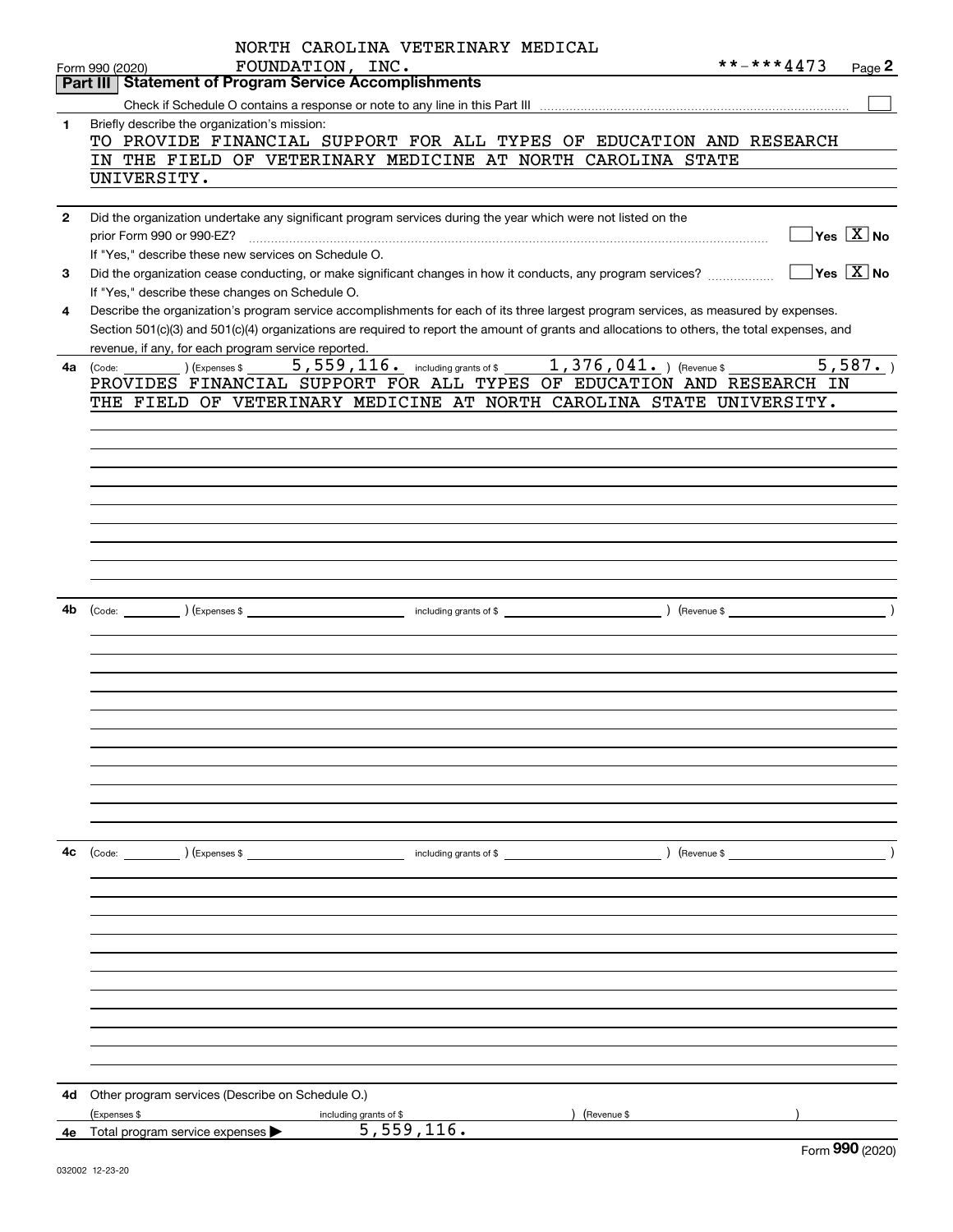|     |                                                                                                                                       |                 | Yes         | No               |
|-----|---------------------------------------------------------------------------------------------------------------------------------------|-----------------|-------------|------------------|
| 1.  | Is the organization described in section $501(c)(3)$ or $4947(a)(1)$ (other than a private foundation)?                               |                 |             |                  |
|     |                                                                                                                                       | 1               | X           |                  |
| 2   |                                                                                                                                       | $\overline{2}$  | $\mathbf X$ |                  |
| 3   | Did the organization engage in direct or indirect political campaign activities on behalf of or in opposition to candidates for       |                 |             |                  |
|     |                                                                                                                                       | 3               |             | х                |
| 4   | Section 501(c)(3) organizations. Did the organization engage in lobbying activities, or have a section 501(h) election in effect      |                 |             |                  |
|     |                                                                                                                                       | 4               |             | x                |
| 5   | Is the organization a section 501(c)(4), 501(c)(5), or 501(c)(6) organization that receives membership dues, assessments, or          |                 |             |                  |
|     |                                                                                                                                       | 5               |             | х                |
| 6   | Did the organization maintain any donor advised funds or any similar funds or accounts for which donors have the right to             |                 |             |                  |
|     | provide advice on the distribution or investment of amounts in such funds or accounts? If "Yes," complete Schedule D, Part I          | 6               |             | x                |
| 7   | Did the organization receive or hold a conservation easement, including easements to preserve open space,                             |                 |             |                  |
|     |                                                                                                                                       | $\overline{7}$  |             | х                |
| 8   | Did the organization maintain collections of works of art, historical treasures, or other similar assets? If "Yes," complete          |                 |             |                  |
|     |                                                                                                                                       | 8               | х           |                  |
| 9   | Did the organization report an amount in Part X, line 21, for escrow or custodial account liability, serve as a custodian for         |                 |             |                  |
|     | amounts not listed in Part X; or provide credit counseling, debt management, credit repair, or debt negotiation services?             |                 |             |                  |
|     |                                                                                                                                       | 9               |             | X                |
| 10  | Did the organization, directly or through a related organization, hold assets in donor-restricted endowments                          |                 |             |                  |
|     |                                                                                                                                       | 10              | х           |                  |
| 11  | If the organization's answer to any of the following questions is "Yes," then complete Schedule D, Parts VI, VII, VIII, IX, or X      |                 |             |                  |
|     | as applicable.                                                                                                                        |                 |             |                  |
| a   | Did the organization report an amount for land, buildings, and equipment in Part X, line 10? If "Yes," complete Schedule D.           |                 |             |                  |
|     |                                                                                                                                       | 11a             |             | х                |
|     | <b>b</b> Did the organization report an amount for investments - other securities in Part X, line 12, that is 5% or more of its total |                 |             |                  |
|     |                                                                                                                                       | 11 <sub>b</sub> | х           |                  |
| c   | Did the organization report an amount for investments - program related in Part X, line 13, that is 5% or more of its total           |                 |             |                  |
|     |                                                                                                                                       | 11c             |             | х                |
|     | d Did the organization report an amount for other assets in Part X, line 15, that is 5% or more of its total assets reported in       |                 |             |                  |
|     |                                                                                                                                       | 11d             |             | х                |
|     | e Did the organization report an amount for other liabilities in Part X, line 25? If "Yes," complete Schedule D, Part X               | 11e             | X           |                  |
| f   | Did the organization's separate or consolidated financial statements for the tax year include a footnote that addresses               |                 |             |                  |
|     | the organization's liability for uncertain tax positions under FIN 48 (ASC 740)? If "Yes," complete Schedule D, Part X                | 11f             | X           |                  |
|     | 12a Did the organization obtain separate, independent audited financial statements for the tax year? If "Yes," complete               |                 |             |                  |
|     |                                                                                                                                       | 12a             | х           |                  |
|     | <b>b</b> Was the organization included in consolidated, independent audited financial statements for the tax year?                    |                 |             |                  |
|     | If "Yes," and if the organization answered "No" to line 12a, then completing Schedule D, Parts XI and XII is optional                 | <u>12b</u>      |             | ▵<br>$\mathbf X$ |
| 13  | Is the organization a school described in section 170(b)(1)(A)(ii)? If "Yes," complete Schedule E                                     | 13              |             | X                |
| 14a | Did the organization maintain an office, employees, or agents outside of the United States?                                           | 14a             |             |                  |
| b   | Did the organization have aggregate revenues or expenses of more than \$10,000 from grantmaking, fundraising, business,               |                 |             |                  |
|     | investment, and program service activities outside the United States, or aggregate foreign investments valued at \$100,000            |                 |             | х                |
|     | Did the organization report on Part IX, column (A), line 3, more than \$5,000 of grants or other assistance to or for any             | 14b             |             |                  |
| 15  |                                                                                                                                       |                 |             | x                |
| 16  | Did the organization report on Part IX, column (A), line 3, more than \$5,000 of aggregate grants or other assistance to              | 15              |             |                  |
|     |                                                                                                                                       | 16              |             | x                |
|     | Did the organization report a total of more than \$15,000 of expenses for professional fundraising services on Part IX,               |                 |             |                  |
| 17  |                                                                                                                                       | 17              |             | x                |
| 18  | Did the organization report more than \$15,000 total of fundraising event gross income and contributions on Part VIII, lines          |                 |             |                  |
|     |                                                                                                                                       | 18              |             | x                |
| 19  | Did the organization report more than \$15,000 of gross income from gaming activities on Part VIII, line 9a? If "Yes."                |                 |             |                  |
|     |                                                                                                                                       | 19              |             | х                |
| 20a |                                                                                                                                       | 20a             |             | X                |
|     | b If "Yes" to line 20a, did the organization attach a copy of its audited financial statements to this return?                        | 20 <sub>b</sub> |             |                  |
| 21  | Did the organization report more than \$5,000 of grants or other assistance to any domestic organization or                           |                 |             |                  |
|     |                                                                                                                                       | 21              | X           |                  |
|     |                                                                                                                                       |                 |             |                  |

Form (2020) **990**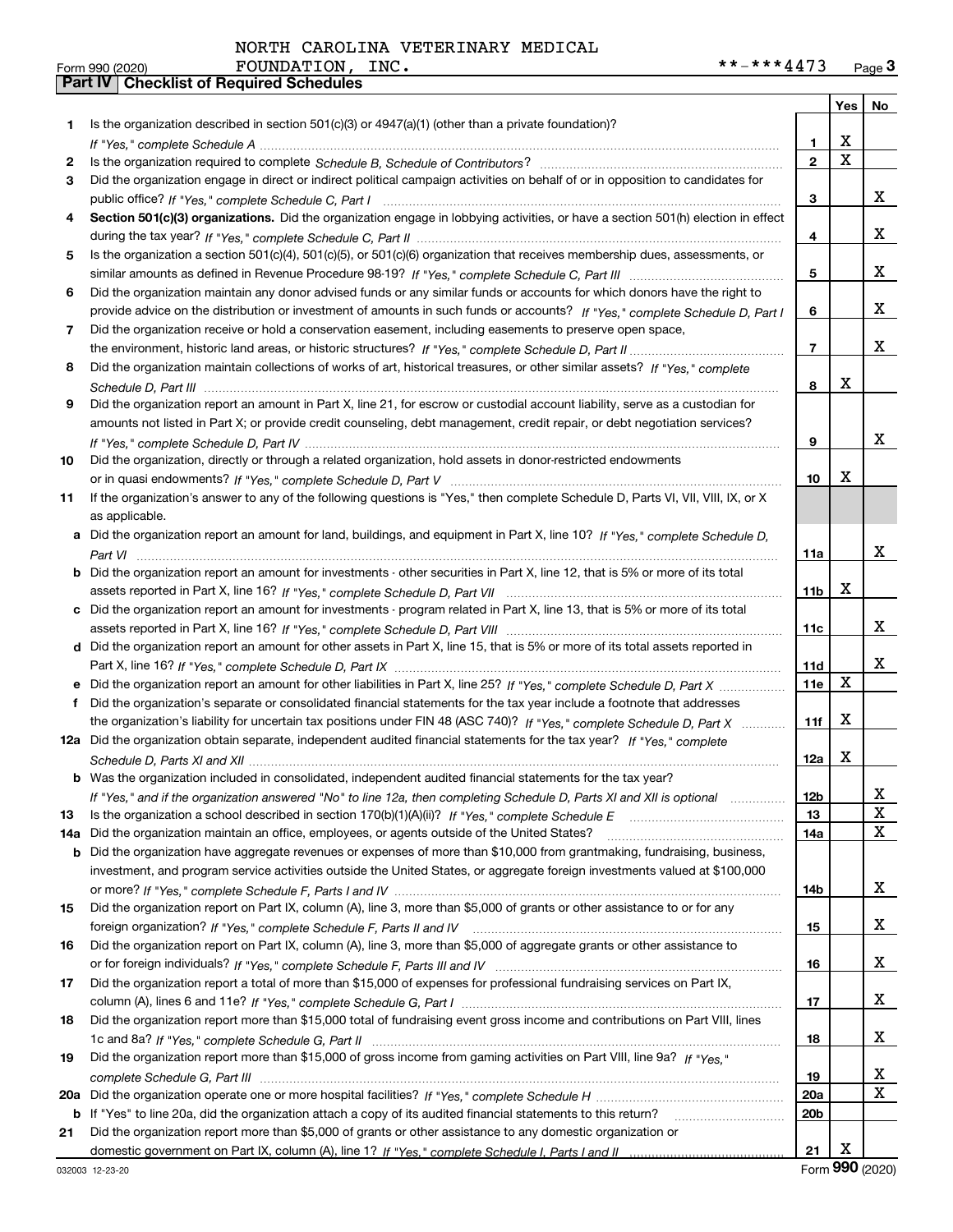*(continued)*

|        |                                                                                                                              |                 | Yes         | No |
|--------|------------------------------------------------------------------------------------------------------------------------------|-----------------|-------------|----|
| 22     | Did the organization report more than \$5,000 of grants or other assistance to or for domestic individuals on                |                 |             |    |
|        |                                                                                                                              | 22              |             | x  |
| 23     | Did the organization answer "Yes" to Part VII, Section A, line 3, 4, or 5 about compensation of the organization's current   |                 |             |    |
|        | and former officers, directors, trustees, key employees, and highest compensated employees? If "Yes," complete               |                 |             |    |
|        |                                                                                                                              | 23              | X           |    |
|        | 24a Did the organization have a tax-exempt bond issue with an outstanding principal amount of more than \$100,000 as of the  |                 |             |    |
|        | last day of the year, that was issued after December 31, 2002? If "Yes," answer lines 24b through 24d and complete           |                 |             |    |
|        |                                                                                                                              | 24a             |             | x  |
|        | <b>b</b> Did the organization invest any proceeds of tax-exempt bonds beyond a temporary period exception?                   | 24 <sub>b</sub> |             |    |
|        | c Did the organization maintain an escrow account other than a refunding escrow at any time during the year to defease       |                 |             |    |
|        |                                                                                                                              | 24c             |             |    |
|        |                                                                                                                              | 24d             |             |    |
|        | 25a Section 501(c)(3), 501(c)(4), and 501(c)(29) organizations. Did the organization engage in an excess benefit             |                 |             |    |
|        |                                                                                                                              | 25a             |             | x  |
|        | b Is the organization aware that it engaged in an excess benefit transaction with a disqualified person in a prior year, and |                 |             |    |
|        | that the transaction has not been reported on any of the organization's prior Forms 990 or 990-EZ? If "Yes." complete        |                 |             |    |
|        | Schedule L, Part I                                                                                                           | 25 <sub>b</sub> |             | X  |
| 26     | Did the organization report any amount on Part X, line 5 or 22, for receivables from or payables to any current              |                 |             |    |
|        | or former officer, director, trustee, key employee, creator or founder, substantial contributor, or 35%                      |                 |             |    |
|        | controlled entity or family member of any of these persons? If "Yes," complete Schedule L, Part II                           | 26              |             | х  |
| 27     | Did the organization provide a grant or other assistance to any current or former officer, director, trustee, key employee,  |                 |             |    |
|        | creator or founder, substantial contributor or employee thereof, a grant selection committee member, or to a 35% controlled  |                 |             |    |
|        | entity (including an employee thereof) or family member of any of these persons? If "Yes," complete Schedule L, Part III     | 27              |             | x  |
| 28     | Was the organization a party to a business transaction with one of the following parties (see Schedule L, Part IV            |                 |             |    |
|        | instructions, for applicable filing thresholds, conditions, and exceptions):                                                 |                 |             |    |
|        | a A current or former officer, director, trustee, key employee, creator or founder, or substantial contributor? If           |                 |             |    |
|        |                                                                                                                              | 28a             |             | x  |
|        |                                                                                                                              | 28 <sub>b</sub> |             | X  |
|        | c A 35% controlled entity of one or more individuals and/or organizations described in lines 28a or 28b? If                  |                 |             |    |
|        |                                                                                                                              | 28c             |             | x  |
| 29     |                                                                                                                              | 29              | $\mathbf X$ |    |
| 30     | Did the organization receive contributions of art, historical treasures, or other similar assets, or qualified conservation  |                 |             |    |
|        |                                                                                                                              | 30              |             | x  |
| 31     | Did the organization liquidate, terminate, or dissolve and cease operations? If "Yes," complete Schedule N, Part I           | 31              |             | X  |
| 32     | Did the organization sell, exchange, dispose of, or transfer more than 25% of its net assets? If "Yes," complete             |                 |             |    |
|        |                                                                                                                              | 32              |             | x  |
| 33     | Did the organization own 100% of an entity disregarded as separate from the organization under Regulations                   |                 |             |    |
|        |                                                                                                                              | 33              |             | x  |
| 34     | Was the organization related to any tax-exempt or taxable entity? If "Yes," complete Schedule R, Part II, III, or IV, and    |                 |             |    |
|        |                                                                                                                              | 34              | х           |    |
|        | 35a Did the organization have a controlled entity within the meaning of section 512(b)(13)?                                  | 35a             |             | X  |
|        | b If "Yes" to line 35a, did the organization receive any payment from or engage in any transaction with a controlled entity  |                 |             |    |
|        |                                                                                                                              | 35b             |             |    |
| 36     | Section 501(c)(3) organizations. Did the organization make any transfers to an exempt non-charitable related organization?   |                 |             |    |
|        |                                                                                                                              | 36              |             | x  |
| 37     | Did the organization conduct more than 5% of its activities through an entity that is not a related organization             |                 |             |    |
|        |                                                                                                                              | 37              |             | х  |
| 38     | Did the organization complete Schedule O and provide explanations in Schedule O for Part VI, lines 11b and 19?               |                 |             |    |
| Part V | Note: All Form 990 filers are required to complete Schedule O<br>Statements Regarding Other IRS Filings and Tax Compliance   | 38              | х           |    |
|        | Check if Schedule O contains a response or note to any line in this Part V                                                   |                 |             |    |
|        |                                                                                                                              |                 | Yes         | No |
|        | 0<br>1a Enter the number reported in Box 3 of Form 1096. Enter -0- if not applicable<br>1a                                   |                 |             |    |
| b      | 0<br>Enter the number of Forms W-2G included in line 1a. Enter -0- if not applicable<br>1b                                   |                 |             |    |
|        | Did the organization comply with backup withholding rules for reportable payments to vendors and reportable gaming           |                 |             |    |
|        |                                                                                                                              | 1c              |             |    |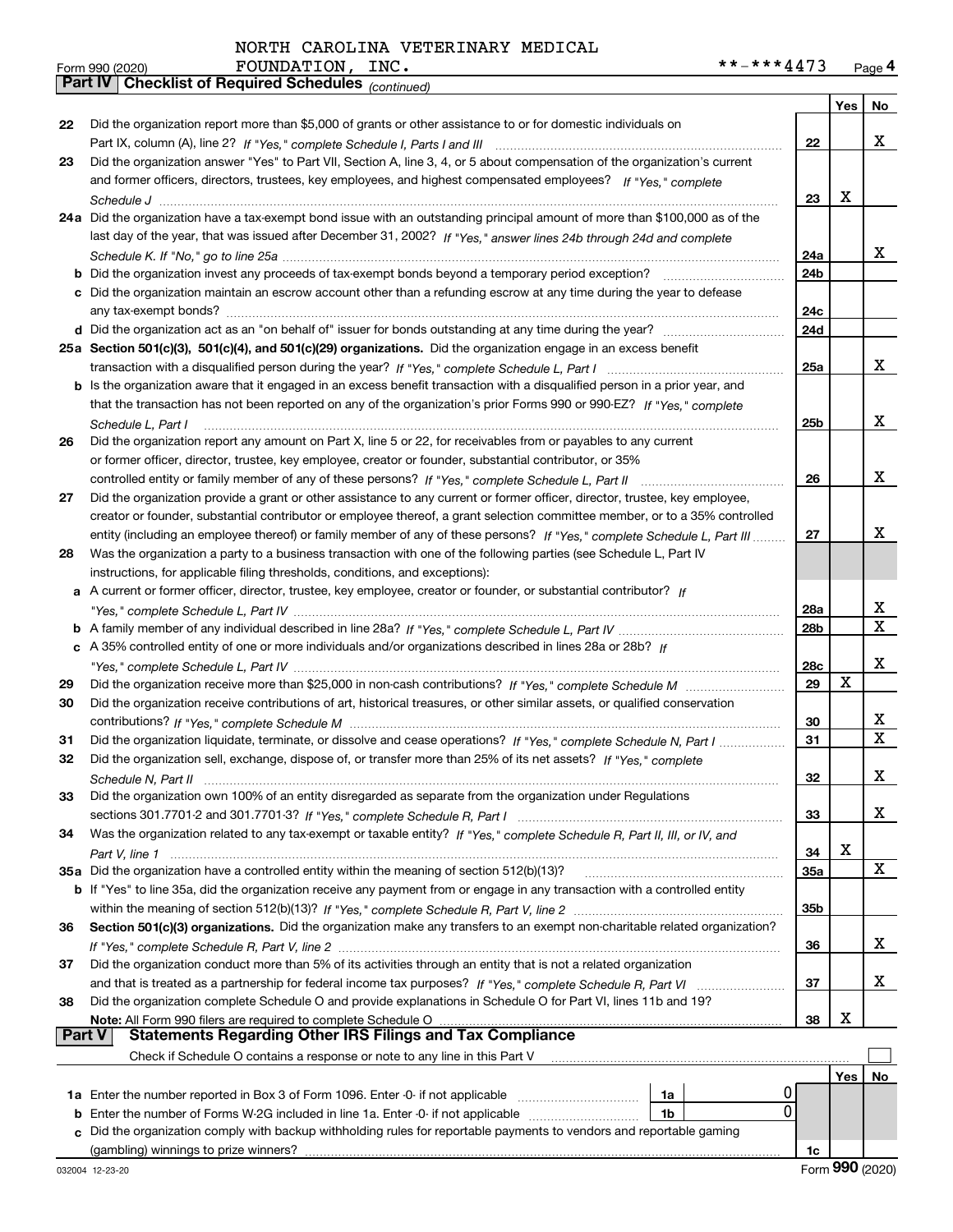|               | **-***4473<br>FOUNDATION, INC.<br>Form 990 (2020)                                                                                                                                                                                                                                            |          |            | Page $5$    |  |  |  |  |  |  |
|---------------|----------------------------------------------------------------------------------------------------------------------------------------------------------------------------------------------------------------------------------------------------------------------------------------------|----------|------------|-------------|--|--|--|--|--|--|
| <b>Part V</b> | Statements Regarding Other IRS Filings and Tax Compliance (continued)                                                                                                                                                                                                                        |          |            |             |  |  |  |  |  |  |
|               |                                                                                                                                                                                                                                                                                              |          | Yes        | No          |  |  |  |  |  |  |
|               | 2a Enter the number of employees reported on Form W-3, Transmittal of Wage and Tax Statements,                                                                                                                                                                                               |          |            |             |  |  |  |  |  |  |
|               | $\mathbf 0$<br>filed for the calendar year ending with or within the year covered by this return<br>2a                                                                                                                                                                                       |          |            |             |  |  |  |  |  |  |
|               |                                                                                                                                                                                                                                                                                              | 2b       |            |             |  |  |  |  |  |  |
|               |                                                                                                                                                                                                                                                                                              |          |            |             |  |  |  |  |  |  |
|               | 3a Did the organization have unrelated business gross income of \$1,000 or more during the year?                                                                                                                                                                                             | 3a       |            | x           |  |  |  |  |  |  |
| b             |                                                                                                                                                                                                                                                                                              | 3b       |            |             |  |  |  |  |  |  |
|               | 4a At any time during the calendar year, did the organization have an interest in, or a signature or other authority over, a                                                                                                                                                                 |          |            |             |  |  |  |  |  |  |
|               |                                                                                                                                                                                                                                                                                              | 4a       |            | x           |  |  |  |  |  |  |
|               | <b>b</b> If "Yes," enter the name of the foreign country $\blacktriangleright$                                                                                                                                                                                                               |          |            |             |  |  |  |  |  |  |
|               | See instructions for filing requirements for FinCEN Form 114, Report of Foreign Bank and Financial Accounts (FBAR).                                                                                                                                                                          |          |            |             |  |  |  |  |  |  |
|               | 5a Was the organization a party to a prohibited tax shelter transaction at any time during the tax year?                                                                                                                                                                                     | 5a       |            | х           |  |  |  |  |  |  |
| b             |                                                                                                                                                                                                                                                                                              | 5b       |            | X           |  |  |  |  |  |  |
| c             |                                                                                                                                                                                                                                                                                              | 5c       |            |             |  |  |  |  |  |  |
|               | 6a Does the organization have annual gross receipts that are normally greater than \$100,000, and did the organization solicit                                                                                                                                                               |          |            |             |  |  |  |  |  |  |
|               |                                                                                                                                                                                                                                                                                              | 6a       | х          |             |  |  |  |  |  |  |
|               | <b>b</b> If "Yes," did the organization include with every solicitation an express statement that such contributions or gifts                                                                                                                                                                |          |            |             |  |  |  |  |  |  |
|               | were not tax deductible?                                                                                                                                                                                                                                                                     | 6b       | х          |             |  |  |  |  |  |  |
| 7             | Organizations that may receive deductible contributions under section 170(c).                                                                                                                                                                                                                |          |            |             |  |  |  |  |  |  |
| а             | Did the organization receive a payment in excess of \$75 made partly as a contribution and partly for goods and services provided to the payor?                                                                                                                                              | 7a       |            | x           |  |  |  |  |  |  |
| b             | If "Yes," did the organization notify the donor of the value of the goods or services provided?                                                                                                                                                                                              | 7b       |            |             |  |  |  |  |  |  |
|               | c Did the organization sell, exchange, or otherwise dispose of tangible personal property for which it was required                                                                                                                                                                          |          |            |             |  |  |  |  |  |  |
|               |                                                                                                                                                                                                                                                                                              | 7c       |            | х           |  |  |  |  |  |  |
|               | 7d<br>d If "Yes," indicate the number of Forms 8282 filed during the year [11,111] The set response to the number of Forms 8282 filed during the year                                                                                                                                        |          |            |             |  |  |  |  |  |  |
| е             | Did the organization receive any funds, directly or indirectly, to pay premiums on a personal benefit contract?                                                                                                                                                                              | 7е       |            | х           |  |  |  |  |  |  |
| f             | Did the organization, during the year, pay premiums, directly or indirectly, on a personal benefit contract?                                                                                                                                                                                 | 7f       |            | $\mathbf X$ |  |  |  |  |  |  |
| g             | If the organization received a contribution of qualified intellectual property, did the organization file Form 8899 as required?                                                                                                                                                             | 7g<br>7h | N/R<br>N/R |             |  |  |  |  |  |  |
| h.            | If the organization received a contribution of cars, boats, airplanes, or other vehicles, did the organization file a Form 1098-C?                                                                                                                                                           |          |            |             |  |  |  |  |  |  |
| 8             | Sponsoring organizations maintaining donor advised funds. Did a donor advised fund maintained by the                                                                                                                                                                                         |          |            |             |  |  |  |  |  |  |
|               | N/A<br>sponsoring organization have excess business holdings at any time during the year?                                                                                                                                                                                                    | 8        |            |             |  |  |  |  |  |  |
| 9             | Sponsoring organizations maintaining donor advised funds.                                                                                                                                                                                                                                    |          |            |             |  |  |  |  |  |  |
| а             | N/A<br>Did the sponsoring organization make any taxable distributions under section 4966?                                                                                                                                                                                                    | 9а       |            |             |  |  |  |  |  |  |
| b             | N/A<br>Did the sponsoring organization make a distribution to a donor, donor advisor, or related person?                                                                                                                                                                                     | 9b       |            |             |  |  |  |  |  |  |
| 10            | Section 501(c)(7) organizations. Enter:<br>N/A                                                                                                                                                                                                                                               |          |            |             |  |  |  |  |  |  |
|               | 10a<br>a Initiation fees and capital contributions included on Part VIII, line 12 [111] [11] [11] Initiation fees and capital contributions included on Part VIII, line 12<br>Gross receipts, included on Form 990, Part VIII, line 12, for public use of club facilities<br>10 <sub>b</sub> |          |            |             |  |  |  |  |  |  |
|               |                                                                                                                                                                                                                                                                                              |          |            |             |  |  |  |  |  |  |
| 11            | Section 501(c)(12) organizations. Enter:<br>N/A<br>11a                                                                                                                                                                                                                                       |          |            |             |  |  |  |  |  |  |
| a             | b Gross income from other sources (Do not net amounts due or paid to other sources against                                                                                                                                                                                                   |          |            |             |  |  |  |  |  |  |
|               | 11 <sub>b</sub>                                                                                                                                                                                                                                                                              |          |            |             |  |  |  |  |  |  |
|               | 12a Section 4947(a)(1) non-exempt charitable trusts. Is the organization filing Form 990 in lieu of Form 1041?                                                                                                                                                                               | 12a      |            |             |  |  |  |  |  |  |
|               | <b>b</b> If "Yes," enter the amount of tax-exempt interest received or accrued during the year $\ldots \mathbf{N}/\mathbf{A}$<br>12b                                                                                                                                                         |          |            |             |  |  |  |  |  |  |
| 13            | Section 501(c)(29) qualified nonprofit health insurance issuers.                                                                                                                                                                                                                             |          |            |             |  |  |  |  |  |  |
|               | N/A<br>a Is the organization licensed to issue qualified health plans in more than one state?                                                                                                                                                                                                | 13a      |            |             |  |  |  |  |  |  |
|               | Note: See the instructions for additional information the organization must report on Schedule O.                                                                                                                                                                                            |          |            |             |  |  |  |  |  |  |
|               | <b>b</b> Enter the amount of reserves the organization is required to maintain by the states in which the                                                                                                                                                                                    |          |            |             |  |  |  |  |  |  |
|               | 13b                                                                                                                                                                                                                                                                                          |          |            |             |  |  |  |  |  |  |
|               | 13с                                                                                                                                                                                                                                                                                          |          |            |             |  |  |  |  |  |  |
| 14a           | Did the organization receive any payments for indoor tanning services during the tax year?                                                                                                                                                                                                   | 14a      |            | х           |  |  |  |  |  |  |
|               | <b>b</b> If "Yes," has it filed a Form 720 to report these payments? If "No," provide an explanation on Schedule O                                                                                                                                                                           | 14b      |            |             |  |  |  |  |  |  |
| 15            | Is the organization subject to the section 4960 tax on payment(s) of more than \$1,000,000 in remuneration or                                                                                                                                                                                |          |            |             |  |  |  |  |  |  |
|               |                                                                                                                                                                                                                                                                                              | 15       |            | x           |  |  |  |  |  |  |
|               | If "Yes," see instructions and file Form 4720, Schedule N.                                                                                                                                                                                                                                   |          |            |             |  |  |  |  |  |  |
| 16            | Is the organization an educational institution subject to the section 4968 excise tax on net investment income?                                                                                                                                                                              | 16       |            | х           |  |  |  |  |  |  |
|               | If "Yes," complete Form 4720, Schedule O.                                                                                                                                                                                                                                                    |          |            |             |  |  |  |  |  |  |

Form (2020) **990**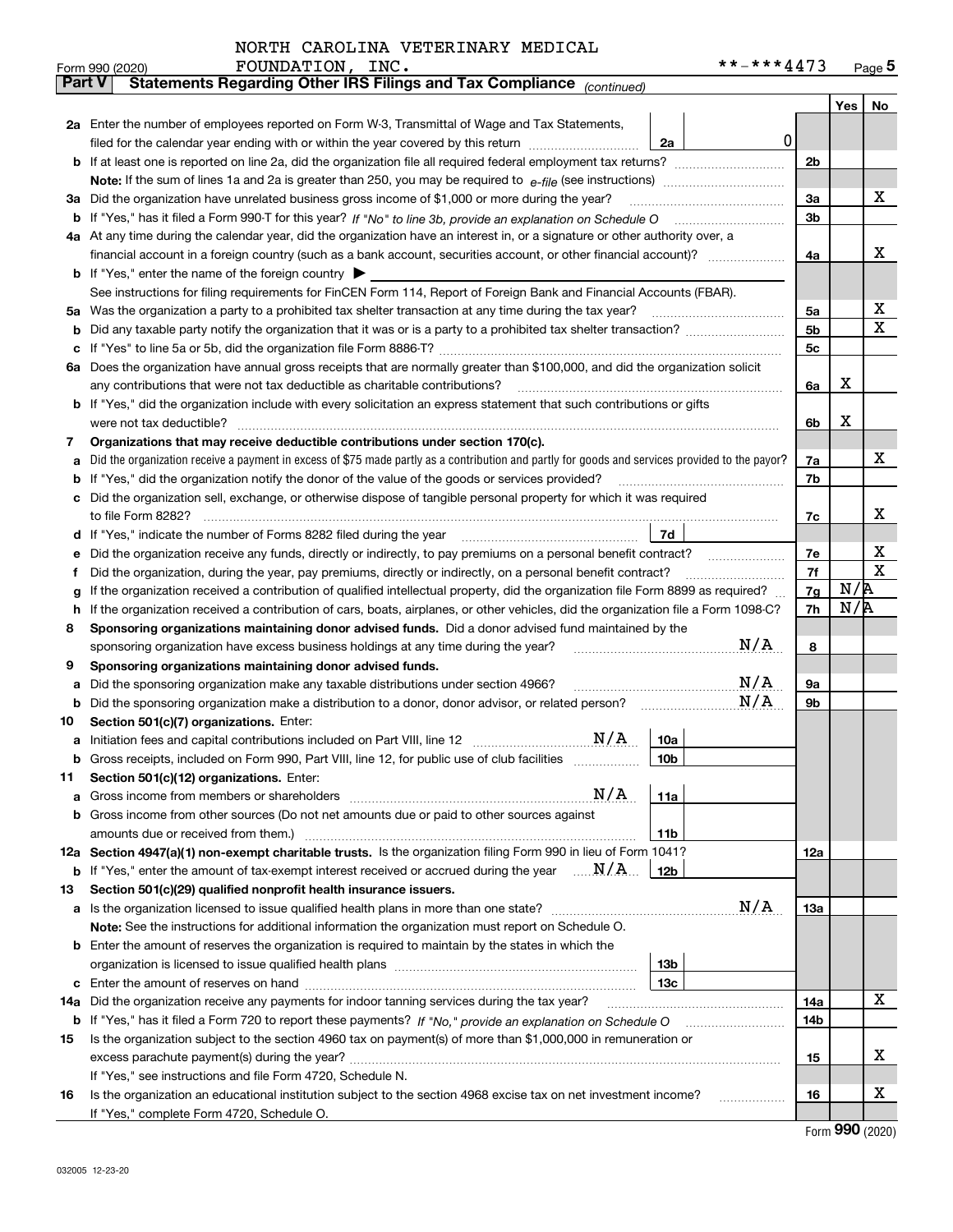*For each "Yes" response to lines 2 through 7b below, and for a "No" response to line 8a, 8b, or 10b below, describe the circumstances, processes, or changes on Schedule O. See instructions.* Form 990 (2020) **FOUNDATION, INC.**<br>**Part VI Governance, Management, and Disclosure** For each "Yes" response to lines 2 through 7b below, and for a "No" response

|     | Check if Schedule O contains a response or note to any line in this Part VI                                                                                           |    |    |                 |     | X           |  |  |  |  |  |
|-----|-----------------------------------------------------------------------------------------------------------------------------------------------------------------------|----|----|-----------------|-----|-------------|--|--|--|--|--|
|     | Section A. Governing Body and Management                                                                                                                              |    |    |                 |     |             |  |  |  |  |  |
|     |                                                                                                                                                                       |    |    |                 | Yes | No          |  |  |  |  |  |
|     | 1a Enter the number of voting members of the governing body at the end of the tax year                                                                                | 1a | 30 |                 |     |             |  |  |  |  |  |
|     | If there are material differences in voting rights among members of the governing body, or if the governing                                                           |    |    |                 |     |             |  |  |  |  |  |
|     | body delegated broad authority to an executive committee or similar committee, explain on Schedule O.                                                                 |    |    |                 |     |             |  |  |  |  |  |
| b   | Enter the number of voting members included on line 1a, above, who are independent                                                                                    | 1b | 29 |                 |     |             |  |  |  |  |  |
| 2   | Did any officer, director, trustee, or key employee have a family relationship or a business relationship with any other                                              |    |    |                 |     |             |  |  |  |  |  |
|     | officer, director, trustee, or key employee?                                                                                                                          |    |    | $\mathbf{2}$    |     | х           |  |  |  |  |  |
| 3   | Did the organization delegate control over management duties customarily performed by or under the direct supervision                                                 |    |    |                 |     |             |  |  |  |  |  |
|     | of officers, directors, trustees, or key employees to a management company or other person?                                                                           |    |    |                 |     |             |  |  |  |  |  |
| 4   | Did the organization make any significant changes to its governing documents since the prior Form 990 was filed?                                                      |    |    | 3<br>4          |     | $\mathbf X$ |  |  |  |  |  |
| 5   |                                                                                                                                                                       |    |    | 5               |     | $\mathbf X$ |  |  |  |  |  |
| 6   | Did the organization have members or stockholders?                                                                                                                    |    |    | 6               |     | х           |  |  |  |  |  |
| 7a  | Did the organization have members, stockholders, or other persons who had the power to elect or appoint one or                                                        |    |    |                 |     |             |  |  |  |  |  |
|     | more members of the governing body?                                                                                                                                   |    |    | 7a              |     | х           |  |  |  |  |  |
|     | <b>b</b> Are any governance decisions of the organization reserved to (or subject to approval by) members, stockholders, or                                           |    |    |                 |     |             |  |  |  |  |  |
|     | persons other than the governing body?                                                                                                                                |    |    | 7b              |     | х           |  |  |  |  |  |
| 8   | Did the organization contemporaneously document the meetings held or written actions undertaken during the year by the following:                                     |    |    |                 |     |             |  |  |  |  |  |
| a   | The governing body?                                                                                                                                                   |    |    | 8a              | х   |             |  |  |  |  |  |
| b   |                                                                                                                                                                       |    |    | 8b              | X   |             |  |  |  |  |  |
| 9   | Is there any officer, director, trustee, or key employee listed in Part VII, Section A, who cannot be reached at the                                                  |    |    |                 |     |             |  |  |  |  |  |
|     |                                                                                                                                                                       |    |    | 9               |     | x           |  |  |  |  |  |
|     | <b>Section B. Policies</b> (This Section B requests information about policies not required by the Internal Revenue Code.)                                            |    |    |                 |     |             |  |  |  |  |  |
|     |                                                                                                                                                                       |    |    |                 | Yes | No          |  |  |  |  |  |
|     |                                                                                                                                                                       |    |    | 10a             |     | x           |  |  |  |  |  |
|     | <b>b</b> If "Yes," did the organization have written policies and procedures governing the activities of such chapters, affiliates,                                   |    |    |                 |     |             |  |  |  |  |  |
|     | and branches to ensure their operations are consistent with the organization's exempt purposes?                                                                       |    |    |                 |     |             |  |  |  |  |  |
|     | 11a Has the organization provided a complete copy of this Form 990 to all members of its governing body before filing the form?                                       |    |    |                 |     |             |  |  |  |  |  |
| b   | Describe in Schedule O the process, if any, used by the organization to review this Form 990.                                                                         |    |    |                 |     |             |  |  |  |  |  |
| 12a |                                                                                                                                                                       |    |    |                 |     |             |  |  |  |  |  |
| b   |                                                                                                                                                                       |    |    |                 |     |             |  |  |  |  |  |
| с   | Did the organization regularly and consistently monitor and enforce compliance with the policy? If "Yes," describe                                                    |    |    |                 |     |             |  |  |  |  |  |
|     | in Schedule O how this was done measured and contained a state of the state of the state of the state of the s                                                        |    |    | 12c             | х   |             |  |  |  |  |  |
| 13  | Did the organization have a written whistleblower policy?                                                                                                             |    |    | 13              | X   |             |  |  |  |  |  |
| 14  | Did the organization have a written document retention and destruction policy?                                                                                        |    |    | 14              | X   |             |  |  |  |  |  |
| 15  | Did the process for determining compensation of the following persons include a review and approval by independent                                                    |    |    |                 |     |             |  |  |  |  |  |
|     | persons, comparability data, and contemporaneous substantiation of the deliberation and decision?                                                                     |    |    |                 |     |             |  |  |  |  |  |
| a   | The organization's CEO, Executive Director, or top management official manufactured content of the organization's CEO, Executive Director, or top management official |    |    | 15a             | X   |             |  |  |  |  |  |
|     | <b>b</b> Other officers or key employees of the organization                                                                                                          |    |    | 15 <sub>b</sub> | х   |             |  |  |  |  |  |
|     | If "Yes" to line 15a or 15b, describe the process in Schedule O (see instructions).                                                                                   |    |    |                 |     |             |  |  |  |  |  |
|     | 16a Did the organization invest in, contribute assets to, or participate in a joint venture or similar arrangement with a                                             |    |    |                 |     |             |  |  |  |  |  |
|     | taxable entity during the year?                                                                                                                                       |    |    | 16a             |     | х           |  |  |  |  |  |
|     | b If "Yes," did the organization follow a written policy or procedure requiring the organization to evaluate its participation                                        |    |    |                 |     |             |  |  |  |  |  |
|     | in joint venture arrangements under applicable federal tax law, and take steps to safequard the organization's                                                        |    |    |                 |     |             |  |  |  |  |  |
|     | exempt status with respect to such arrangements?                                                                                                                      |    |    | 16b             |     |             |  |  |  |  |  |
|     | <b>Section C. Disclosure</b>                                                                                                                                          |    |    |                 |     |             |  |  |  |  |  |
| 17  | <b>NONE</b><br>List the states with which a copy of this Form 990 is required to be filed $\blacktriangleright$                                                       |    |    |                 |     |             |  |  |  |  |  |
| 18  | Section 6104 requires an organization to make its Forms 1023 (1024 or 1024-A, if applicable), 990, and 990-T (Section 501(c)(3)s only) available                      |    |    |                 |     |             |  |  |  |  |  |
|     | for public inspection. Indicate how you made these available. Check all that apply.                                                                                   |    |    |                 |     |             |  |  |  |  |  |
|     | $X$ Own website<br>$\lfloor x \rfloor$ Upon request<br>Another's website<br>Other (explain on Schedule O)                                                             |    |    |                 |     |             |  |  |  |  |  |
| 19  | Describe on Schedule O whether (and if so, how) the organization made its governing documents, conflict of interest policy, and financial                             |    |    |                 |     |             |  |  |  |  |  |
|     | statements available to the public during the tax year.                                                                                                               |    |    |                 |     |             |  |  |  |  |  |
| 20  | State the name, address, and telephone number of the person who possesses the organization's books and records                                                        |    |    |                 |     |             |  |  |  |  |  |
|     | ERIN DELEHANTY - 919-513-7149                                                                                                                                         |    |    |                 |     |             |  |  |  |  |  |
|     | NCSU BOX 7207, RALEIGH, NC<br>27695                                                                                                                                   |    |    |                 |     |             |  |  |  |  |  |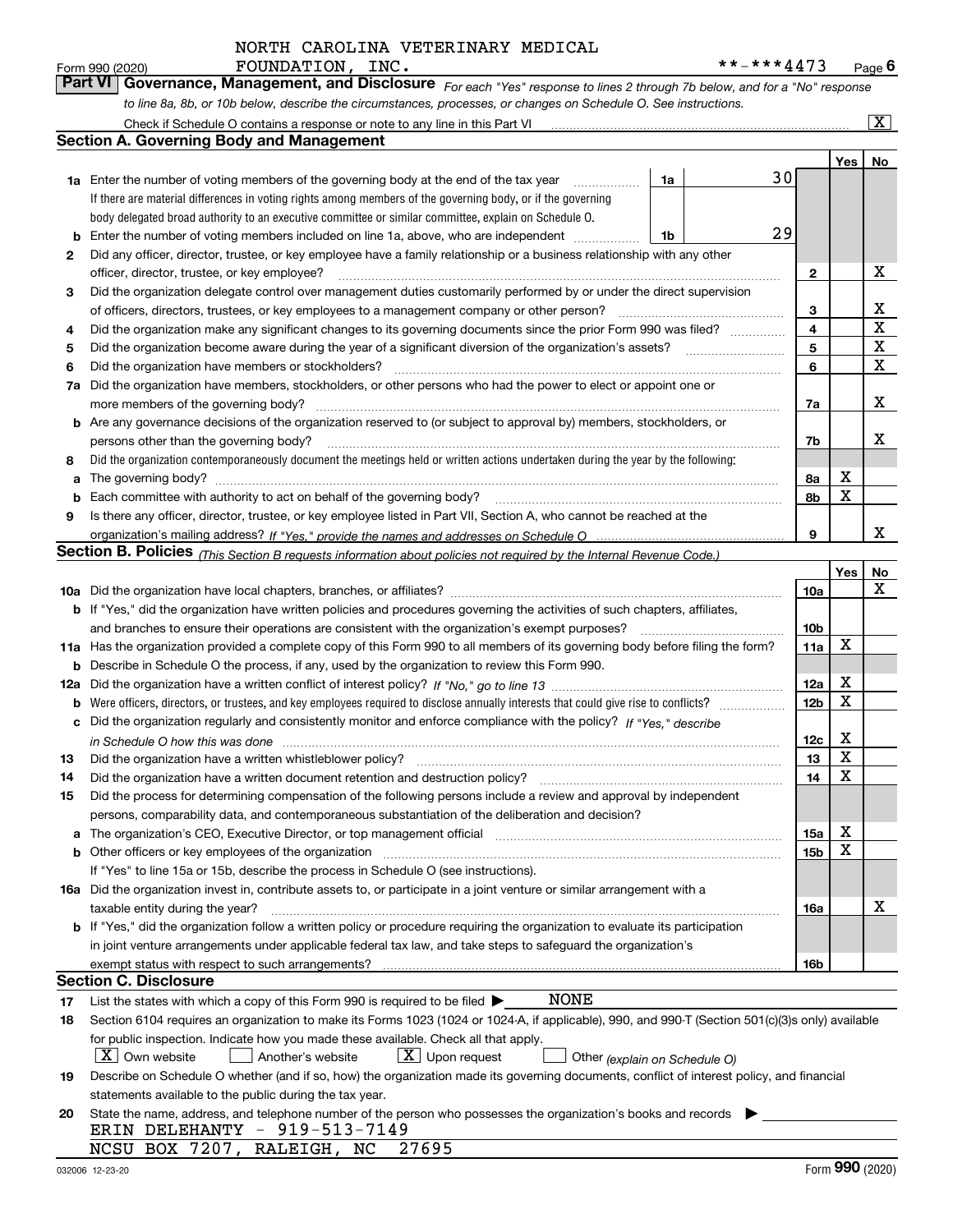|  | NORTH CAROLINA VETERINARY MEDICAL |  |
|--|-----------------------------------|--|
|  |                                   |  |

 $\mathcal{L}^{\text{max}}$ 

#### Form 990 (2020) **FOUNDATION, INC.** \* \* - \* \* \* **4 4** 7 3 Page **7Part VII Compensation of Officers, Directors, Trustees, Key Employees, Highest Compensated Employees, and Independent Contractors**

# Check if Schedule O contains a response or note to any line in this Part VII

**Section A. Officers, Directors, Trustees, Key Employees, and Highest Compensated Employees**

**1a**  Complete this table for all persons required to be listed. Report compensation for the calendar year ending with or within the organization's tax year. **•** List all of the organization's current officers, directors, trustees (whether individuals or organizations), regardless of amount of compensation.

Enter -0- in columns (D), (E), and (F) if no compensation was paid.

 $\bullet$  List all of the organization's  $\,$ current key employees, if any. See instructions for definition of "key employee."

**•** List the organization's five current highest compensated employees (other than an officer, director, trustee, or key employee) who received reportable compensation (Box 5 of Form W-2 and/or Box 7 of Form 1099-MISC) of more than \$100,000 from the organization and any related organizations.

**•** List all of the organization's former officers, key employees, and highest compensated employees who received more than \$100,000 of reportable compensation from the organization and any related organizations.

**former directors or trustees**  ¥ List all of the organization's that received, in the capacity as a former director or trustee of the organization, more than \$10,000 of reportable compensation from the organization and any related organizations.

See instructions for the order in which to list the persons above.

Check this box if neither the organization nor any related organization compensated any current officer, director, or trustee.  $\mathcal{L}^{\text{max}}$ 

| (A)                       | (B)               | (C)                                                              |                      |                         |              |                                   |        | (D)             | (E)                           | (F)                   |
|---------------------------|-------------------|------------------------------------------------------------------|----------------------|-------------------------|--------------|-----------------------------------|--------|-----------------|-------------------------------|-----------------------|
| Name and title            | Average           | Position<br>(do not check more than one                          |                      |                         |              |                                   |        | Reportable      | Reportable                    | Estimated             |
|                           | hours per         | box, unless person is both an<br>officer and a director/trustee) |                      |                         |              |                                   |        | compensation    | compensation                  | amount of             |
|                           | week<br>(list any |                                                                  |                      |                         |              |                                   |        | from<br>the     | from related<br>organizations | other<br>compensation |
|                           | hours for         |                                                                  |                      |                         |              |                                   |        | organization    | (W-2/1099-MISC)               | from the              |
|                           | related           |                                                                  |                      |                         |              |                                   |        | (W-2/1099-MISC) |                               | organization          |
|                           | organizations     |                                                                  |                      |                         |              |                                   |        |                 |                               | and related           |
|                           | below             | ndividual trustee or director                                    | nstitutional trustee | Officer                 | Key employee | Highest compensated<br>  employee | Former |                 |                               | organizations         |
| (1)<br>MARY PELOQUIN-DODD | line)<br>1.00     |                                                                  |                      |                         |              |                                   |        |                 |                               |                       |
| <b>TREASURER</b>          | 40.00             | $\mathbf X$                                                      |                      | $\overline{\textbf{X}}$ |              |                                   |        | $0$ .           | 310,000.                      | 44,857.               |
| (2)<br>DIANNE DUNNING     | 1.00              |                                                                  |                      |                         |              |                                   |        |                 |                               |                       |
| <b>SECRETARY</b>          | 40.00             |                                                                  |                      | $\overline{\mathbf{X}}$ |              |                                   |        | $0$ .           | 172,987.                      | 29,761.               |
| ERIN DELEHANTY<br>(3)     | 1.00              |                                                                  |                      |                         |              |                                   |        |                 |                               |                       |
| ASSISTANT TREASURER       | 40.00             |                                                                  |                      | X                       |              |                                   |        | 0.              | 142,142.                      | 35,787.               |
| HELEN BALLENTINE<br>(4)   | 1.00              |                                                                  |                      |                         |              |                                   |        |                 |                               |                       |
| <b>DIRECTOR</b>           |                   | X                                                                |                      |                         |              |                                   |        | 0.              | 0.                            | $0_{.}$               |
| (5)<br>FRANCES B. BRYAN   | 1.00              |                                                                  |                      |                         |              |                                   |        |                 |                               |                       |
| <b>DIRECTOR</b>           |                   | $\mathbf X$                                                      |                      |                         |              |                                   |        | 0.              | $\mathbf 0$ .                 | $0_{.}$               |
| (6)<br>CYNTHIA CLARK      | 1.00              |                                                                  |                      |                         |              |                                   |        |                 |                               |                       |
| <b>DIRECTOR</b>           |                   | $\overline{\textbf{X}}$                                          |                      |                         |              |                                   |        | $\mathbf 0$ .   | $\mathbf 0$ .                 | $0_{.}$               |
| PAULA DICKERSON<br>(7)    | 1.00              |                                                                  |                      |                         |              |                                   |        |                 |                               |                       |
| <b>DIRECTOR</b>           |                   | $\rm X$                                                          |                      |                         |              |                                   |        | 0.              | $\mathbf 0$ .                 | $0_{.}$               |
| BRYAN DOWNEY<br>(8)       | 1.00              |                                                                  |                      |                         |              |                                   |        |                 |                               |                       |
| <b>DIRECTOR</b>           |                   | $\overline{\text{X}}$                                            |                      |                         |              |                                   |        | 0.              | $\mathbf 0$ .                 | $0_{.}$               |
| DAVID C. EDWARDS<br>(9)   | 1.00              |                                                                  |                      |                         |              |                                   |        |                 |                               |                       |
| <b>DIRECTOR</b>           |                   | $\mathbf X$                                                      |                      |                         |              |                                   |        | 0.              | $\mathbf 0$ .                 | $0_{.}$               |
| (10) APRIL ESHELMAN       | 1.00              |                                                                  |                      |                         |              |                                   |        |                 |                               |                       |
| <b>DIRECTOR</b>           |                   | $\mathbf x$                                                      |                      |                         |              |                                   |        | $\mathbf 0$ .   | $\mathbf 0$ .                 | $\mathbf 0$ .         |
| (11) CAROLE GAILOR        | 1.00              |                                                                  |                      |                         |              |                                   |        |                 |                               |                       |
| <b>DIRECTOR</b>           |                   | $\mathbf X$                                                      |                      |                         |              |                                   |        | 0.              | 0.                            | $\mathbf 0$ .         |
| (12) KATHE GARRISON       | 1.00              |                                                                  |                      |                         |              |                                   |        |                 |                               |                       |
| <b>DIRECTOR</b>           |                   | $\mathbf X$                                                      |                      |                         |              |                                   |        | 0.              | $\mathbf 0$ .                 | $\mathbf 0$ .         |
| (13) KADY M. GJESSING     | 1.00              |                                                                  |                      |                         |              |                                   |        |                 |                               |                       |
| <b>DIRECTOR</b>           |                   | $\mathbf X$                                                      |                      |                         |              |                                   |        | 0.              | 0.                            | $0_{.}$               |
| (14) CHESSIE GREEN        | 1.00              |                                                                  |                      |                         |              |                                   |        |                 |                               |                       |
| <b>DIRECTOR</b>           |                   | $\mathbf X$                                                      |                      |                         |              |                                   |        | 0.              | $\mathbf 0$ .                 | $0_{.}$               |
| (15) NATHANIEL M. HYDE    | 1.00              |                                                                  |                      |                         |              |                                   |        |                 |                               |                       |
| <b>DIRECTOR</b>           |                   | $\rm X$                                                          |                      |                         |              |                                   |        | 0.              | $\mathbf 0$ .                 | $0_{.}$               |
| (16) DAVID KNIGHT         | 1.00              |                                                                  |                      |                         |              |                                   |        |                 |                               |                       |
| <b>DIRECTOR</b>           |                   | $\mathbf X$                                                      |                      |                         |              |                                   |        | 0.              | $\mathbf 0$ .                 | $0_{.}$               |
| (17) CLIFF LEATH          | 1.00              |                                                                  |                      |                         |              |                                   |        |                 |                               |                       |
| <b>DIRECTOR</b>           |                   | X                                                                |                      |                         |              |                                   |        | 0.              | $\mathbf 0$ .                 | $0_{.}$               |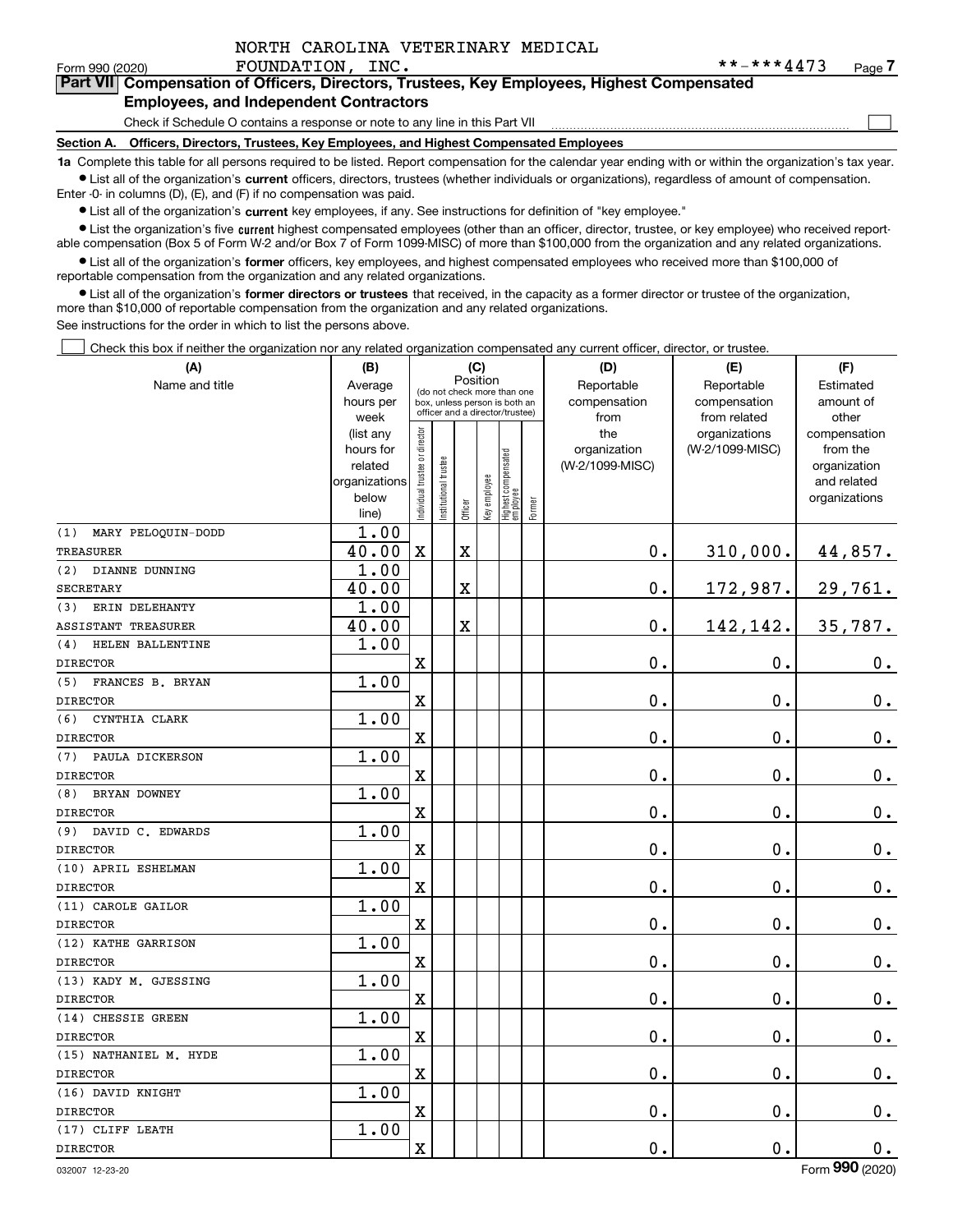| FOUNDATION, INC.<br>Form 990 (2020)                                                                                                                                                                                                                         |                                                                      |                                |                       |          |              |                                                                                                 |        |                                           | **-***4473                                        |    |                                                          | Page 8       |
|-------------------------------------------------------------------------------------------------------------------------------------------------------------------------------------------------------------------------------------------------------------|----------------------------------------------------------------------|--------------------------------|-----------------------|----------|--------------|-------------------------------------------------------------------------------------------------|--------|-------------------------------------------|---------------------------------------------------|----|----------------------------------------------------------|--------------|
| <b>Part VII</b><br>Section A. Officers, Directors, Trustees, Key Employees, and Highest Compensated Employees (continued)                                                                                                                                   |                                                                      |                                |                       |          |              |                                                                                                 |        |                                           |                                                   |    |                                                          |              |
| (A)<br>Name and title                                                                                                                                                                                                                                       | (B)<br>Average<br>hours per<br>week                                  |                                |                       | Position | (C)          | (do not check more than one<br>box, unless person is both an<br>officer and a director/trustee) |        | (D)<br>Reportable<br>compensation<br>from | (E)<br>Reportable<br>compensation<br>from related |    | (F)<br>Estimated<br>amount of<br>other                   |              |
|                                                                                                                                                                                                                                                             | (list any<br>hours for<br>related<br>organizations<br>below<br>line) | Individual trustee or director | Institutional trustee | Officer  | Key employee | Highest compensated<br>  employee                                                               | Former | the<br>organization<br>(W-2/1099-MISC)    | organizations<br>(W-2/1099-MISC)                  |    | from the<br>organization<br>and related<br>organizations | compensation |
| (18) CATHY MAREADY<br><b>DIRECTOR</b>                                                                                                                                                                                                                       | 1.00                                                                 | X                              |                       |          |              |                                                                                                 |        | 0.                                        |                                                   | 0. |                                                          | 0.           |
| (19) WENDELL H. MURPHY, III                                                                                                                                                                                                                                 | 1.00                                                                 |                                |                       |          |              |                                                                                                 |        |                                           |                                                   |    |                                                          |              |
| <b>DIRECTOR</b>                                                                                                                                                                                                                                             |                                                                      | X                              |                       |          |              |                                                                                                 |        | 0.                                        |                                                   | 0. |                                                          | $0$ .        |
| (20) CINDY NORD                                                                                                                                                                                                                                             | 1.00                                                                 |                                |                       |          |              |                                                                                                 |        |                                           |                                                   |    |                                                          |              |
| <b>DIRECTOR</b>                                                                                                                                                                                                                                             |                                                                      | X                              |                       |          |              |                                                                                                 |        | 0.                                        |                                                   | 0. |                                                          | $0$ .        |
| (21) SARAH H. O'HANLON<br><b>DIRECTOR</b>                                                                                                                                                                                                                   | 1.00                                                                 | X                              |                       |          |              |                                                                                                 |        | 0.                                        |                                                   | 0. |                                                          | $0$ .        |
| (22) GERALD OWENS                                                                                                                                                                                                                                           | 1.00                                                                 |                                |                       |          |              |                                                                                                 |        |                                           |                                                   |    |                                                          |              |
| <b>DIRECTOR</b>                                                                                                                                                                                                                                             |                                                                      | X                              |                       |          |              |                                                                                                 |        | 0.                                        |                                                   | 0. |                                                          | $0$ .        |
| (23) EMILY RAGSDALE<br><b>DIRECTOR</b>                                                                                                                                                                                                                      | 1.00                                                                 | X                              |                       |          |              |                                                                                                 |        | 0.                                        |                                                   | 0. |                                                          | $0$ .        |
| (24) RANDOLPH REID                                                                                                                                                                                                                                          | 1.00                                                                 |                                |                       |          |              |                                                                                                 |        |                                           |                                                   |    |                                                          |              |
| <b>DIRECTOR</b>                                                                                                                                                                                                                                             |                                                                      | X                              |                       |          |              |                                                                                                 |        | 0.                                        |                                                   | 0. |                                                          | 0.           |
| (25) BETSY SAUL                                                                                                                                                                                                                                             | 1.00                                                                 |                                |                       |          |              |                                                                                                 |        |                                           |                                                   |    |                                                          |              |
| <b>DIRECTOR</b>                                                                                                                                                                                                                                             |                                                                      | X                              |                       |          |              |                                                                                                 |        | 0.                                        |                                                   | 0. |                                                          | 0.           |
| (26) THOMAS H. SMITH                                                                                                                                                                                                                                        | 1.00                                                                 |                                |                       |          |              |                                                                                                 |        |                                           |                                                   |    |                                                          |              |
| <b>DIRECTOR</b>                                                                                                                                                                                                                                             |                                                                      | $\mathbf x$                    |                       |          |              |                                                                                                 |        | 0.                                        |                                                   | 0. |                                                          | $0$ .        |
| 1b Subtotal                                                                                                                                                                                                                                                 |                                                                      |                                |                       |          |              |                                                                                                 |        | 0.                                        | 625, 129.                                         |    |                                                          | 110, 405.    |
| c Total from continuation sheets to Part VII, Section A                                                                                                                                                                                                     |                                                                      |                                |                       |          |              |                                                                                                 |        | $\overline{0}$ .                          |                                                   | 0. |                                                          | 0.           |
| Total (add lines 1b and 1c)<br>d                                                                                                                                                                                                                            |                                                                      |                                |                       |          |              |                                                                                                 |        | 0.                                        | 625, 129.                                         |    |                                                          | 110,405.     |
| Total number of individuals (including but not limited to those listed above) who received more than \$100,000 of reportable<br>$\mathbf{2}$<br>compensation from the organization $\blacktriangleright$                                                    |                                                                      |                                |                       |          |              |                                                                                                 |        |                                           |                                                   |    |                                                          | 0            |
|                                                                                                                                                                                                                                                             |                                                                      |                                |                       |          |              |                                                                                                 |        |                                           |                                                   |    | Yes                                                      | No           |
| 3<br>Did the organization list any former officer, director, trustee, key employee, or highest compensated employee on                                                                                                                                      |                                                                      |                                |                       |          |              |                                                                                                 |        |                                           |                                                   |    |                                                          |              |
| line 1a? If "Yes," complete Schedule J for such individual manufactured contains and the Yes," complete Schedule J for such individual                                                                                                                      |                                                                      |                                |                       |          |              |                                                                                                 |        |                                           |                                                   |    | 3                                                        | х            |
| For any individual listed on line 1a, is the sum of reportable compensation and other compensation from the organization<br>4                                                                                                                               |                                                                      |                                |                       |          |              |                                                                                                 |        |                                           |                                                   |    |                                                          |              |
|                                                                                                                                                                                                                                                             |                                                                      |                                |                       |          |              |                                                                                                 |        |                                           |                                                   |    | х<br>4                                                   |              |
| Did any person listed on line 1a receive or accrue compensation from any unrelated organization or individual for services<br>5                                                                                                                             |                                                                      |                                |                       |          |              |                                                                                                 |        |                                           |                                                   |    |                                                          |              |
|                                                                                                                                                                                                                                                             |                                                                      |                                |                       |          |              |                                                                                                 |        |                                           |                                                   |    | 5                                                        | х            |
| <b>Section B. Independent Contractors</b>                                                                                                                                                                                                                   |                                                                      |                                |                       |          |              |                                                                                                 |        |                                           |                                                   |    |                                                          |              |
| Complete this table for your five highest compensated independent contractors that received more than \$100,000 of compensation from<br>1<br>the organization. Report compensation for the calendar year ending with or within the organization's tax year. |                                                                      |                                |                       |          |              |                                                                                                 |        |                                           |                                                   |    |                                                          |              |
| (A)                                                                                                                                                                                                                                                         |                                                                      |                                |                       |          |              |                                                                                                 |        | (B)                                       |                                                   |    | (C)                                                      |              |
| Name and business address                                                                                                                                                                                                                                   |                                                                      |                                | <b>NONE</b>           |          |              |                                                                                                 |        | Description of services                   |                                                   |    | Compensation                                             |              |
|                                                                                                                                                                                                                                                             |                                                                      |                                |                       |          |              |                                                                                                 |        |                                           |                                                   |    |                                                          |              |
|                                                                                                                                                                                                                                                             |                                                                      |                                |                       |          |              |                                                                                                 |        |                                           |                                                   |    |                                                          |              |
|                                                                                                                                                                                                                                                             |                                                                      |                                |                       |          |              |                                                                                                 |        |                                           |                                                   |    |                                                          |              |
|                                                                                                                                                                                                                                                             |                                                                      |                                |                       |          |              |                                                                                                 |        |                                           |                                                   |    |                                                          |              |
|                                                                                                                                                                                                                                                             |                                                                      |                                |                       |          |              |                                                                                                 |        |                                           |                                                   |    |                                                          |              |
|                                                                                                                                                                                                                                                             |                                                                      |                                |                       |          |              |                                                                                                 |        |                                           |                                                   |    |                                                          |              |

**2**Total number of independent contractors (including but not limited to those listed above) who received more than  $$100,000$  of compensation from the organization  $\qquad \blacktriangleright$  0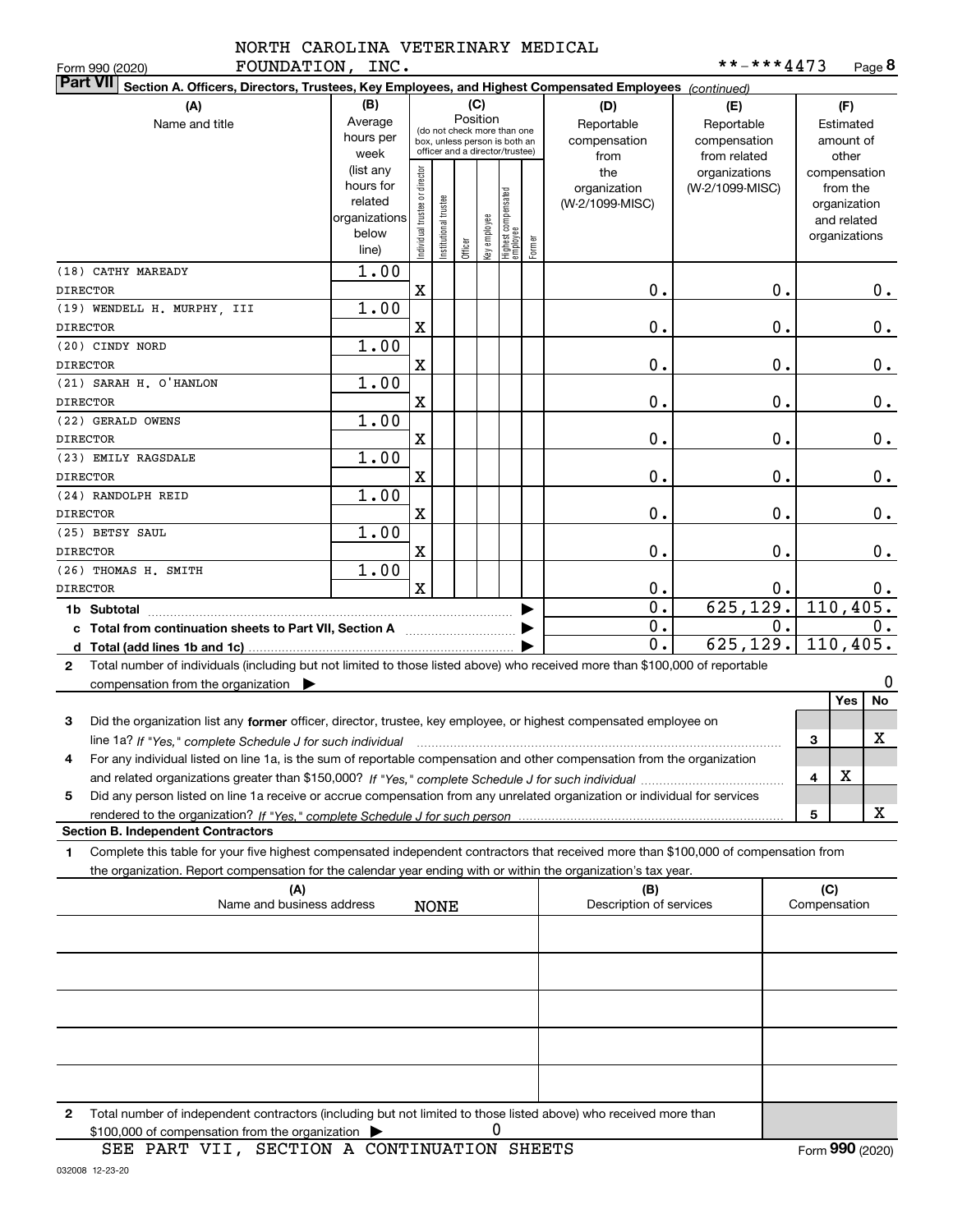|           |      | NORTH CAROLINA VETERINARY MEDICAL |  |
|-----------|------|-----------------------------------|--|
| ᇚᇬᄁᇄᇧᇭᅮᄉᇄ | TNTC |                                   |  |

| **-***4473 |  |
|------------|--|
|------------|--|

| FOUNDATION, INC.<br>Form 990                                                                                              |                    |                                |                       |             |              |                              |        |                     | **-***4473                       |                          |
|---------------------------------------------------------------------------------------------------------------------------|--------------------|--------------------------------|-----------------------|-------------|--------------|------------------------------|--------|---------------------|----------------------------------|--------------------------|
| <b>Part VII</b><br>Section A. Officers, Directors, Trustees, Key Employees, and Highest Compensated Employees (continued) |                    |                                |                       |             |              |                              |        |                     |                                  |                          |
| (A)                                                                                                                       | (B)                |                                |                       |             | (C)          |                              |        | (D)                 | (E)                              | (F)                      |
| Name and title                                                                                                            | Average            | Position                       |                       |             |              |                              |        | Reportable          | Reportable                       | Estimated                |
|                                                                                                                           | hours              |                                |                       |             |              | (check all that apply)       |        | compensation        | compensation                     | amount of                |
|                                                                                                                           | per                |                                |                       |             |              |                              |        | from                | from related                     | other                    |
|                                                                                                                           | week<br>(list any  |                                |                       |             |              |                              |        | the<br>organization | organizations<br>(W-2/1099-MISC) | compensation<br>from the |
|                                                                                                                           | hours for          |                                |                       |             |              |                              |        | (W-2/1099-MISC)     |                                  | organization             |
|                                                                                                                           | related            |                                |                       |             |              |                              |        |                     |                                  | and related              |
|                                                                                                                           | organizations      |                                |                       |             |              |                              |        |                     |                                  | organizations            |
|                                                                                                                           | below<br>line)     | Individual trustee or director | Institutional trustee | Officer     | Key employee | Highest compensated employee | Former |                     |                                  |                          |
|                                                                                                                           |                    |                                |                       |             |              |                              |        |                     |                                  |                          |
| (27) RANDALL STOECKER                                                                                                     | $\overline{1}$ .00 | $\rm X$                        |                       |             |              |                              |        | 0.                  | $\mathbf 0$ .                    |                          |
| <b>DIRECTOR</b>                                                                                                           | 1.00               |                                |                       |             |              |                              |        |                     |                                  | 0.                       |
| (28) WILLIAM B. THOMPSON, JR.<br><b>DIRECTOR</b>                                                                          |                    | $\rm X$                        |                       |             |              |                              |        | 0.                  | $\mathbf 0$ .                    | 0.                       |
| (29) BETTY B. WHEELER                                                                                                     | 1.00               |                                |                       |             |              |                              |        |                     |                                  |                          |
| <b>DIRECTOR</b>                                                                                                           |                    | $\rm X$                        |                       |             |              |                              |        | 0.                  | $\mathbf 0$ .                    | 0.                       |
| (30) CHARLES D COLLINS JR.                                                                                                | 1.00               |                                |                       |             |              |                              |        |                     |                                  |                          |
| VICE PRESIDENT                                                                                                            |                    | $\rm X$                        |                       | $\mathbf X$ |              |                              |        | 0.                  | $\mathbf 0$ .                    | $\mathbf 0$ .            |
| (31) JUDITH K. GRAINGER                                                                                                   | 1.00               |                                |                       |             |              |                              |        |                     |                                  |                          |
| IMMEDIATE PAST PRESIDENT                                                                                                  |                    | $\mathbf X$                    |                       | $\mathbf X$ |              |                              |        | 0.                  | $\mathbf 0$ .                    | $\mathbf 0$ .            |
| (32) SUSAN WARD                                                                                                           | 1.00               |                                |                       |             |              |                              |        |                     |                                  |                          |
| PRESIDENT                                                                                                                 |                    | $\mathbf x$                    |                       | $\rm X$     |              |                              |        | 0.                  | $\mathbf 0$ .                    | $\mathbf 0$ .            |
|                                                                                                                           |                    |                                |                       |             |              |                              |        |                     |                                  |                          |
|                                                                                                                           |                    |                                |                       |             |              |                              |        |                     |                                  |                          |
|                                                                                                                           |                    |                                |                       |             |              |                              |        |                     |                                  |                          |
|                                                                                                                           |                    |                                |                       |             |              |                              |        |                     |                                  |                          |
|                                                                                                                           |                    |                                |                       |             |              |                              |        |                     |                                  |                          |
|                                                                                                                           |                    |                                |                       |             |              |                              |        |                     |                                  |                          |
|                                                                                                                           |                    |                                |                       |             |              |                              |        |                     |                                  |                          |
|                                                                                                                           |                    |                                |                       |             |              |                              |        |                     |                                  |                          |
|                                                                                                                           |                    |                                |                       |             |              |                              |        |                     |                                  |                          |
|                                                                                                                           |                    |                                |                       |             |              |                              |        |                     |                                  |                          |
|                                                                                                                           |                    |                                |                       |             |              |                              |        |                     |                                  |                          |
|                                                                                                                           |                    |                                |                       |             |              |                              |        |                     |                                  |                          |
|                                                                                                                           |                    |                                |                       |             |              |                              |        |                     |                                  |                          |
|                                                                                                                           |                    |                                |                       |             |              |                              |        |                     |                                  |                          |
|                                                                                                                           |                    |                                |                       |             |              |                              |        |                     |                                  |                          |
|                                                                                                                           |                    |                                |                       |             |              |                              |        |                     |                                  |                          |
|                                                                                                                           |                    |                                |                       |             |              |                              |        |                     |                                  |                          |
|                                                                                                                           |                    |                                |                       |             |              |                              |        |                     |                                  |                          |
|                                                                                                                           |                    |                                |                       |             |              |                              |        |                     |                                  |                          |
|                                                                                                                           |                    |                                |                       |             |              |                              |        |                     |                                  |                          |
|                                                                                                                           |                    |                                |                       |             |              |                              |        |                     |                                  |                          |
|                                                                                                                           |                    |                                |                       |             |              |                              |        |                     |                                  |                          |
|                                                                                                                           |                    |                                |                       |             |              |                              |        |                     |                                  |                          |
|                                                                                                                           |                    |                                |                       |             |              |                              |        |                     |                                  |                          |
|                                                                                                                           |                    |                                |                       |             |              |                              |        |                     |                                  |                          |
|                                                                                                                           |                    |                                |                       |             |              |                              |        |                     |                                  |                          |
|                                                                                                                           |                    |                                |                       |             |              |                              |        |                     |                                  |                          |
| Total to Part VII, Section A, line 1c                                                                                     |                    |                                |                       |             |              |                              |        |                     |                                  |                          |
|                                                                                                                           |                    |                                |                       |             |              |                              |        |                     |                                  |                          |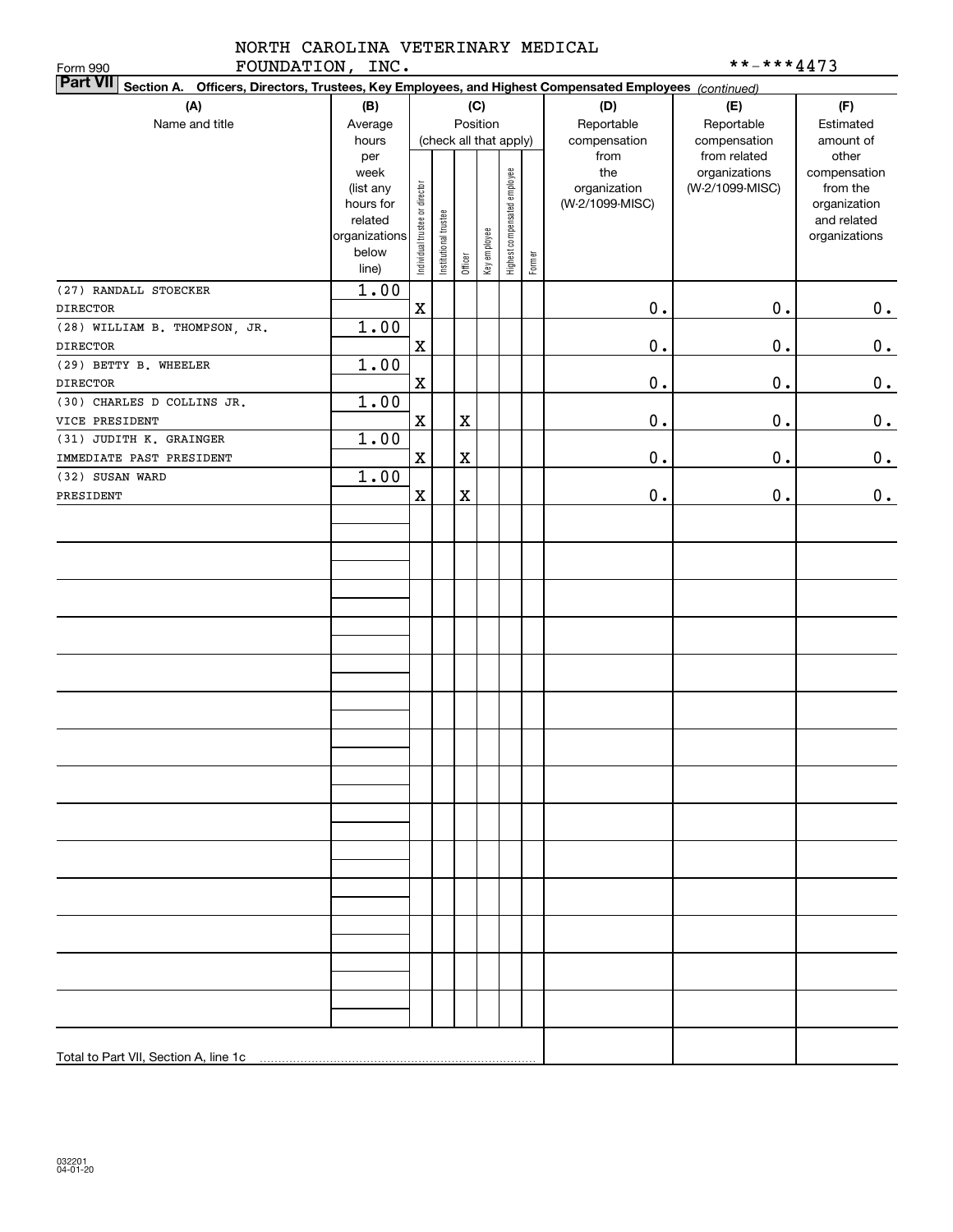FOUNDATION, INC.

|                                               | <b>Part VIII</b> |     | <b>Statement of Revenue</b>                                                                                                                                                                                                          |                      |                      |                                              |                                                   |                                                                 |
|-----------------------------------------------|------------------|-----|--------------------------------------------------------------------------------------------------------------------------------------------------------------------------------------------------------------------------------------|----------------------|----------------------|----------------------------------------------|---------------------------------------------------|-----------------------------------------------------------------|
|                                               |                  |     | Check if Schedule O contains a response or note to any line in this Part VIII                                                                                                                                                        |                      |                      |                                              |                                                   |                                                                 |
|                                               |                  |     |                                                                                                                                                                                                                                      |                      | (A)<br>Total revenue | (B)<br>Related or exempt<br>function revenue | $\overline{(C)}$<br>Unrelated<br>business revenue | (D)<br>Revenue excluded<br>from tax under<br>sections 512 - 514 |
|                                               |                  |     | 1 a Federated campaigns<br>1a                                                                                                                                                                                                        |                      |                      |                                              |                                                   |                                                                 |
|                                               |                  |     | 1 <sub>b</sub><br><b>b</b> Membership dues<br>$\overline{\phantom{a}}$                                                                                                                                                               |                      |                      |                                              |                                                   |                                                                 |
| , Grants<br>mounts                            |                  |     | 1c<br>c Fundraising events                                                                                                                                                                                                           |                      |                      |                                              |                                                   |                                                                 |
|                                               |                  |     | 1d<br>d Related organizations                                                                                                                                                                                                        |                      |                      |                                              |                                                   |                                                                 |
| Contributions, Gifts,<br>and Other Similar Ar |                  |     | e Government grants (contributions)<br>1e                                                                                                                                                                                            |                      |                      |                                              |                                                   |                                                                 |
|                                               |                  |     | f All other contributions, gifts, grants, and                                                                                                                                                                                        |                      |                      |                                              |                                                   |                                                                 |
|                                               |                  |     | similar amounts not included above<br>1f                                                                                                                                                                                             | 7,418,574.           |                      |                                              |                                                   |                                                                 |
|                                               |                  |     | $1g$ $\frac{1}{3}$<br>Noncash contributions included in lines 1a-1f                                                                                                                                                                  | 655,439.             |                      |                                              |                                                   |                                                                 |
|                                               |                  |     |                                                                                                                                                                                                                                      | ▶                    | 7,418,574.           |                                              |                                                   |                                                                 |
|                                               |                  |     |                                                                                                                                                                                                                                      | <b>Business Code</b> |                      |                                              |                                                   |                                                                 |
|                                               |                  | 2 a | <u> 1989 - Johann Barn, mars ann an t-Amhair an t-Amhair an t-Amhair an t-Amhair an t-Amhair an t-Amhair an t-Amh</u>                                                                                                                |                      |                      |                                              |                                                   |                                                                 |
|                                               |                  | b   | <u> 1989 - Johann Harry Harry Harry Harry Harry Harry Harry Harry Harry Harry Harry Harry Harry Harry Harry Harry</u>                                                                                                                |                      |                      |                                              |                                                   |                                                                 |
|                                               |                  | с   | <u>state and the state of the state of the state of the state of the state of the state of the state of the state of the state of the state of the state of the state of the state of the state of the state of the state of the</u> |                      |                      |                                              |                                                   |                                                                 |
|                                               |                  | d   | <u> 1989 - Johann Stoff, deutscher Stoffen und der Stoffen und der Stoffen und der Stoffen und der Stoffen und der</u>                                                                                                               |                      |                      |                                              |                                                   |                                                                 |
| Program Service<br>Revenue                    |                  | е   |                                                                                                                                                                                                                                      |                      |                      |                                              |                                                   |                                                                 |
|                                               |                  |     | f All other program service revenue                                                                                                                                                                                                  |                      |                      |                                              |                                                   |                                                                 |
|                                               |                  | a   |                                                                                                                                                                                                                                      | ▶                    |                      |                                              |                                                   |                                                                 |
|                                               | 3                |     | Investment income (including dividends, interest, and                                                                                                                                                                                |                      |                      |                                              |                                                   |                                                                 |
|                                               |                  |     |                                                                                                                                                                                                                                      | ▶                    | 188,418.             |                                              |                                                   | 188,418.                                                        |
|                                               | 4                |     | Income from investment of tax-exempt bond proceeds                                                                                                                                                                                   |                      |                      |                                              |                                                   |                                                                 |
|                                               | 5                |     | (i) Real                                                                                                                                                                                                                             | (ii) Personal        |                      |                                              |                                                   |                                                                 |
|                                               |                  |     | <b>6 a</b> Gross rents<br>-6a                                                                                                                                                                                                        |                      |                      |                                              |                                                   |                                                                 |
|                                               |                  |     | .<br><b>b</b> Less: rental expenses<br>6b                                                                                                                                                                                            |                      |                      |                                              |                                                   |                                                                 |
|                                               |                  |     | c Rental income or (loss)<br>6с                                                                                                                                                                                                      |                      |                      |                                              |                                                   |                                                                 |
|                                               |                  |     | d Net rental income or (loss)                                                                                                                                                                                                        |                      |                      |                                              |                                                   |                                                                 |
|                                               |                  |     | (i) Securities<br>7 a Gross amount from sales of                                                                                                                                                                                     | (ii) Other           |                      |                                              |                                                   |                                                                 |
|                                               |                  |     | 5,188,511.<br>assets other than inventory<br>7a                                                                                                                                                                                      |                      |                      |                                              |                                                   |                                                                 |
|                                               |                  |     | <b>b</b> Less: cost or other basis                                                                                                                                                                                                   |                      |                      |                                              |                                                   |                                                                 |
|                                               |                  |     | and sales expenses $\frac{7b}{3677,199}$ .                                                                                                                                                                                           |                      |                      |                                              |                                                   |                                                                 |
| Revenue                                       |                  |     |                                                                                                                                                                                                                                      |                      |                      |                                              |                                                   |                                                                 |
|                                               |                  |     |                                                                                                                                                                                                                                      | ▶                    | 1,511,312.           |                                              |                                                   | 1,511,312.                                                      |
| <b>Othe</b>                                   |                  |     | 8 a Gross income from fundraising events (not                                                                                                                                                                                        |                      |                      |                                              |                                                   |                                                                 |
|                                               |                  |     | including \$                                                                                                                                                                                                                         |                      |                      |                                              |                                                   |                                                                 |
|                                               |                  |     | contributions reported on line 1c). See                                                                                                                                                                                              |                      |                      |                                              |                                                   |                                                                 |
|                                               |                  |     | 8a                                                                                                                                                                                                                                   |                      |                      |                                              |                                                   |                                                                 |
|                                               |                  |     | 8b<br><b>b</b> Less: direct expenses <i>manually contained</i>                                                                                                                                                                       |                      |                      |                                              |                                                   |                                                                 |
|                                               |                  |     | c Net income or (loss) from fundraising events                                                                                                                                                                                       |                      |                      |                                              |                                                   |                                                                 |
|                                               |                  |     | 9 a Gross income from gaming activities. See<br>  9a                                                                                                                                                                                 |                      |                      |                                              |                                                   |                                                                 |
|                                               |                  |     | 9 <sub>b</sub><br><b>b</b> Less: direct expenses <b>manually</b>                                                                                                                                                                     |                      |                      |                                              |                                                   |                                                                 |
|                                               |                  |     | c Net income or (loss) from gaming activities                                                                                                                                                                                        |                      |                      |                                              |                                                   |                                                                 |
|                                               |                  |     | 10 a Gross sales of inventory, less returns                                                                                                                                                                                          |                      |                      |                                              |                                                   |                                                                 |
|                                               |                  |     | 10a                                                                                                                                                                                                                                  |                      |                      |                                              |                                                   |                                                                 |
|                                               |                  |     | 10b<br><b>b</b> Less: cost of goods sold                                                                                                                                                                                             |                      |                      |                                              |                                                   |                                                                 |
|                                               |                  |     | c Net income or (loss) from sales of inventory                                                                                                                                                                                       |                      |                      |                                              |                                                   |                                                                 |
|                                               |                  |     |                                                                                                                                                                                                                                      | <b>Business Code</b> |                      |                                              |                                                   |                                                                 |
|                                               |                  |     | 11 a OTHER REVENUE                                                                                                                                                                                                                   | 611710               | 5,587.               | 5,587.                                       |                                                   |                                                                 |
|                                               |                  | b   |                                                                                                                                                                                                                                      |                      |                      |                                              |                                                   |                                                                 |
| Miscellaneous<br>Revenue                      |                  | c   |                                                                                                                                                                                                                                      |                      |                      |                                              |                                                   |                                                                 |
|                                               |                  |     |                                                                                                                                                                                                                                      |                      |                      |                                              |                                                   |                                                                 |
|                                               |                  |     |                                                                                                                                                                                                                                      | ▶                    | 5,587.               |                                              |                                                   |                                                                 |
|                                               | 12               |     |                                                                                                                                                                                                                                      |                      | 9,123,891.           | 5,587.                                       | 0.                                                | 1,699,730.                                                      |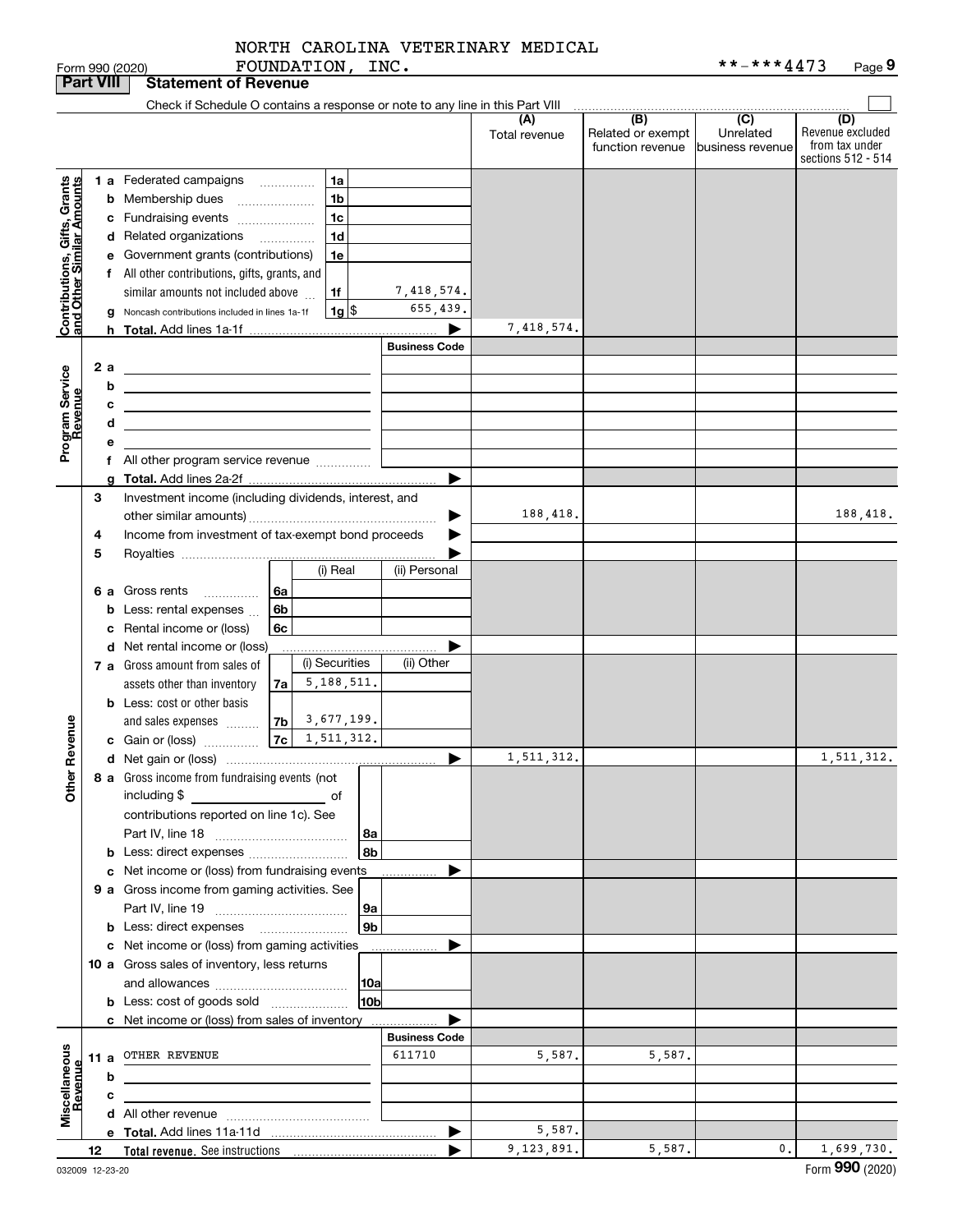#### Form 990 (2020) Page **Part IX Statement of Functional Expenses** FOUNDATION, INC. \*\*-\*\*\*4473 NORTH CAROLINA VETERINARY MEDICAL

|              | Section 501(c)(3) and 501(c)(4) organizations must complete all columns. All other organizations must complete column (A).<br>Check if Schedule O contains a response or note to any line in this Part IX |                |                             |                                    |                         |
|--------------|-----------------------------------------------------------------------------------------------------------------------------------------------------------------------------------------------------------|----------------|-----------------------------|------------------------------------|-------------------------|
|              | Do not include amounts reported on lines 6b,                                                                                                                                                              | (A)            | (B)                         | (C)                                | (D)                     |
|              | 7b, 8b, 9b, and 10b of Part VIII.                                                                                                                                                                         | Total expenses | Program service<br>expenses | Management and<br>general expenses | Fundraising<br>expenses |
| 1.           | Grants and other assistance to domestic organizations                                                                                                                                                     |                |                             |                                    |                         |
|              | and domestic governments. See Part IV, line 21                                                                                                                                                            | 1,376,041.     | 1,376,041.                  |                                    |                         |
| $\mathbf{2}$ | Grants and other assistance to domestic                                                                                                                                                                   |                |                             |                                    |                         |
|              | individuals. See Part IV, line 22                                                                                                                                                                         |                |                             |                                    |                         |
| 3            | Grants and other assistance to foreign                                                                                                                                                                    |                |                             |                                    |                         |
|              | organizations, foreign governments, and foreign                                                                                                                                                           |                |                             |                                    |                         |
|              | individuals. See Part IV, lines 15 and 16                                                                                                                                                                 |                |                             |                                    |                         |
| 4            | Benefits paid to or for members                                                                                                                                                                           |                |                             |                                    |                         |
| 5            | Compensation of current officers, directors,                                                                                                                                                              |                |                             |                                    |                         |
|              | trustees, and key employees                                                                                                                                                                               |                |                             |                                    |                         |
| 6            | Compensation not included above to disqualified                                                                                                                                                           |                |                             |                                    |                         |
|              | persons (as defined under section $4958(f)(1)$ ) and                                                                                                                                                      |                |                             |                                    |                         |
|              | persons described in section 4958(c)(3)(B)                                                                                                                                                                | 340,838.       |                             |                                    | 340,838.                |
| 7            | Pension plan accruals and contributions (include                                                                                                                                                          |                |                             |                                    |                         |
| 8            |                                                                                                                                                                                                           |                |                             |                                    |                         |
| 9            | section 401(k) and 403(b) employer contributions)                                                                                                                                                         |                |                             |                                    |                         |
| 10           |                                                                                                                                                                                                           |                |                             |                                    |                         |
| 11           | Fees for services (nonemployees):                                                                                                                                                                         |                |                             |                                    |                         |
| a            |                                                                                                                                                                                                           |                |                             |                                    |                         |
| b            |                                                                                                                                                                                                           | 971.           | 309.                        | 662.                               |                         |
|              |                                                                                                                                                                                                           | 45,100.        |                             | $\overline{45,100}$ .              |                         |
| d            |                                                                                                                                                                                                           |                |                             |                                    |                         |
| е            | Professional fundraising services. See Part IV, line 17                                                                                                                                                   |                |                             |                                    |                         |
| f            | Investment management fees                                                                                                                                                                                | 390,504.       |                             | 390,504.                           |                         |
| g            | Other. (If line 11g amount exceeds 10% of line 25,                                                                                                                                                        |                |                             |                                    |                         |
|              | column (A) amount, list line 11g expenses on Sch 0.)                                                                                                                                                      |                |                             |                                    |                         |
| 12           |                                                                                                                                                                                                           | 2,662.         | 996.                        |                                    | $\frac{1,666}{39,740}$  |
| 13           |                                                                                                                                                                                                           | 289,035.       | 249, 295.                   |                                    |                         |
| 14           |                                                                                                                                                                                                           |                |                             |                                    |                         |
| 15           |                                                                                                                                                                                                           |                |                             |                                    |                         |
| 16           |                                                                                                                                                                                                           | 314.           | 157.                        |                                    | 157.                    |
| 17           |                                                                                                                                                                                                           | 7,838.         | 6,368.                      |                                    | 1,470.                  |
| 18           | Payments of travel or entertainment expenses                                                                                                                                                              |                |                             |                                    |                         |
|              | for any federal, state, or local public officials                                                                                                                                                         |                |                             |                                    |                         |
| 19           | Conferences, conventions, and meetings                                                                                                                                                                    | 5,095.         | 2,322.                      |                                    | $\overline{2}$ , 773.   |
| 20           | Interest                                                                                                                                                                                                  |                |                             |                                    |                         |
| 21           | Depreciation, depletion, and amortization                                                                                                                                                                 |                |                             |                                    |                         |
| 22<br>23     | Insurance                                                                                                                                                                                                 | 74.            |                             | 74.                                |                         |
| 24           | Other expenses. Itemize expenses not covered                                                                                                                                                              |                |                             |                                    |                         |
|              | above (List miscellaneous expenses on line 24e. If                                                                                                                                                        |                |                             |                                    |                         |
|              | line 24e amount exceeds 10% of line 25, column (A)<br>amount, list line 24e expenses on Schedule 0.)                                                                                                      |                |                             |                                    |                         |
| a            | EDUCATION EQUIPMENT                                                                                                                                                                                       | 1,112,062.     | 1,108,523.                  |                                    | 3,539.                  |
| b            | MISC SERVICES & FEES                                                                                                                                                                                      | 1,102,180.     | $\overline{1,082},146.$     | 20.                                | 20,014.                 |
| C            | CAPITAL IMPROVEMENTS                                                                                                                                                                                      | 1,077,482.     | $\overline{1,077},482.$     |                                    |                         |
| d            | EQUIP RENTAL & MAINTENA                                                                                                                                                                                   | 328,945.       | 328,669.                    |                                    | 276.                    |
|              | e All other expenses                                                                                                                                                                                      | 388,265.       | 326,808.                    |                                    | 61,457.                 |
| 25           | Total functional expenses. Add lines 1 through 24e                                                                                                                                                        | 6,467,406.     | 5,559,116.                  | 436,360.                           | 471,930.                |
| 26           | <b>Joint costs.</b> Complete this line only if the organization                                                                                                                                           |                |                             |                                    |                         |
|              | reported in column (B) joint costs from a combined                                                                                                                                                        |                |                             |                                    |                         |
|              | educational campaign and fundraising solicitation.                                                                                                                                                        |                |                             |                                    |                         |
|              | Check here $\blacktriangleright$<br>if following SOP 98-2 (ASC 958-720)                                                                                                                                   |                |                             |                                    |                         |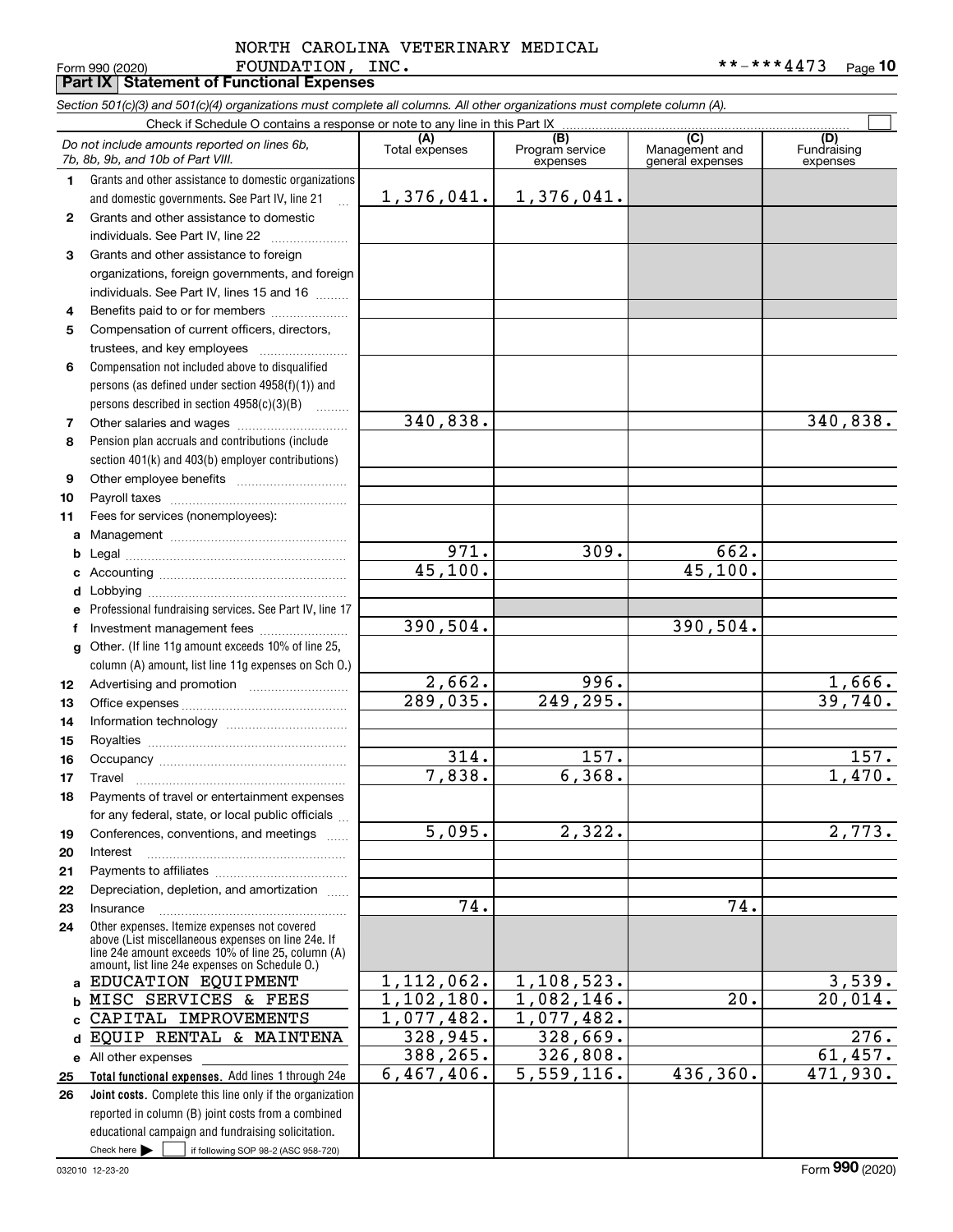|  | Form 990 (2020) |  |
|--|-----------------|--|

# Form 990 (2020) **FOUNDATION, INC.** \* \* - \* \* \* **4 4** 7 3 Page NORTH CAROLINA VETERINARY MEDICAL

|                             | Form 990 (2020) | LOONDATION,<br>TMC.                                                                                                                                                                                                            |                          |                | <br>Page II                  |
|-----------------------------|-----------------|--------------------------------------------------------------------------------------------------------------------------------------------------------------------------------------------------------------------------------|--------------------------|----------------|------------------------------|
|                             | Part X          | <b>Balance Sheet</b>                                                                                                                                                                                                           |                          |                |                              |
|                             |                 | Check if Schedule O contains a response or note to any line in this Part X [11] manumeron contains the contains a response or note to any line in this Part X [11] manumeron contains a response or note to any line in this P |                          |                |                              |
|                             |                 |                                                                                                                                                                                                                                | (A)<br>Beginning of year |                | (B)<br>End of year           |
|                             | 1               | Cash - non-interest-bearing                                                                                                                                                                                                    |                          | 1              |                              |
|                             | 2               |                                                                                                                                                                                                                                | 15,364,857.              | $\mathbf 2$    | 18, 700, 039.                |
|                             | 3               |                                                                                                                                                                                                                                | 260,388.                 | 3              | 372,766.                     |
|                             | 4               |                                                                                                                                                                                                                                |                          | 4              |                              |
|                             | 5               | Loans and other receivables from any current or former officer, director,                                                                                                                                                      |                          |                |                              |
|                             |                 | trustee, key employee, creator or founder, substantial contributor, or 35%                                                                                                                                                     |                          |                |                              |
|                             |                 | controlled entity or family member of any of these persons                                                                                                                                                                     |                          | 5              |                              |
|                             | 6               | Loans and other receivables from other disqualified persons (as defined                                                                                                                                                        |                          |                |                              |
|                             |                 | under section $4958(f)(1)$ , and persons described in section $4958(c)(3)(B)$<br>1.1.1.1                                                                                                                                       |                          | 6              |                              |
|                             | 7               |                                                                                                                                                                                                                                |                          | $\overline{7}$ |                              |
| Assets                      | 8               |                                                                                                                                                                                                                                |                          | 8              |                              |
|                             | 9               | Prepaid expenses and deferred charges                                                                                                                                                                                          |                          | 9              |                              |
|                             |                 | <b>10a</b> Land, buildings, and equipment: cost or other                                                                                                                                                                       |                          |                |                              |
|                             |                 | basis. Complete Part VI of Schedule D  10a                                                                                                                                                                                     |                          |                |                              |
|                             | b               | 10 <sub>b</sub><br>Less: accumulated depreciation<br>. 1                                                                                                                                                                       |                          | 10c            |                              |
|                             | 11              |                                                                                                                                                                                                                                |                          | 11             |                              |
|                             | 12              |                                                                                                                                                                                                                                | 75,625,560.              | 12             | 100,891,140.                 |
|                             | 13              |                                                                                                                                                                                                                                |                          | 13             |                              |
|                             | 14              | Intangible assets                                                                                                                                                                                                              |                          | 14             |                              |
|                             | 15              |                                                                                                                                                                                                                                | 133,432.                 | 15             | 110, 223.                    |
|                             | 16              |                                                                                                                                                                                                                                | 91, 384, 237.            | 16             | $\overline{120}$ , 074, 168. |
|                             | 17              |                                                                                                                                                                                                                                | 7,300.                   | 17             | 286,348.                     |
|                             | 18              |                                                                                                                                                                                                                                |                          | 18             |                              |
|                             | 19              | Deferred revenue information and continuum and contain an analysis of the continuum and contain an analysis of                                                                                                                 |                          | 19             |                              |
|                             | 20              |                                                                                                                                                                                                                                |                          | 20             |                              |
|                             | 21              | Escrow or custodial account liability. Complete Part IV of Schedule D                                                                                                                                                          |                          | 21             |                              |
|                             | 22              | Loans and other payables to any current or former officer, director,                                                                                                                                                           |                          |                |                              |
|                             |                 | trustee, key employee, creator or founder, substantial contributor, or 35%                                                                                                                                                     |                          |                |                              |
| Liabilities                 |                 | controlled entity or family member of any of these persons                                                                                                                                                                     |                          | 22             |                              |
|                             | 23              |                                                                                                                                                                                                                                |                          | 23             |                              |
|                             | 24              |                                                                                                                                                                                                                                |                          | 24             |                              |
|                             | 25              | Other liabilities (including federal income tax, payables to related third                                                                                                                                                     |                          |                |                              |
|                             |                 | parties, and other liabilities not included on lines 17-24). Complete Part X                                                                                                                                                   |                          |                |                              |
|                             |                 | of Schedule D                                                                                                                                                                                                                  | 525,366.                 | 25             | <u>506,884.</u>              |
|                             | 26              | Total liabilities. Add lines 17 through 25                                                                                                                                                                                     | 532,666.                 | 26             | 793, 232.                    |
|                             |                 | Organizations that follow FASB ASC 958, check here $\blacktriangleright \boxed{X}$                                                                                                                                             |                          |                |                              |
|                             |                 | and complete lines 27, 28, 32, and 33.                                                                                                                                                                                         |                          |                |                              |
|                             | 27              | Net assets without donor restrictions                                                                                                                                                                                          | <u>39,517,088.</u>       | 27             | <u>54, 515, 822.</u>         |
|                             | 28              | Net assets with donor restrictions                                                                                                                                                                                             | 51, 334, 483.            | 28             | 64, 765, 114.                |
|                             |                 | Organizations that do not follow FASB ASC 958, check here ▶ □                                                                                                                                                                  |                          |                |                              |
|                             |                 | and complete lines 29 through 33.                                                                                                                                                                                              |                          |                |                              |
|                             | 29              | Capital stock or trust principal, or current funds                                                                                                                                                                             |                          | 29             |                              |
| Net Assets or Fund Balances | 30              | Paid-in or capital surplus, or land, building, or equipment fund                                                                                                                                                               |                          | 30             |                              |
|                             | 31              | Retained earnings, endowment, accumulated income, or other funds<br>$\overline{\phantom{a}}$                                                                                                                                   |                          | 31             |                              |
|                             | 32              |                                                                                                                                                                                                                                | $\overline{90,851,571.}$ | 32             | 119,280,936.                 |
|                             | 33              |                                                                                                                                                                                                                                | 91,384,237.              | 33             | 120,074,168.                 |

Form (2020) **990**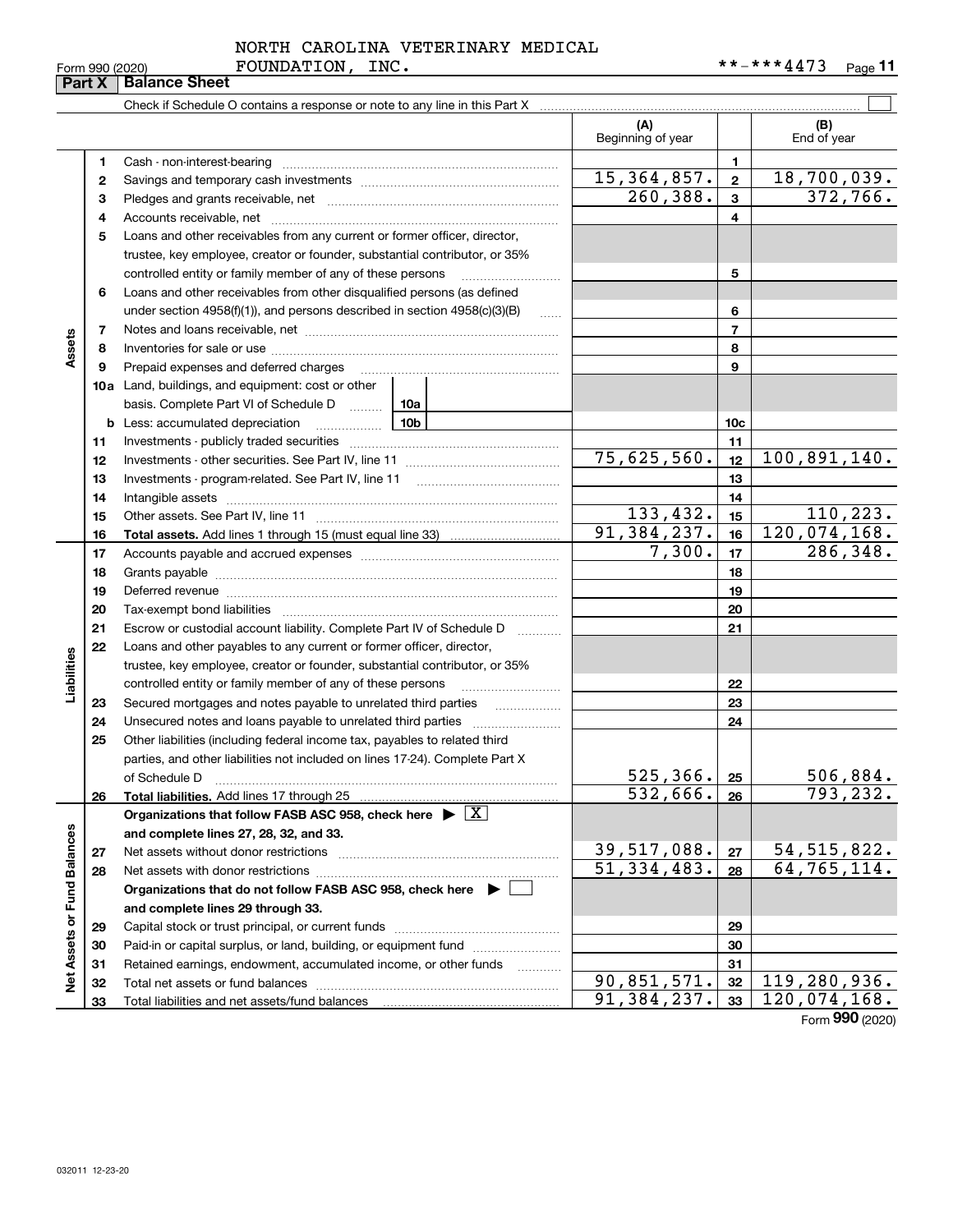|    | FOUNDATION, INC.<br>Form 990 (2020)                                                                                                  |                         | **-***4473                  |     | Page $12$               |
|----|--------------------------------------------------------------------------------------------------------------------------------------|-------------------------|-----------------------------|-----|-------------------------|
|    | Part XI<br><b>Reconciliation of Net Assets</b>                                                                                       |                         |                             |     |                         |
|    |                                                                                                                                      |                         |                             |     | $\overline{\mathbf{X}}$ |
|    |                                                                                                                                      |                         |                             |     |                         |
| 1  |                                                                                                                                      | 1.                      | 9,123,891.                  |     |                         |
| 2  | Total expenses (must equal Part IX, column (A), line 25)                                                                             | $\overline{2}$          | 6,467,406.                  |     |                         |
| 3  | Revenue less expenses. Subtract line 2 from line 1                                                                                   | 3                       | 2,656,485.                  |     |                         |
| 4  |                                                                                                                                      | $\overline{\mathbf{4}}$ | 90,851,571.                 |     |                         |
| 5  | Net unrealized gains (losses) on investments                                                                                         | 5                       | 27,806,864.                 |     |                         |
| 6  |                                                                                                                                      | 6                       |                             |     |                         |
| 7  |                                                                                                                                      | $\overline{7}$          |                             |     |                         |
| 8  | Prior period adjustments                                                                                                             | 8                       |                             |     |                         |
| 9  | Other changes in net assets or fund balances (explain on Schedule O)                                                                 | 9                       | $\overline{-2}$ , 033, 984. |     |                         |
| 10 | Net assets or fund balances at end of year. Combine lines 3 through 9 (must equal Part X, line 32,                                   |                         |                             |     |                         |
|    |                                                                                                                                      | 10                      | 119,280,936.                |     |                         |
|    | Part XII Financial Statements and Reporting                                                                                          |                         |                             |     |                         |
|    |                                                                                                                                      |                         |                             |     | $\vert$ X $\vert$       |
|    |                                                                                                                                      |                         |                             | Yes | <b>No</b>               |
| 1  | $\mathbf{X}$ Accrual<br>Accounting method used to prepare the Form 990: <u>[</u> Cash<br>Other<br>$\perp$                            |                         |                             |     |                         |
|    | If the organization changed its method of accounting from a prior year or checked "Other," explain in Schedule O.                    |                         |                             |     |                         |
| 2a | Were the organization's financial statements compiled or reviewed by an independent accountant?                                      |                         | 2a                          |     | $\mathbf X$             |
|    | If "Yes," check a box below to indicate whether the financial statements for the year were compiled or reviewed on a                 |                         |                             |     |                         |
|    | separate basis, consolidated basis, or both:                                                                                         |                         |                             |     |                         |
|    | Both consolidated and separate basis<br>Separate basis<br><b>Consolidated basis</b>                                                  |                         |                             |     |                         |
|    | <b>b</b> Were the organization's financial statements audited by an independent accountant?                                          |                         | 2 <sub>b</sub>              | х   |                         |
|    | If "Yes," check a box below to indicate whether the financial statements for the year were audited on a separate basis,              |                         |                             |     |                         |
|    | consolidated basis, or both:                                                                                                         |                         |                             |     |                         |
|    | $\lfloor x \rfloor$ Separate basis<br>Both consolidated and separate basis<br><b>Consolidated basis</b>                              |                         |                             |     |                         |
|    | c If "Yes" to line 2a or 2b, does the organization have a committee that assumes responsibility for oversight of the audit,          |                         |                             |     |                         |
|    |                                                                                                                                      |                         | 2c                          | x   |                         |
|    | If the organization changed either its oversight process or selection process during the tax year, explain on Schedule O.            |                         |                             |     |                         |
|    | 3a As a result of a federal award, was the organization required to undergo an audit or audits as set forth in the Single Audit      |                         |                             |     |                         |
|    |                                                                                                                                      |                         | За                          |     | x                       |
|    | <b>b</b> If "Yes," did the organization undergo the required audit or audits? If the organization did not undergo the required audit |                         |                             |     |                         |
|    | or audits, explain why on Schedule O and describe any steps taken to undergo such audits [11] content to under                       |                         | 3b                          |     |                         |

Form (2020) **990**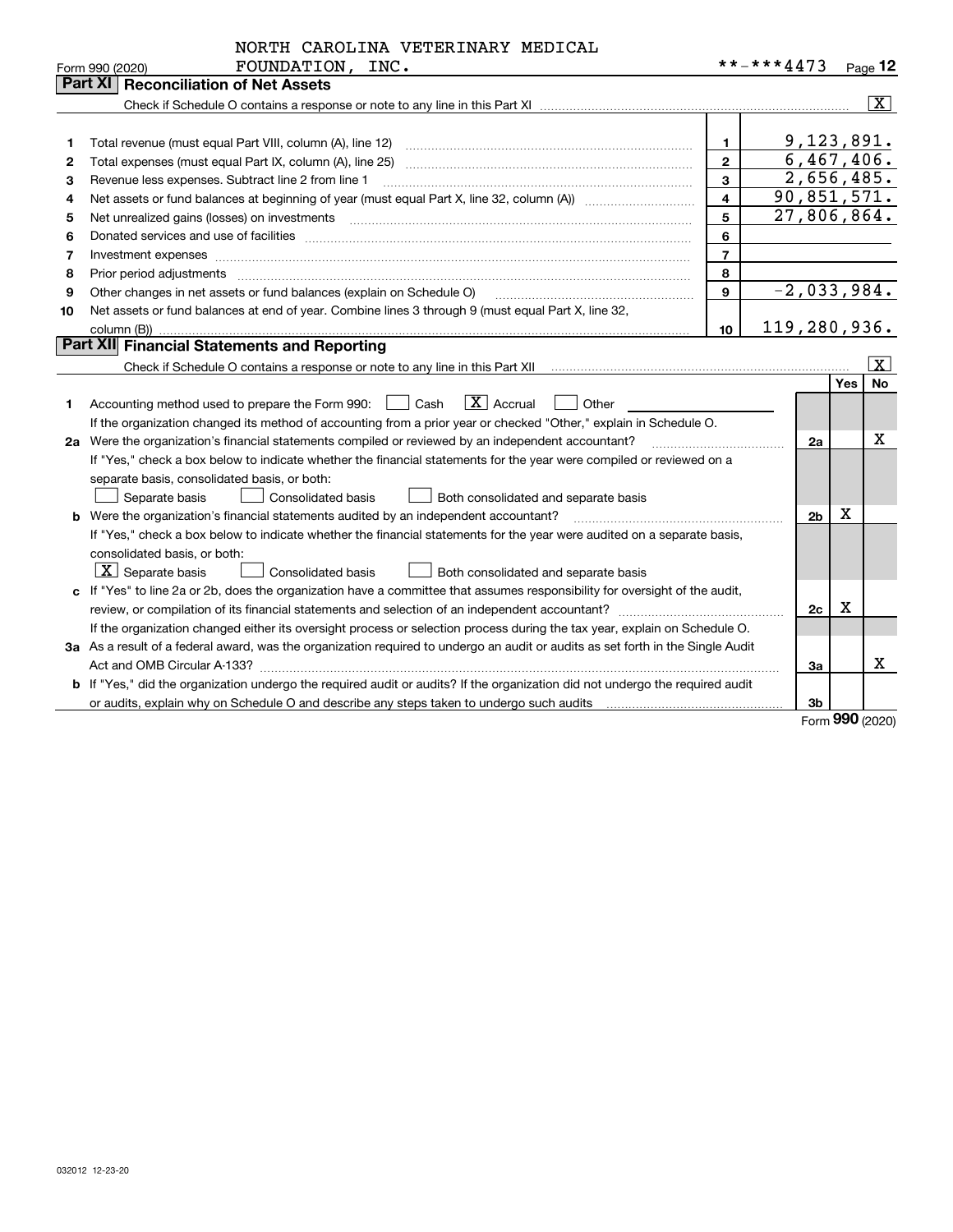| <b>SCHEDULE A</b>                                                                                                    |                       |                                             | OMB No. 1545-0047                                                                                                                                                                                                                               |                                                                                                                                                                                                                                               |                             |                                 |                            |  |                                       |  |
|----------------------------------------------------------------------------------------------------------------------|-----------------------|---------------------------------------------|-------------------------------------------------------------------------------------------------------------------------------------------------------------------------------------------------------------------------------------------------|-----------------------------------------------------------------------------------------------------------------------------------------------------------------------------------------------------------------------------------------------|-----------------------------|---------------------------------|----------------------------|--|---------------------------------------|--|
| (Form 990 or 990-EZ)                                                                                                 |                       |                                             | <b>Public Charity Status and Public Support</b><br>Complete if the organization is a section 501(c)(3) organization or a section                                                                                                                |                                                                                                                                                                                                                                               |                             |                                 |                            |  |                                       |  |
|                                                                                                                      |                       |                                             | 4947(a)(1) nonexempt charitable trust.                                                                                                                                                                                                          |                                                                                                                                                                                                                                               |                             |                                 |                            |  |                                       |  |
| Department of the Treasury                                                                                           |                       |                                             |                                                                                                                                                                                                                                                 | Attach to Form 990 or Form 990-EZ.                                                                                                                                                                                                            |                             |                                 |                            |  | <b>Open to Public</b>                 |  |
| Internal Revenue Service                                                                                             |                       |                                             |                                                                                                                                                                                                                                                 | $\blacktriangleright$ Go to www.irs.gov/Form990 for instructions and the latest information.                                                                                                                                                  |                             |                                 |                            |  | <b>Inspection</b>                     |  |
| Name of the organization                                                                                             |                       |                                             |                                                                                                                                                                                                                                                 | NORTH CAROLINA VETERINARY MEDICAL                                                                                                                                                                                                             |                             |                                 |                            |  | <b>Employer identification number</b> |  |
| FOUNDATION, INC.<br>Reason for Public Charity Status. (All organizations must complete this part.) See instructions. |                       |                                             |                                                                                                                                                                                                                                                 |                                                                                                                                                                                                                                               |                             |                                 | **-***4473                 |  |                                       |  |
| Part I                                                                                                               |                       |                                             |                                                                                                                                                                                                                                                 |                                                                                                                                                                                                                                               |                             |                                 |                            |  |                                       |  |
|                                                                                                                      |                       |                                             |                                                                                                                                                                                                                                                 | The organization is not a private foundation because it is: (For lines 1 through 12, check only one box.)                                                                                                                                     |                             |                                 |                            |  |                                       |  |
| 1                                                                                                                    |                       |                                             |                                                                                                                                                                                                                                                 | A church, convention of churches, or association of churches described in section 170(b)(1)(A)(i).                                                                                                                                            |                             |                                 |                            |  |                                       |  |
| 2                                                                                                                    |                       |                                             |                                                                                                                                                                                                                                                 | A school described in section 170(b)(1)(A)(ii). (Attach Schedule E (Form 990 or 990-EZ).)                                                                                                                                                     |                             |                                 |                            |  |                                       |  |
| 3                                                                                                                    |                       |                                             |                                                                                                                                                                                                                                                 | A hospital or a cooperative hospital service organization described in section 170(b)(1)(A)(iii).                                                                                                                                             |                             |                                 |                            |  |                                       |  |
|                                                                                                                      |                       |                                             |                                                                                                                                                                                                                                                 | A medical research organization operated in conjunction with a hospital described in section 170(b)(1)(A)(iii). Enter the hospital's name,                                                                                                    |                             |                                 |                            |  |                                       |  |
|                                                                                                                      | city, and state:      |                                             |                                                                                                                                                                                                                                                 |                                                                                                                                                                                                                                               |                             |                                 |                            |  |                                       |  |
| ΧI<br>5                                                                                                              |                       |                                             |                                                                                                                                                                                                                                                 | An organization operated for the benefit of a college or university owned or operated by a governmental unit described in                                                                                                                     |                             |                                 |                            |  |                                       |  |
|                                                                                                                      |                       |                                             | section 170(b)(1)(A)(iv). (Complete Part II.)                                                                                                                                                                                                   |                                                                                                                                                                                                                                               |                             |                                 |                            |  |                                       |  |
| 6                                                                                                                    |                       |                                             |                                                                                                                                                                                                                                                 | A federal, state, or local government or governmental unit described in section 170(b)(1)(A)(v).                                                                                                                                              |                             |                                 |                            |  |                                       |  |
| 7                                                                                                                    |                       |                                             |                                                                                                                                                                                                                                                 | An organization that normally receives a substantial part of its support from a governmental unit or from the general public described in                                                                                                     |                             |                                 |                            |  |                                       |  |
|                                                                                                                      |                       |                                             | section 170(b)(1)(A)(vi). (Complete Part II.)                                                                                                                                                                                                   |                                                                                                                                                                                                                                               |                             |                                 |                            |  |                                       |  |
| 8                                                                                                                    |                       |                                             |                                                                                                                                                                                                                                                 | A community trust described in section 170(b)(1)(A)(vi). (Complete Part II.)                                                                                                                                                                  |                             |                                 |                            |  |                                       |  |
| 9                                                                                                                    |                       |                                             |                                                                                                                                                                                                                                                 | An agricultural research organization described in section 170(b)(1)(A)(ix) operated in conjunction with a land-grant college                                                                                                                 |                             |                                 |                            |  |                                       |  |
|                                                                                                                      |                       |                                             |                                                                                                                                                                                                                                                 | or university or a non-land-grant college of agriculture (see instructions). Enter the name, city, and state of the college or                                                                                                                |                             |                                 |                            |  |                                       |  |
|                                                                                                                      | university:           |                                             |                                                                                                                                                                                                                                                 |                                                                                                                                                                                                                                               |                             |                                 |                            |  |                                       |  |
| 10                                                                                                                   |                       |                                             |                                                                                                                                                                                                                                                 | An organization that normally receives (1) more than 33 1/3% of its support from contributions, membership fees, and gross receipts from                                                                                                      |                             |                                 |                            |  |                                       |  |
|                                                                                                                      |                       |                                             |                                                                                                                                                                                                                                                 | activities related to its exempt functions, subject to certain exceptions; and (2) no more than 33 1/3% of its support from gross investment                                                                                                  |                             |                                 |                            |  |                                       |  |
|                                                                                                                      |                       |                                             |                                                                                                                                                                                                                                                 | income and unrelated business taxable income (less section 511 tax) from businesses acquired by the organization after June 30, 1975.                                                                                                         |                             |                                 |                            |  |                                       |  |
|                                                                                                                      |                       |                                             | See section 509(a)(2). (Complete Part III.)                                                                                                                                                                                                     |                                                                                                                                                                                                                                               |                             |                                 |                            |  |                                       |  |
| 11                                                                                                                   |                       |                                             |                                                                                                                                                                                                                                                 | An organization organized and operated exclusively to test for public safety. See section 509(a)(4).                                                                                                                                          |                             |                                 |                            |  |                                       |  |
| 12                                                                                                                   |                       |                                             |                                                                                                                                                                                                                                                 | An organization organized and operated exclusively for the benefit of, to perform the functions of, or to carry out the purposes of one or                                                                                                    |                             |                                 |                            |  |                                       |  |
|                                                                                                                      |                       |                                             |                                                                                                                                                                                                                                                 | more publicly supported organizations described in section 509(a)(1) or section 509(a)(2). See section 509(a)(3). Check the box in                                                                                                            |                             |                                 |                            |  |                                       |  |
| а                                                                                                                    |                       |                                             |                                                                                                                                                                                                                                                 | lines 12a through 12d that describes the type of supporting organization and complete lines 12e, 12f, and 12g.<br>Type I. A supporting organization operated, supervised, or controlled by its supported organization(s), typically by giving |                             |                                 |                            |  |                                       |  |
|                                                                                                                      |                       |                                             |                                                                                                                                                                                                                                                 | the supported organization(s) the power to regularly appoint or elect a majority of the directors or trustees of the supporting                                                                                                               |                             |                                 |                            |  |                                       |  |
|                                                                                                                      |                       |                                             | organization. You must complete Part IV, Sections A and B.                                                                                                                                                                                      |                                                                                                                                                                                                                                               |                             |                                 |                            |  |                                       |  |
| b                                                                                                                    |                       |                                             |                                                                                                                                                                                                                                                 |                                                                                                                                                                                                                                               |                             |                                 |                            |  |                                       |  |
|                                                                                                                      |                       |                                             | Type II. A supporting organization supervised or controlled in connection with its supported organization(s), by having<br>control or management of the supporting organization vested in the same persons that control or manage the supported |                                                                                                                                                                                                                                               |                             |                                 |                            |  |                                       |  |
|                                                                                                                      |                       |                                             | organization(s). You must complete Part IV, Sections A and C.                                                                                                                                                                                   |                                                                                                                                                                                                                                               |                             |                                 |                            |  |                                       |  |
| с                                                                                                                    |                       |                                             | Type III functionally integrated. A supporting organization operated in connection with, and functionally integrated with,                                                                                                                      |                                                                                                                                                                                                                                               |                             |                                 |                            |  |                                       |  |
|                                                                                                                      |                       |                                             |                                                                                                                                                                                                                                                 | its supported organization(s) (see instructions). You must complete Part IV, Sections A, D, and E.                                                                                                                                            |                             |                                 |                            |  |                                       |  |
| d                                                                                                                    |                       |                                             |                                                                                                                                                                                                                                                 | Type III non-functionally integrated. A supporting organization operated in connection with its supported organization(s)                                                                                                                     |                             |                                 |                            |  |                                       |  |
|                                                                                                                      |                       |                                             |                                                                                                                                                                                                                                                 | that is not functionally integrated. The organization generally must satisfy a distribution requirement and an attentiveness                                                                                                                  |                             |                                 |                            |  |                                       |  |
|                                                                                                                      |                       |                                             |                                                                                                                                                                                                                                                 | requirement (see instructions). You must complete Part IV, Sections A and D, and Part V.                                                                                                                                                      |                             |                                 |                            |  |                                       |  |
| е                                                                                                                    |                       |                                             |                                                                                                                                                                                                                                                 | Check this box if the organization received a written determination from the IRS that it is a Type I, Type II, Type III                                                                                                                       |                             |                                 |                            |  |                                       |  |
|                                                                                                                      |                       |                                             |                                                                                                                                                                                                                                                 | functionally integrated, or Type III non-functionally integrated supporting organization.                                                                                                                                                     |                             |                                 |                            |  |                                       |  |
| f.                                                                                                                   |                       | Enter the number of supported organizations |                                                                                                                                                                                                                                                 |                                                                                                                                                                                                                                               |                             |                                 |                            |  |                                       |  |
|                                                                                                                      |                       |                                             | Provide the following information about the supported organization(s).                                                                                                                                                                          |                                                                                                                                                                                                                                               |                             |                                 |                            |  |                                       |  |
|                                                                                                                      | (i) Name of supported |                                             | (ii) EIN                                                                                                                                                                                                                                        | (iii) Type of organization<br>(described on lines 1-10                                                                                                                                                                                        | in your governing document? | (iv) Is the organization listed | (v) Amount of monetary     |  | (vi) Amount of other                  |  |
|                                                                                                                      | organization          |                                             |                                                                                                                                                                                                                                                 | above (see instructions))                                                                                                                                                                                                                     | Yes                         | No.                             | support (see instructions) |  | support (see instructions)            |  |
|                                                                                                                      |                       |                                             |                                                                                                                                                                                                                                                 |                                                                                                                                                                                                                                               |                             |                                 |                            |  |                                       |  |
|                                                                                                                      |                       |                                             |                                                                                                                                                                                                                                                 |                                                                                                                                                                                                                                               |                             |                                 |                            |  |                                       |  |
|                                                                                                                      |                       |                                             |                                                                                                                                                                                                                                                 |                                                                                                                                                                                                                                               |                             |                                 |                            |  |                                       |  |
|                                                                                                                      |                       |                                             |                                                                                                                                                                                                                                                 |                                                                                                                                                                                                                                               |                             |                                 |                            |  |                                       |  |
|                                                                                                                      |                       |                                             |                                                                                                                                                                                                                                                 |                                                                                                                                                                                                                                               |                             |                                 |                            |  |                                       |  |
|                                                                                                                      |                       |                                             |                                                                                                                                                                                                                                                 |                                                                                                                                                                                                                                               |                             |                                 |                            |  |                                       |  |
|                                                                                                                      |                       |                                             |                                                                                                                                                                                                                                                 |                                                                                                                                                                                                                                               |                             |                                 |                            |  |                                       |  |
|                                                                                                                      |                       |                                             |                                                                                                                                                                                                                                                 |                                                                                                                                                                                                                                               |                             |                                 |                            |  |                                       |  |
|                                                                                                                      |                       |                                             |                                                                                                                                                                                                                                                 |                                                                                                                                                                                                                                               |                             |                                 |                            |  |                                       |  |
|                                                                                                                      |                       |                                             |                                                                                                                                                                                                                                                 |                                                                                                                                                                                                                                               |                             |                                 |                            |  |                                       |  |
| Total                                                                                                                |                       |                                             |                                                                                                                                                                                                                                                 |                                                                                                                                                                                                                                               |                             |                                 |                            |  |                                       |  |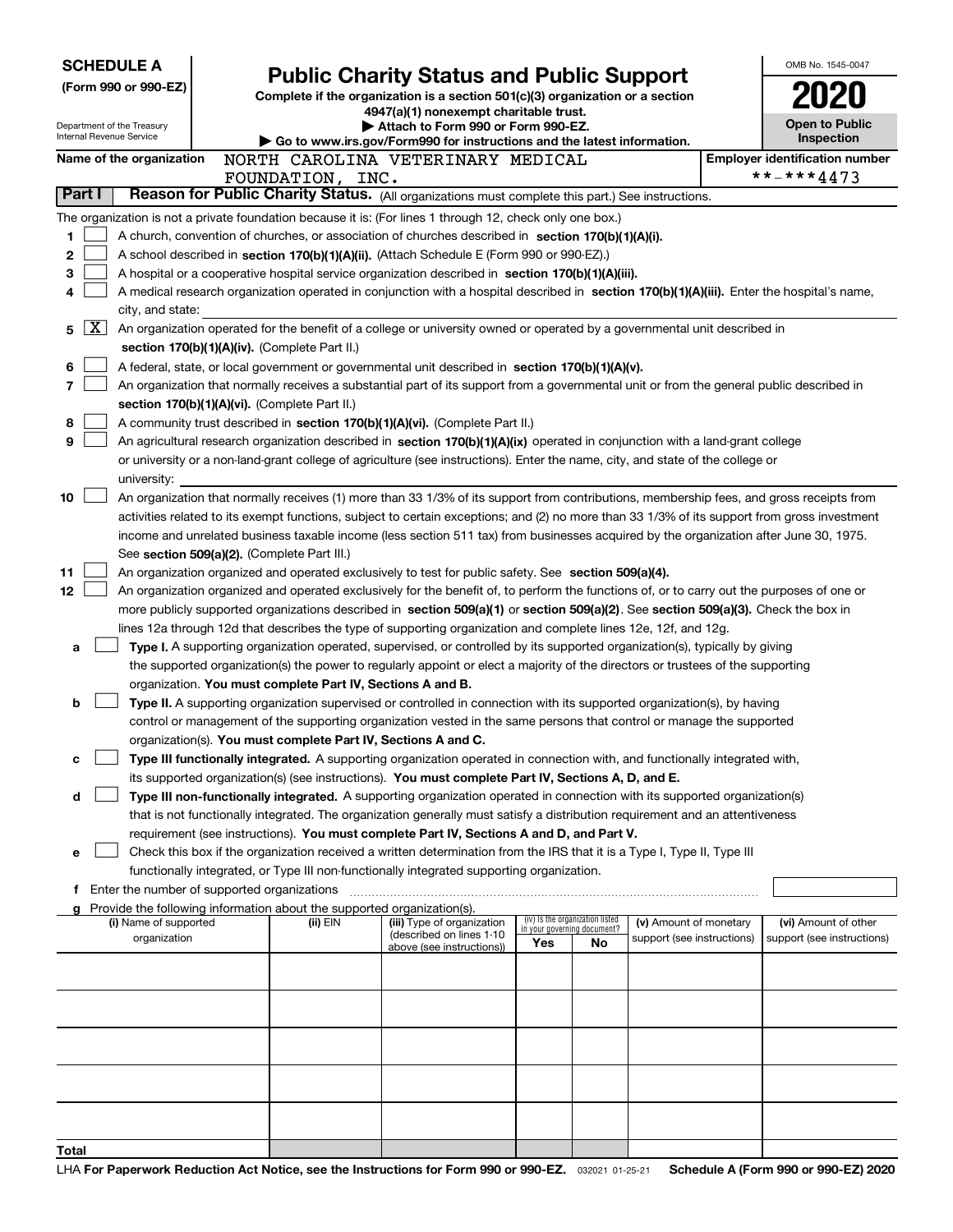Schedule A (Form 990 or 990-EZ) 2020 Page FOUNDATION, INC. \*\*-\*\*\*4473

(Complete only if you checked the box on line 5, 7, or 8 of Part I or if the organization failed to qualify under Part III. If the organization fails to qualify under the tests listed below, please complete Part III.) **Part II Support Schedule for Organizations Described in Sections 170(b)(1)(A)(iv) and 170(b)(1)(A)(vi)**

| <b>Section A. Public Support</b>                                                                                                                                                                                                                                                    |           |           |            |            |          |                                          |  |
|-------------------------------------------------------------------------------------------------------------------------------------------------------------------------------------------------------------------------------------------------------------------------------------|-----------|-----------|------------|------------|----------|------------------------------------------|--|
| Calendar year (or fiscal year beginning in)                                                                                                                                                                                                                                         | (a) 2016  | (b) 2017  | $(c)$ 2018 | $(d)$ 2019 | (e) 2020 | (f) Total                                |  |
| 1 Gifts, grants, contributions, and                                                                                                                                                                                                                                                 |           |           |            |            |          |                                          |  |
| membership fees received. (Do not                                                                                                                                                                                                                                                   |           |           |            |            |          |                                          |  |
| include any "unusual grants.")                                                                                                                                                                                                                                                      | 3547671.  | 4280053.  | 5542817.   | 6974762.   |          | 7418574.27763877.                        |  |
| 2 Tax revenues levied for the organ-                                                                                                                                                                                                                                                |           |           |            |            |          |                                          |  |
| ization's benefit and either paid to                                                                                                                                                                                                                                                |           |           |            |            |          |                                          |  |
| or expended on its behalf                                                                                                                                                                                                                                                           |           |           |            |            |          |                                          |  |
| 3 The value of services or facilities                                                                                                                                                                                                                                               |           |           |            |            |          |                                          |  |
| furnished by a governmental unit to                                                                                                                                                                                                                                                 |           |           |            |            |          |                                          |  |
| the organization without charge                                                                                                                                                                                                                                                     |           |           |            |            |          |                                          |  |
| 4 Total. Add lines 1 through 3                                                                                                                                                                                                                                                      | 3547671.  | 4280053.  | 5542817.   | 6974762.   |          | 7418574.27763877.                        |  |
| 5 The portion of total contributions                                                                                                                                                                                                                                                |           |           |            |            |          |                                          |  |
| by each person (other than a                                                                                                                                                                                                                                                        |           |           |            |            |          |                                          |  |
| governmental unit or publicly                                                                                                                                                                                                                                                       |           |           |            |            |          |                                          |  |
| supported organization) included                                                                                                                                                                                                                                                    |           |           |            |            |          |                                          |  |
| on line 1 that exceeds 2% of the                                                                                                                                                                                                                                                    |           |           |            |            |          |                                          |  |
| amount shown on line 11,                                                                                                                                                                                                                                                            |           |           |            |            |          |                                          |  |
| column (f)                                                                                                                                                                                                                                                                          |           |           |            |            |          | 10669703.                                |  |
| 6 Public support. Subtract line 5 from line 4.                                                                                                                                                                                                                                      |           |           |            |            |          | 17094174.                                |  |
| <b>Section B. Total Support</b>                                                                                                                                                                                                                                                     |           |           |            |            |          |                                          |  |
| Calendar year (or fiscal year beginning in)                                                                                                                                                                                                                                         | (a) 2016  | (b) 2017  | $(c)$ 2018 | $(d)$ 2019 | (e) 2020 | (f) Total                                |  |
| <b>7</b> Amounts from line 4                                                                                                                                                                                                                                                        | 3547671.  | 4280053.  | 5542817.   | 6974762.   |          | 7418574.27763877.                        |  |
| 8 Gross income from interest,                                                                                                                                                                                                                                                       |           |           |            |            |          |                                          |  |
| dividends, payments received on                                                                                                                                                                                                                                                     |           |           |            |            |          |                                          |  |
| securities loans, rents, royalties,                                                                                                                                                                                                                                                 |           |           |            |            |          |                                          |  |
| and income from similar sources                                                                                                                                                                                                                                                     | 156, 512. | 201, 303. | 265,546.   | 310,760.   | 188,418. | 1122539.                                 |  |
| 9 Net income from unrelated business                                                                                                                                                                                                                                                |           |           |            |            |          |                                          |  |
| activities, whether or not the                                                                                                                                                                                                                                                      |           |           |            |            |          |                                          |  |
| business is regularly carried on                                                                                                                                                                                                                                                    |           |           |            |            |          |                                          |  |
| 10 Other income. Do not include gain                                                                                                                                                                                                                                                |           |           |            |            |          |                                          |  |
| or loss from the sale of capital                                                                                                                                                                                                                                                    |           |           |            |            |          |                                          |  |
| assets (Explain in Part VI.)                                                                                                                                                                                                                                                        | 57,749.   | 28, 567.  | 12,675.    | 13,941.    | 5,586.   | 118,518.                                 |  |
| 11 Total support. Add lines 7 through 10                                                                                                                                                                                                                                            |           |           |            |            |          | $\sqrt{29004934}$ .                      |  |
| 12 Gross receipts from related activities, etc. (see instructions)                                                                                                                                                                                                                  |           |           |            |            | 12       |                                          |  |
| 13 First 5 years. If the Form 990 is for the organization's first, second, third, fourth, or fifth tax year as a section 501(c)(3)                                                                                                                                                  |           |           |            |            |          |                                          |  |
| organization, check this box and stop here manufactured and according to the state of the state of the state of the state of the state of the state of the state of the state of the state of the state of the state of the st                                                      |           |           |            |            |          |                                          |  |
| <b>Section C. Computation of Public Support Percentage</b>                                                                                                                                                                                                                          |           |           |            |            |          |                                          |  |
|                                                                                                                                                                                                                                                                                     |           |           |            |            | 14       | 58.94<br>%                               |  |
|                                                                                                                                                                                                                                                                                     |           |           |            |            | 15       | 62.21<br>%                               |  |
| 16a 33 1/3% support test - 2020. If the organization did not check the box on line 13, and line 14 is 33 1/3% or more, check this box and                                                                                                                                           |           |           |            |            |          |                                          |  |
| stop here. The organization qualifies as a publicly supported organization                                                                                                                                                                                                          |           |           |            |            |          | $\blacktriangleright$ $\boxed{\text{X}}$ |  |
| b 33 1/3% support test - 2019. If the organization did not check a box on line 13 or 16a, and line 15 is 33 1/3% or more, check this box                                                                                                                                            |           |           |            |            |          |                                          |  |
| and stop here. The organization qualifies as a publicly supported organization                                                                                                                                                                                                      |           |           |            |            |          |                                          |  |
|                                                                                                                                                                                                                                                                                     |           |           |            |            |          |                                          |  |
| 17a 10% -facts-and-circumstances test - 2020. If the organization did not check a box on line 13, 16a, or 16b, and line 14 is 10% or more,<br>and if the organization meets the facts-and-circumstances test, check this box and stop here. Explain in Part VI how the organization |           |           |            |            |          |                                          |  |
| meets the facts-and-circumstances test. The organization qualifies as a publicly supported organization                                                                                                                                                                             |           |           |            |            |          |                                          |  |
| <b>b 10% -facts-and-circumstances test - 2019.</b> If the organization did not check a box on line 13, 16a, 16b, or 17a, and line 15 is 10% or                                                                                                                                      |           |           |            |            |          |                                          |  |
| more, and if the organization meets the facts-and-circumstances test, check this box and stop here. Explain in Part VI how the                                                                                                                                                      |           |           |            |            |          |                                          |  |
| organization meets the facts-and-circumstances test. The organization qualifies as a publicly supported organization                                                                                                                                                                |           |           |            |            |          |                                          |  |
| 18 Private foundation. If the organization did not check a box on line 13, 16a, 16b, 17a, or 17b, check this box and see instructions                                                                                                                                               |           |           |            |            |          |                                          |  |
|                                                                                                                                                                                                                                                                                     |           |           |            |            |          |                                          |  |

**Schedule A (Form 990 or 990-EZ) 2020**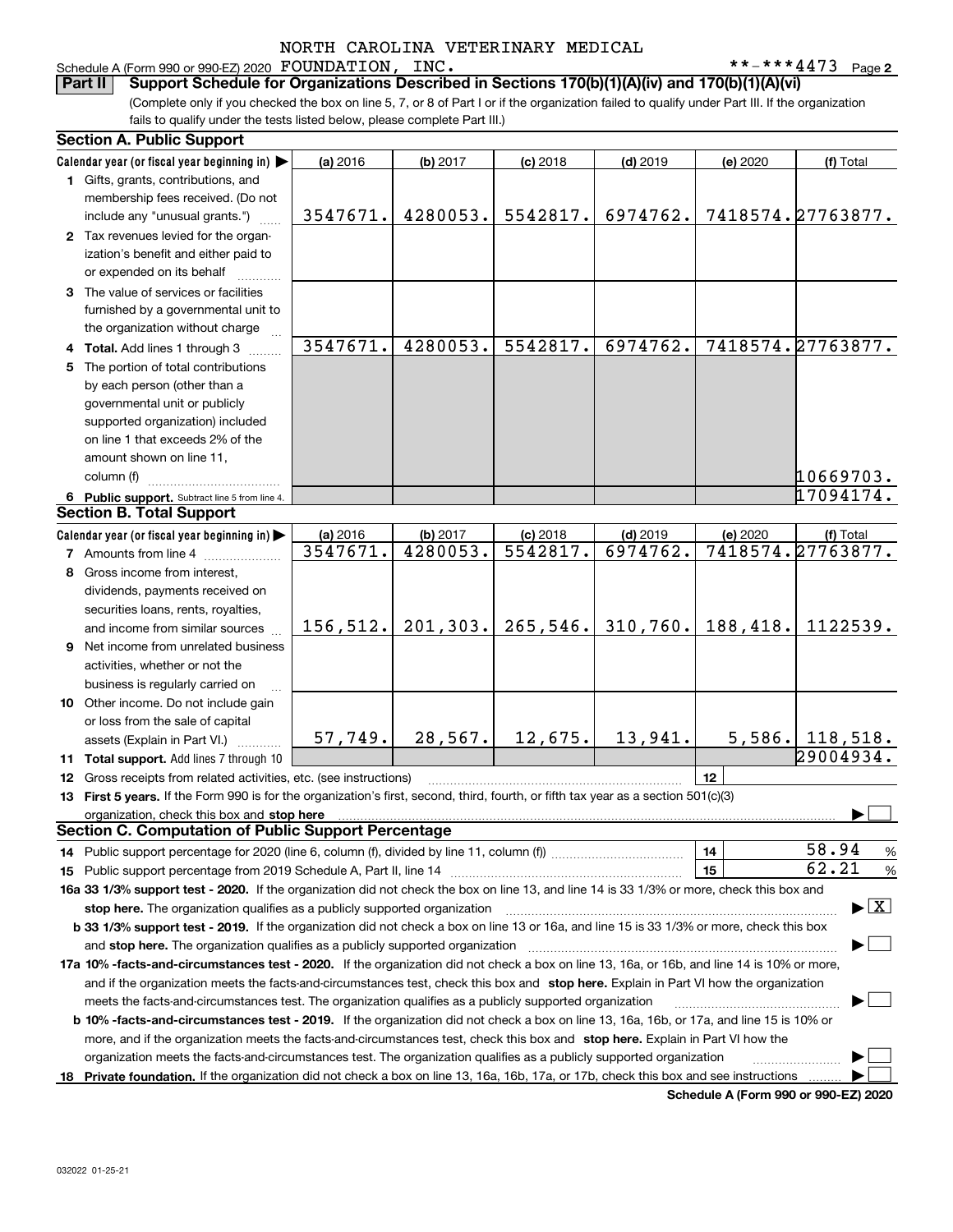Schedule A (Form 990 or 990-EZ) 2020 Page FOUNDATION, INC. \*\*-\*\*\*4473

**Part III Support Schedule for Organizations Described in Section 509(a)(2)** 

(Complete only if you checked the box on line 10 of Part I or if the organization failed to qualify under Part II. If the organization fails to qualify under the tests listed below, please complete Part II.)

| <b>Section A. Public Support</b>                                                                                                                 |          |          |                 |                                                      |          |             |
|--------------------------------------------------------------------------------------------------------------------------------------------------|----------|----------|-----------------|------------------------------------------------------|----------|-------------|
| Calendar year (or fiscal year beginning in) $\blacktriangleright$                                                                                | (a) 2016 | (b) 2017 | <b>(c)</b> 2018 | $(d)$ 2019                                           | (e) 2020 | (f) Total   |
| 1 Gifts, grants, contributions, and                                                                                                              |          |          |                 |                                                      |          |             |
| membership fees received. (Do not                                                                                                                |          |          |                 |                                                      |          |             |
| include any "unusual grants.")                                                                                                                   |          |          |                 |                                                      |          |             |
| <b>2</b> Gross receipts from admissions,                                                                                                         |          |          |                 |                                                      |          |             |
| merchandise sold or services per-                                                                                                                |          |          |                 |                                                      |          |             |
| formed, or facilities furnished in                                                                                                               |          |          |                 |                                                      |          |             |
| any activity that is related to the<br>organization's tax-exempt purpose                                                                         |          |          |                 |                                                      |          |             |
| 3 Gross receipts from activities that                                                                                                            |          |          |                 |                                                      |          |             |
| are not an unrelated trade or bus-                                                                                                               |          |          |                 |                                                      |          |             |
| iness under section 513                                                                                                                          |          |          |                 |                                                      |          |             |
| 4 Tax revenues levied for the organ-                                                                                                             |          |          |                 |                                                      |          |             |
| ization's benefit and either paid to                                                                                                             |          |          |                 |                                                      |          |             |
| or expended on its behalf                                                                                                                        |          |          |                 |                                                      |          |             |
| .<br>5 The value of services or facilities                                                                                                       |          |          |                 |                                                      |          |             |
| furnished by a governmental unit to                                                                                                              |          |          |                 |                                                      |          |             |
| the organization without charge                                                                                                                  |          |          |                 |                                                      |          |             |
|                                                                                                                                                  |          |          |                 |                                                      |          |             |
| <b>6 Total.</b> Add lines 1 through 5                                                                                                            |          |          |                 |                                                      |          |             |
| 7a Amounts included on lines 1, 2, and<br>3 received from disqualified persons                                                                   |          |          |                 |                                                      |          |             |
| <b>b</b> Amounts included on lines 2 and 3 received                                                                                              |          |          |                 |                                                      |          |             |
| from other than disqualified persons that                                                                                                        |          |          |                 |                                                      |          |             |
| exceed the greater of \$5,000 or 1% of the                                                                                                       |          |          |                 |                                                      |          |             |
| amount on line 13 for the year                                                                                                                   |          |          |                 |                                                      |          |             |
| c Add lines 7a and 7b                                                                                                                            |          |          |                 |                                                      |          |             |
| 8 Public support. (Subtract line 7c from line 6.)<br><b>Section B. Total Support</b>                                                             |          |          |                 |                                                      |          |             |
|                                                                                                                                                  |          |          |                 |                                                      |          |             |
| Calendar year (or fiscal year beginning in) $\blacktriangleright$                                                                                | (a) 2016 | (b) 2017 | $(c)$ 2018      | $(d)$ 2019                                           | (e) 2020 | (f) Total   |
| 9 Amounts from line 6                                                                                                                            |          |          |                 |                                                      |          |             |
| 10a Gross income from interest,<br>dividends, payments received on                                                                               |          |          |                 |                                                      |          |             |
| securities loans, rents, royalties,                                                                                                              |          |          |                 |                                                      |          |             |
| and income from similar sources                                                                                                                  |          |          |                 |                                                      |          |             |
| <b>b</b> Unrelated business taxable income                                                                                                       |          |          |                 |                                                      |          |             |
| (less section 511 taxes) from businesses                                                                                                         |          |          |                 |                                                      |          |             |
| acquired after June 30, 1975                                                                                                                     |          |          |                 |                                                      |          |             |
| c Add lines 10a and 10b                                                                                                                          |          |          |                 |                                                      |          |             |
| 11 Net income from unrelated business<br>activities not included in line 10b.                                                                    |          |          |                 |                                                      |          |             |
| whether or not the business is                                                                                                                   |          |          |                 |                                                      |          |             |
| regularly carried on                                                                                                                             |          |          |                 |                                                      |          |             |
| 12 Other income. Do not include gain                                                                                                             |          |          |                 |                                                      |          |             |
| or loss from the sale of capital<br>assets (Explain in Part VI.)                                                                                 |          |          |                 |                                                      |          |             |
| <b>13</b> Total support. (Add lines 9, 10c, 11, and 12.)                                                                                         |          |          |                 |                                                      |          |             |
| 14 First 5 years. If the Form 990 is for the organization's first, second, third, fourth, or fifth tax year as a section 501(c)(3) organization, |          |          |                 |                                                      |          |             |
| check this box and stop here measurements are constructed as the state of the state of the state of the state o                                  |          |          |                 |                                                      |          |             |
| <b>Section C. Computation of Public Support Percentage</b>                                                                                       |          |          |                 |                                                      |          |             |
| 15 Public support percentage for 2020 (line 8, column (f), divided by line 13, column (f))                                                       |          |          |                 | <u> 1986 - Johann Stoff, Amerikaansk politiker (</u> | 15       | %           |
| 16 Public support percentage from 2019 Schedule A, Part III, line 15                                                                             |          |          |                 |                                                      | 16       | %           |
| <b>Section D. Computation of Investment Income Percentage</b>                                                                                    |          |          |                 |                                                      |          |             |
|                                                                                                                                                  |          |          |                 |                                                      | 17       | %           |
| <b>18</b> Investment income percentage from <b>2019</b> Schedule A, Part III, line 17                                                            |          |          |                 |                                                      | 18       | %           |
| 19a 33 1/3% support tests - 2020. If the organization did not check the box on line 14, and line 15 is more than 33 1/3%, and line 17 is not     |          |          |                 |                                                      |          |             |
| more than 33 1/3%, check this box and stop here. The organization qualifies as a publicly supported organization                                 |          |          |                 |                                                      |          | $\sim$<br>▶ |
| b 33 1/3% support tests - 2019. If the organization did not check a box on line 14 or line 19a, and line 16 is more than 33 1/3%, and            |          |          |                 |                                                      |          |             |
| line 18 is not more than 33 1/3%, check this box and stop here. The organization qualifies as a publicly supported organization                  |          |          |                 |                                                      |          |             |
|                                                                                                                                                  |          |          |                 |                                                      |          |             |
|                                                                                                                                                  |          |          |                 |                                                      |          |             |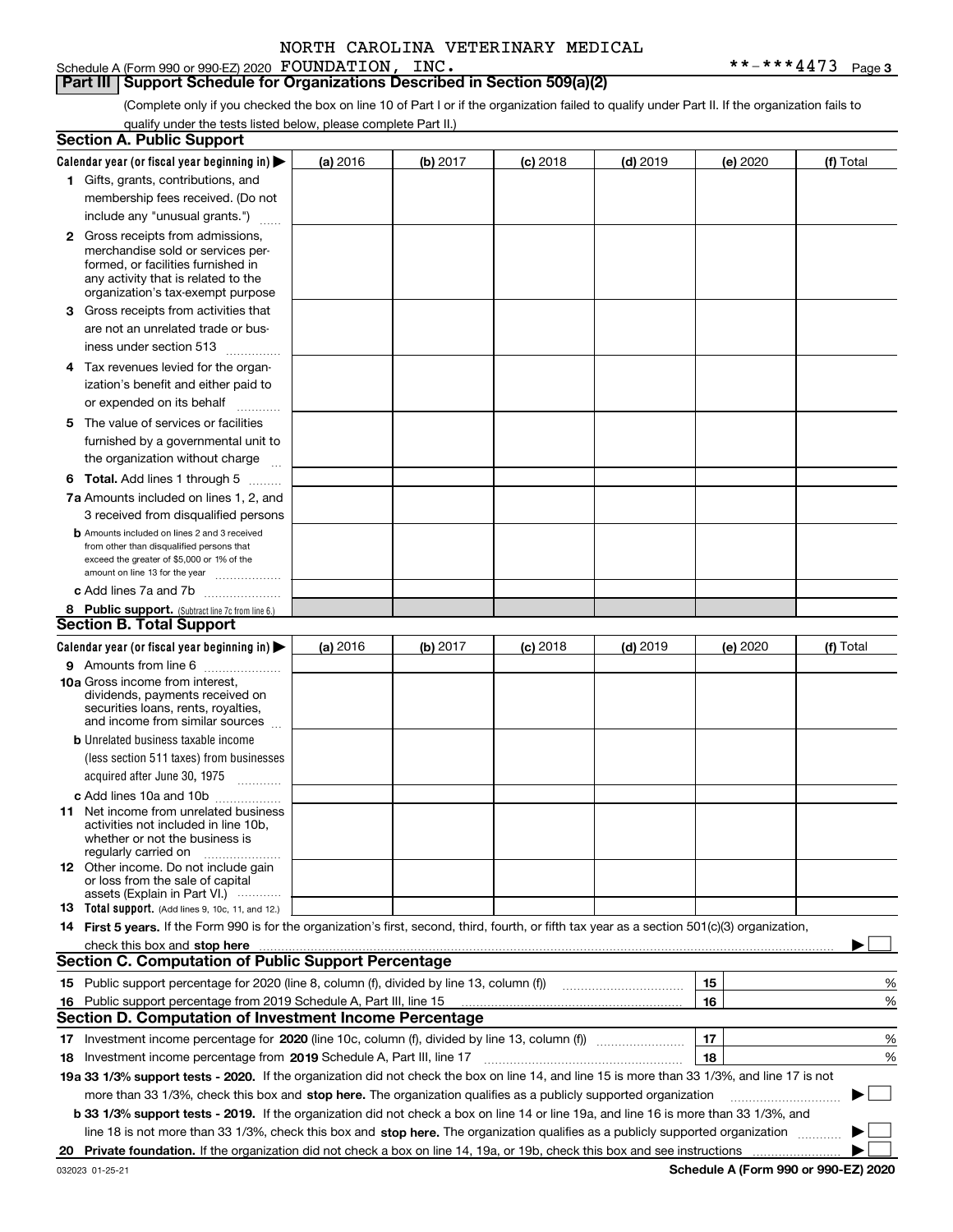#### Schedule A (Form 990 or 990-EZ) 2020 Page FOUNDATION, INC. \*\*-\*\*\*4473 **Part IV Supporting Organizations**

(Complete only if you checked a box in line 12 on Part I. If you checked box 12a, Part I, complete Sections A and B. If you checked box 12b, Part I, complete Sections A and C. If you checked box 12c, Part I, complete Sections A, D, and E. If you checked box 12d, Part I, complete Sections A and D, and complete Part V.)

#### **Section A. All Supporting Organizations**

- **1** Are all of the organization's supported organizations listed by name in the organization's governing documents? If "No," describe in **Part VI** how the supported organizations are designated. If designated by *class or purpose, describe the designation. If historic and continuing relationship, explain.*
- **2** Did the organization have any supported organization that does not have an IRS determination of status under section 509(a)(1) or (2)? If "Yes," explain in Part VI how the organization determined that the supported *organization was described in section 509(a)(1) or (2).*
- **3a** Did the organization have a supported organization described in section 501(c)(4), (5), or (6)? If "Yes," answer *lines 3b and 3c below.*
- **b** Did the organization confirm that each supported organization qualified under section 501(c)(4), (5), or (6) and satisfied the public support tests under section 509(a)(2)? If "Yes," describe in **Part VI** when and how the *organization made the determination.*
- **c**Did the organization ensure that all support to such organizations was used exclusively for section 170(c)(2)(B) purposes? If "Yes," explain in **Part VI** what controls the organization put in place to ensure such use.
- **4a***If* Was any supported organization not organized in the United States ("foreign supported organization")? *"Yes," and if you checked box 12a or 12b in Part I, answer lines 4b and 4c below.*
- **b** Did the organization have ultimate control and discretion in deciding whether to make grants to the foreign supported organization? If "Yes," describe in **Part VI** how the organization had such control and discretion *despite being controlled or supervised by or in connection with its supported organizations.*
- **c** Did the organization support any foreign supported organization that does not have an IRS determination under sections 501(c)(3) and 509(a)(1) or (2)? If "Yes," explain in **Part VI** what controls the organization used *to ensure that all support to the foreign supported organization was used exclusively for section 170(c)(2)(B) purposes.*
- **5a***If "Yes,"* Did the organization add, substitute, or remove any supported organizations during the tax year? answer lines 5b and 5c below (if applicable). Also, provide detail in **Part VI,** including (i) the names and EIN *numbers of the supported organizations added, substituted, or removed; (ii) the reasons for each such action; (iii) the authority under the organization's organizing document authorizing such action; and (iv) how the action was accomplished (such as by amendment to the organizing document).*
- **b** Type I or Type II only. Was any added or substituted supported organization part of a class already designated in the organization's organizing document?
- **cSubstitutions only.**  Was the substitution the result of an event beyond the organization's control?
- **6** Did the organization provide support (whether in the form of grants or the provision of services or facilities) to **Part VI.** *If "Yes," provide detail in* support or benefit one or more of the filing organization's supported organizations? anyone other than (i) its supported organizations, (ii) individuals that are part of the charitable class benefited by one or more of its supported organizations, or (iii) other supporting organizations that also
- **7**Did the organization provide a grant, loan, compensation, or other similar payment to a substantial contributor *If "Yes," complete Part I of Schedule L (Form 990 or 990-EZ).* regard to a substantial contributor? (as defined in section 4958(c)(3)(C)), a family member of a substantial contributor, or a 35% controlled entity with
- **8** Did the organization make a loan to a disqualified person (as defined in section 4958) not described in line 7? *If "Yes," complete Part I of Schedule L (Form 990 or 990-EZ).*
- **9a** Was the organization controlled directly or indirectly at any time during the tax year by one or more in section 509(a)(1) or (2))? If "Yes," *provide detail in* <code>Part VI.</code> disqualified persons, as defined in section 4946 (other than foundation managers and organizations described
- **b** Did one or more disqualified persons (as defined in line 9a) hold a controlling interest in any entity in which the supporting organization had an interest? If "Yes," provide detail in P**art VI**.
- **c**Did a disqualified person (as defined in line 9a) have an ownership interest in, or derive any personal benefit from, assets in which the supporting organization also had an interest? If "Yes," provide detail in P**art VI.**
- **10a** Was the organization subject to the excess business holdings rules of section 4943 because of section supporting organizations)? If "Yes," answer line 10b below. 4943(f) (regarding certain Type II supporting organizations, and all Type III non-functionally integrated
- **b** Did the organization have any excess business holdings in the tax year? (Use Schedule C, Form 4720, to *determine whether the organization had excess business holdings.)*

032024 01-25-21

**YesNo**

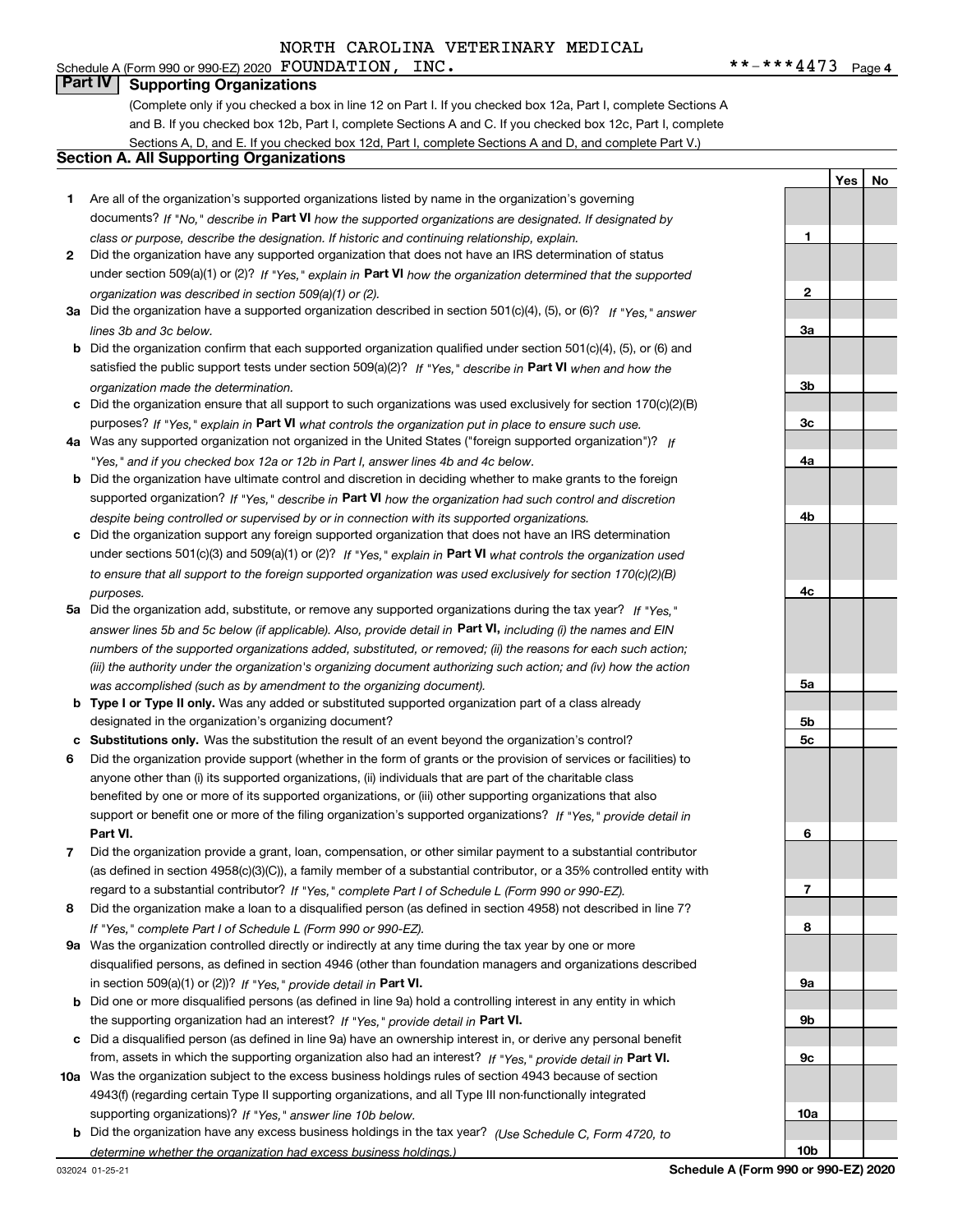**Part IV Supporting Organizations** *(continued)*

| 11           | Has the organization accepted a gift or contribution from any of the following persons?                                                                                                                                                                   |                 |     |    |
|--------------|-----------------------------------------------------------------------------------------------------------------------------------------------------------------------------------------------------------------------------------------------------------|-----------------|-----|----|
|              | a A person who directly or indirectly controls, either alone or together with persons described in lines 11b and                                                                                                                                          |                 |     |    |
|              | 11c below, the governing body of a supported organization?                                                                                                                                                                                                | 11a             |     |    |
|              | <b>b</b> A family member of a person described in line 11a above?                                                                                                                                                                                         | 11 <sub>b</sub> |     |    |
|              | c A 35% controlled entity of a person described in line 11a or 11b above? If "Yes" to line 11a, 11b, or 11c, provide                                                                                                                                      |                 |     |    |
|              | detail in Part VI.                                                                                                                                                                                                                                        | 11c             |     |    |
|              | <b>Section B. Type I Supporting Organizations</b>                                                                                                                                                                                                         |                 |     |    |
|              |                                                                                                                                                                                                                                                           |                 | Yes | No |
| 1            | Did the governing body, members of the governing body, officers acting in their official capacity, or membership of one or                                                                                                                                |                 |     |    |
|              | more supported organizations have the power to regularly appoint or elect at least a majority of the organization's officers,                                                                                                                             |                 |     |    |
|              | directors, or trustees at all times during the tax year? If "No," describe in Part VI how the supported organization(s)<br>effectively operated, supervised, or controlled the organization's activities. If the organization had more than one supported |                 |     |    |
|              | organization, describe how the powers to appoint and/or remove officers, directors, or trustees were allocated among the                                                                                                                                  |                 |     |    |
|              | supported organizations and what conditions or restrictions, if any, applied to such powers during the tax year.                                                                                                                                          | 1               |     |    |
| $\mathbf{2}$ | Did the organization operate for the benefit of any supported organization other than the supported                                                                                                                                                       |                 |     |    |
|              | organization(s) that operated, supervised, or controlled the supporting organization? If "Yes," explain in                                                                                                                                                |                 |     |    |
|              | Part VI how providing such benefit carried out the purposes of the supported organization(s) that operated,                                                                                                                                               |                 |     |    |
|              | supervised, or controlled the supporting organization.                                                                                                                                                                                                    | 2               |     |    |
|              | Section C. Type II Supporting Organizations                                                                                                                                                                                                               |                 |     |    |
|              |                                                                                                                                                                                                                                                           |                 | Yes | No |
| 1.           | Were a majority of the organization's directors or trustees during the tax year also a majority of the directors                                                                                                                                          |                 |     |    |
|              | or trustees of each of the organization's supported organization(s)? If "No," describe in Part VI how control                                                                                                                                             |                 |     |    |
|              | or management of the supporting organization was vested in the same persons that controlled or managed                                                                                                                                                    |                 |     |    |
|              | the supported organization(s).<br>Section D. All Type III Supporting Organizations                                                                                                                                                                        | 1               |     |    |
|              |                                                                                                                                                                                                                                                           |                 |     |    |
|              |                                                                                                                                                                                                                                                           |                 | Yes | No |
| 1.           | Did the organization provide to each of its supported organizations, by the last day of the fifth month of the                                                                                                                                            |                 |     |    |
|              | organization's tax year, (i) a written notice describing the type and amount of support provided during the prior tax                                                                                                                                     |                 |     |    |
|              | year, (ii) a copy of the Form 990 that was most recently filed as of the date of notification, and (iii) copies of the                                                                                                                                    |                 |     |    |
|              | organization's governing documents in effect on the date of notification, to the extent not previously provided?                                                                                                                                          | 1               |     |    |
| 2            | Were any of the organization's officers, directors, or trustees either (i) appointed or elected by the supported                                                                                                                                          |                 |     |    |
|              | organization(s) or (ii) serving on the governing body of a supported organization? If "No," explain in Part VI how                                                                                                                                        |                 |     |    |
|              | the organization maintained a close and continuous working relationship with the supported organization(s).                                                                                                                                               | 2               |     |    |
| 3            | By reason of the relationship described in line 2, above, did the organization's supported organizations have a                                                                                                                                           |                 |     |    |
|              | significant voice in the organization's investment policies and in directing the use of the organization's                                                                                                                                                |                 |     |    |
|              | income or assets at all times during the tax year? If "Yes," describe in Part VI the role the organization's                                                                                                                                              | 3               |     |    |
|              | supported organizations played in this regard.<br>Section E. Type III Functionally Integrated Supporting Organizations                                                                                                                                    |                 |     |    |
|              |                                                                                                                                                                                                                                                           |                 |     |    |
| a            | Check the box next to the method that the organization used to satisfy the Integral Part Test during the year (see instructions).<br>The organization satisfied the Activities Test. Complete line 2 below.                                               |                 |     |    |
| b            | The organization is the parent of each of its supported organizations. Complete line 3 below.                                                                                                                                                             |                 |     |    |
| c            | The organization supported a governmental entity. Describe in Part VI how you supported a governmental entity (see instructions).                                                                                                                         |                 |     |    |
| 2            | Activities Test. Answer lines 2a and 2b below.                                                                                                                                                                                                            |                 | Yes | No |
| а            | Did substantially all of the organization's activities during the tax year directly further the exempt purposes of                                                                                                                                        |                 |     |    |
|              | the supported organization(s) to which the organization was responsive? If "Yes," then in Part VI identify                                                                                                                                                |                 |     |    |
|              | those supported organizations and explain how these activities directly furthered their exempt purposes,                                                                                                                                                  |                 |     |    |
|              | how the organization was responsive to those supported organizations, and how the organization determined                                                                                                                                                 |                 |     |    |
|              | that these activities constituted substantially all of its activities.                                                                                                                                                                                    | 2a              |     |    |
| b            | Did the activities described in line 2a, above, constitute activities that, but for the organization's involvement,                                                                                                                                       |                 |     |    |
|              | one or more of the organization's supported organization(s) would have been engaged in? If "Yes," explain in                                                                                                                                              |                 |     |    |
|              | <b>Part VI</b> the reasons for the organization's position that its supported organization(s) would have engaged in                                                                                                                                       |                 |     |    |
|              | these activities but for the organization's involvement.                                                                                                                                                                                                  | 2b              |     |    |
| з            | Parent of Supported Organizations. Answer lines 3a and 3b below.                                                                                                                                                                                          |                 |     |    |
| а            | Did the organization have the power to regularly appoint or elect a majority of the officers, directors, or                                                                                                                                               |                 |     |    |
|              | trustees of each of the supported organizations? If "Yes" or "No" provide details in Part VI.                                                                                                                                                             | За              |     |    |
| b            | Did the organization exercise a substantial degree of direction over the policies, programs, and activities of each                                                                                                                                       |                 |     |    |
|              | of its supported organizations? If "Yes." describe in Part VI the role played by the organization in this regard.                                                                                                                                         | Зb              |     |    |

**Schedule A (Form 990 or 990-EZ) 2020**

**Yes No**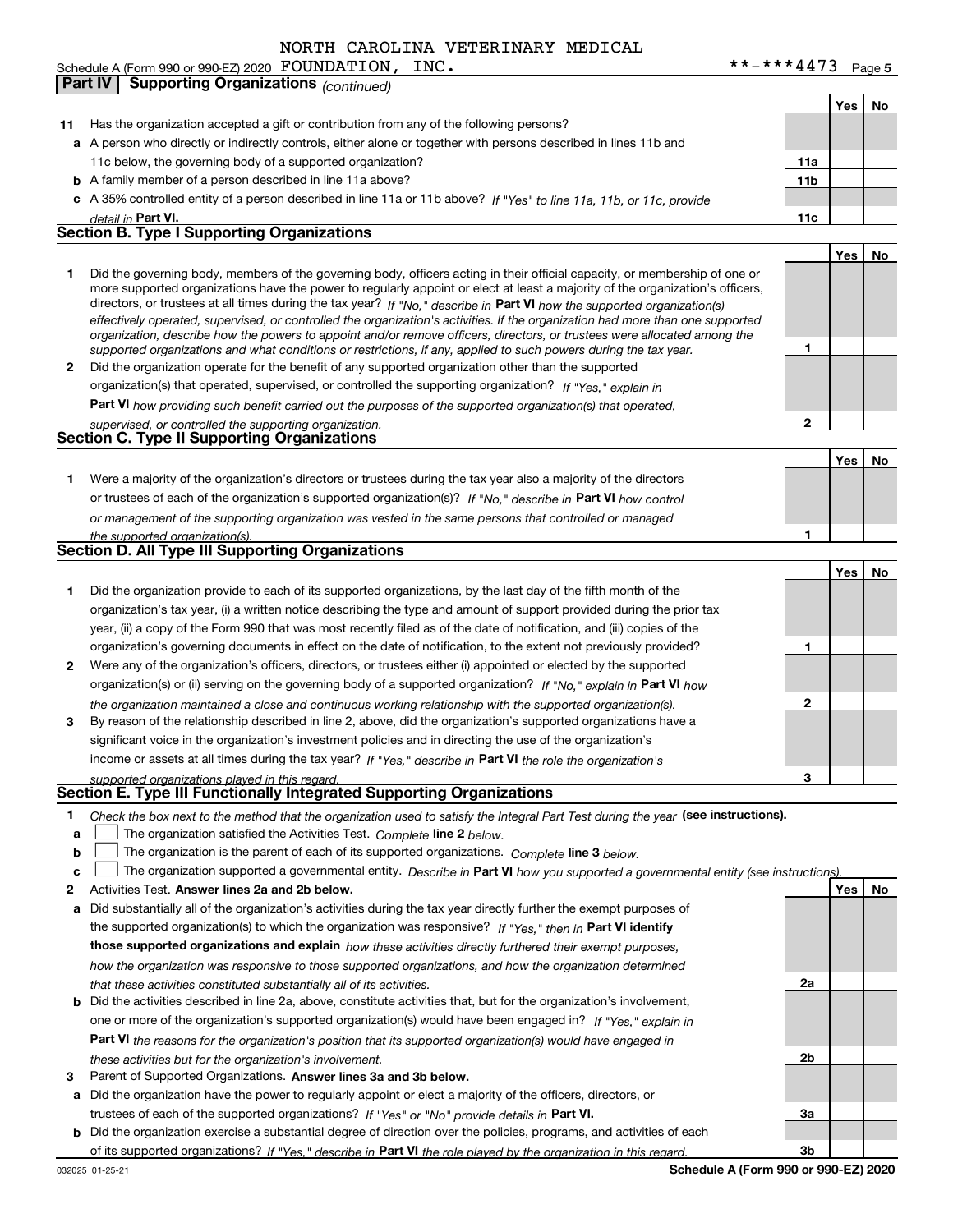#### **1Part VI** Check here if the organization satisfied the Integral Part Test as a qualifying trust on Nov. 20, 1970 ( explain in Part **VI**). See instructions. **Section A - Adjusted Net Income 123** Other gross income (see instructions) **4**Add lines 1 through 3. **56** Portion of operating expenses paid or incurred for production or **78** Adjusted Net Income (subtract lines 5, 6, and 7 from line 4) **8 8 1234567Section B - Minimum Asset Amount 1**Aggregate fair market value of all non-exempt-use assets (see **2**Acquisition indebtedness applicable to non-exempt-use assets **3** Subtract line 2 from line 1d. **4**Cash deemed held for exempt use. Enter 0.015 of line 3 (for greater amount, **5** Net value of non-exempt-use assets (subtract line 4 from line 3) **678a** Average monthly value of securities **b** Average monthly cash balances **c**Fair market value of other non-exempt-use assets **dTotal**  (add lines 1a, 1b, and 1c) **eDiscount** claimed for blockage or other factors **1a1b1c1d2345678**(explain in detail in Part VI): **Minimum Asset Amount**  (add line 7 to line 6) **Section C - Distributable Amount 123456123456Distributable Amount.** Subtract line 5 from line 4, unless subject to All other Type III non-functionally integrated supporting organizations must complete Sections A through E. (B) Current Year (optional)(A) Prior Year Net short-term capital gain Recoveries of prior-year distributions Depreciation and depletion collection of gross income or for management, conservation, or maintenance of property held for production of income (see instructions) Other expenses (see instructions) (B) Current Year (optional)(A) Prior Year instructions for short tax year or assets held for part of year): see instructions). Multiply line 5 by 0.035. Recoveries of prior-year distributions Current Year Adjusted net income for prior year (from Section A, line 8, column A) Enter 0.85 of line 1. Minimum asset amount for prior year (from Section B, line 8, column A) Enter greater of line 2 or line 3. Income tax imposed in prior year emergency temporary reduction (see instructions). **Part V Type III Non-Functionally Integrated 509(a)(3) Supporting Organizations**   $\mathcal{L}^{\text{max}}$

**7**Check here if the current year is the organization's first as a non-functionally integrated Type III supporting organization (see instructions). $\mathcal{L}^{\text{max}}$ 

**Schedule A (Form 990 or 990-EZ) 2020**

032026 01-25-21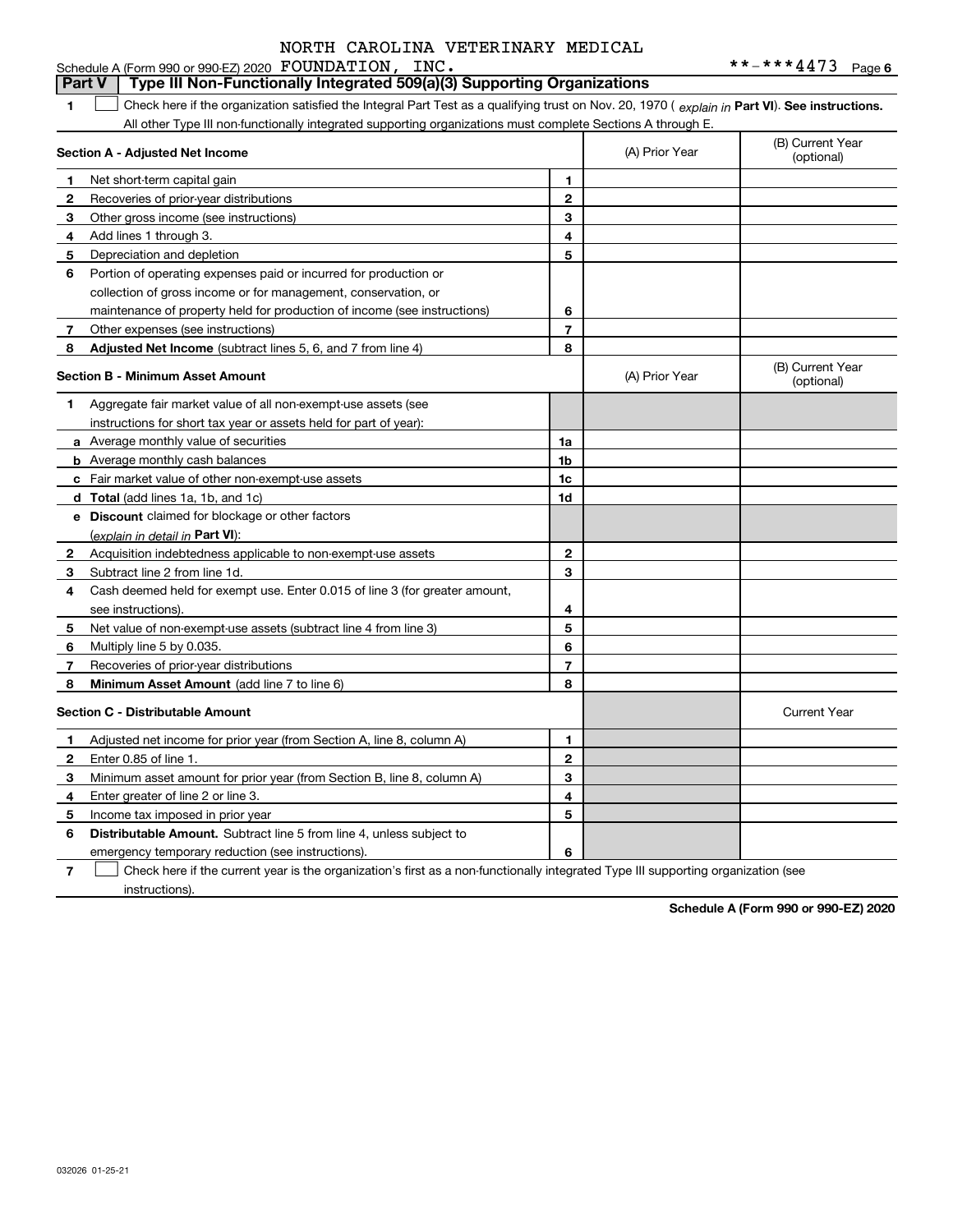|               | Schedule A (Form 990 or 990-EZ) 2020 FOUNDATION, INC.                                      |                                    |                                               |    |                                                  |
|---------------|--------------------------------------------------------------------------------------------|------------------------------------|-----------------------------------------------|----|--------------------------------------------------|
| <b>Part V</b> | Type III Non-Functionally Integrated 509(a)(3) Supporting Organizations                    |                                    | (continued)                                   |    |                                                  |
|               | <b>Section D - Distributions</b>                                                           |                                    |                                               |    | <b>Current Year</b>                              |
| 1.            | Amounts paid to supported organizations to accomplish exempt purposes                      |                                    |                                               | 1. |                                                  |
| 2             | Amounts paid to perform activity that directly furthers exempt purposes of supported       |                                    |                                               |    |                                                  |
|               | organizations, in excess of income from activity                                           |                                    |                                               | 2  |                                                  |
| 3             | Administrative expenses paid to accomplish exempt purposes of supported organizations      |                                    |                                               | 3  |                                                  |
| 4             | Amounts paid to acquire exempt-use assets                                                  |                                    |                                               | 4  |                                                  |
| 5             | Qualified set-aside amounts (prior IRS approval required - provide details in Part VI)     |                                    |                                               | 5  |                                                  |
| 6             | Other distributions ( <i>describe in</i> Part VI). See instructions.                       |                                    |                                               | 6  |                                                  |
| 7             | Total annual distributions. Add lines 1 through 6.                                         |                                    |                                               | 7  |                                                  |
| 8             | Distributions to attentive supported organizations to which the organization is responsive |                                    |                                               |    |                                                  |
|               | (provide details in Part VI). See instructions.                                            |                                    |                                               | 8  |                                                  |
| 9             | Distributable amount for 2020 from Section C, line 6                                       |                                    |                                               | 9  |                                                  |
| 10            | Line 8 amount divided by line 9 amount                                                     |                                    |                                               | 10 |                                                  |
|               | <b>Section E - Distribution Allocations</b> (see instructions)                             | (i)<br><b>Excess Distributions</b> | (ii)<br><b>Underdistributions</b><br>Pre-2020 |    | (iii)<br><b>Distributable</b><br>Amount for 2020 |
| 1             | Distributable amount for 2020 from Section C, line 6                                       |                                    |                                               |    |                                                  |
| 2             | Underdistributions, if any, for years prior to 2020 (reason-                               |                                    |                                               |    |                                                  |
|               | able cause required $\cdot$ explain in Part VI). See instructions.                         |                                    |                                               |    |                                                  |
| 3             | Excess distributions carryover, if any, to 2020                                            |                                    |                                               |    |                                                  |
|               | <b>a</b> From 2015                                                                         |                                    |                                               |    |                                                  |
|               | <b>b</b> From 2016                                                                         |                                    |                                               |    |                                                  |
|               | $c$ From 2017                                                                              |                                    |                                               |    |                                                  |
|               | <b>d</b> From 2018                                                                         |                                    |                                               |    |                                                  |
|               | e From 2019                                                                                |                                    |                                               |    |                                                  |
|               | f Total of lines 3a through 3e                                                             |                                    |                                               |    |                                                  |
|               | g Applied to underdistributions of prior years                                             |                                    |                                               |    |                                                  |
|               | <b>h</b> Applied to 2020 distributable amount                                              |                                    |                                               |    |                                                  |
|               | Carryover from 2015 not applied (see instructions)                                         |                                    |                                               |    |                                                  |
|               | Remainder. Subtract lines 3g, 3h, and 3i from line 3f.                                     |                                    |                                               |    |                                                  |
| 4             | Distributions for 2020 from Section D,                                                     |                                    |                                               |    |                                                  |
|               | \$<br>line $7:$                                                                            |                                    |                                               |    |                                                  |
|               | a Applied to underdistributions of prior years                                             |                                    |                                               |    |                                                  |
|               | <b>b</b> Applied to 2020 distributable amount                                              |                                    |                                               |    |                                                  |
|               | <b>c</b> Remainder. Subtract lines 4a and 4b from line 4.                                  |                                    |                                               |    |                                                  |
|               | Remaining underdistributions for years prior to 2020, if                                   |                                    |                                               |    |                                                  |
|               | any. Subtract lines 3g and 4a from line 2. For result greater                              |                                    |                                               |    |                                                  |
|               | than zero, explain in Part VI. See instructions.                                           |                                    |                                               |    |                                                  |
| 6             | Remaining underdistributions for 2020. Subtract lines 3h                                   |                                    |                                               |    |                                                  |
|               | and 4b from line 1. For result greater than zero, explain in                               |                                    |                                               |    |                                                  |
|               | Part VI. See instructions.                                                                 |                                    |                                               |    |                                                  |
| 7             | Excess distributions carryover to 2021. Add lines 3j                                       |                                    |                                               |    |                                                  |
|               | and 4c.                                                                                    |                                    |                                               |    |                                                  |
| 8             | Breakdown of line 7:                                                                       |                                    |                                               |    |                                                  |
|               | a Excess from 2016                                                                         |                                    |                                               |    |                                                  |
|               | <b>b</b> Excess from 2017                                                                  |                                    |                                               |    |                                                  |
|               | c Excess from 2018                                                                         |                                    |                                               |    |                                                  |
|               | d Excess from 2019                                                                         |                                    |                                               |    |                                                  |
|               | e Excess from 2020                                                                         |                                    |                                               |    |                                                  |

**Schedule A (Form 990 or 990-EZ) 2020**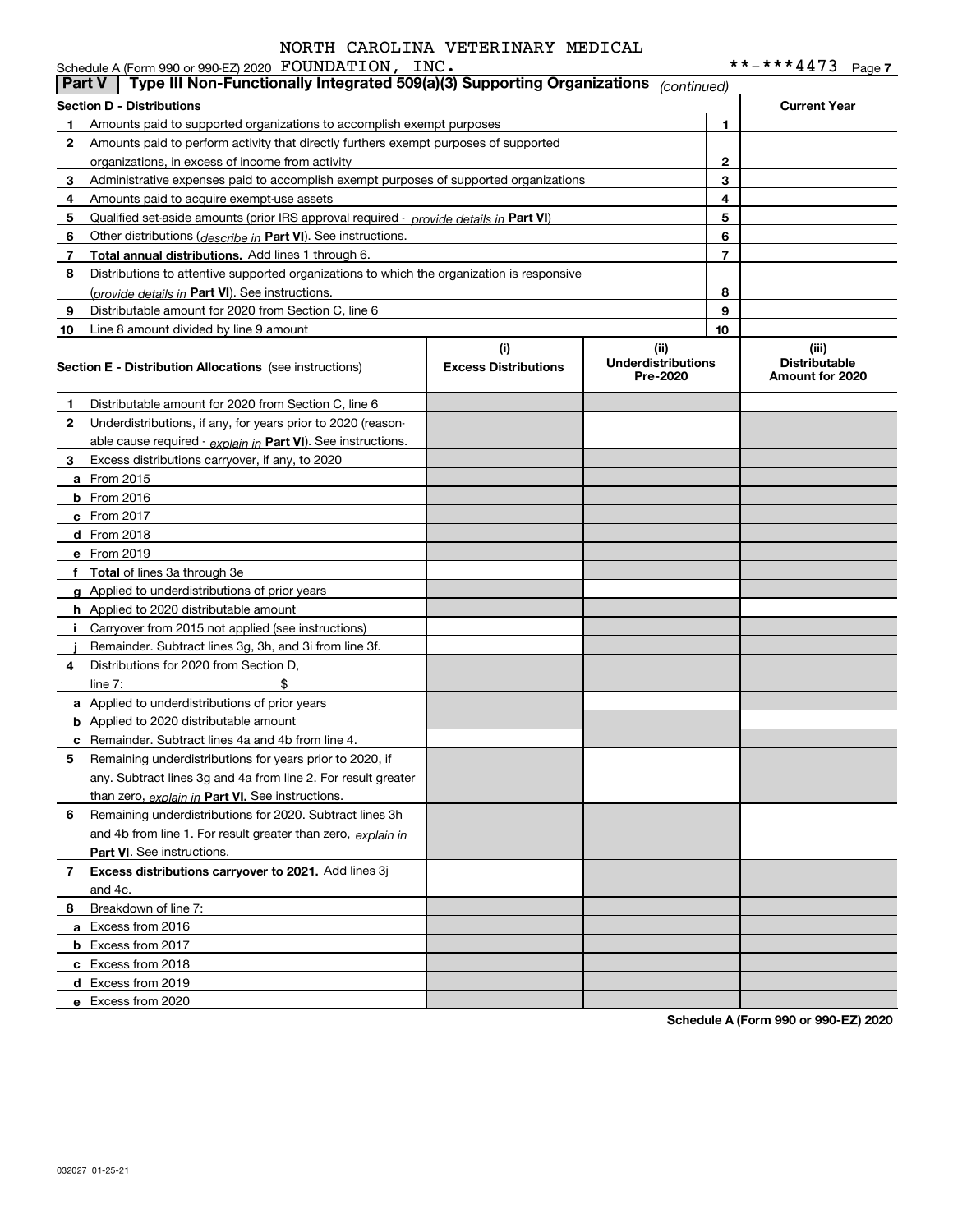|                | NORTH CAROLINA VETERINARY MEDICAL                                                                                                                                                                                                                                                                                                                                                                                                                                                                                                                                                           |                   |
|----------------|---------------------------------------------------------------------------------------------------------------------------------------------------------------------------------------------------------------------------------------------------------------------------------------------------------------------------------------------------------------------------------------------------------------------------------------------------------------------------------------------------------------------------------------------------------------------------------------------|-------------------|
|                | Schedule A (Form 990 or 990-EZ) 2020 FOUNDATION, INC.                                                                                                                                                                                                                                                                                                                                                                                                                                                                                                                                       | **-***4473 Page 8 |
| <b>Part VI</b> | Supplemental Information. Provide the explanations required by Part II, line 10; Part II, line 17a or 17b; Part III, line 12;<br>Part IV, Section A, lines 1, 2, 3b, 3c, 4b, 4c, 5a, 6, 9a, 9b, 9c, 11a, 11b, and 11c; Part IV, Section B, lines 1 and 2; Part IV, Section C,<br>line 1; Part IV, Section D, lines 2 and 3; Part IV, Section E, lines 1c, 2a, 2b, 3a, and 3b; Part V, line 1; Part V, Section B, line 1e; Part V,<br>Section D, lines 5, 6, and 8; and Part V, Section E, lines 2, 5, and 6. Also complete this part for any additional information.<br>(See instructions.) |                   |
|                |                                                                                                                                                                                                                                                                                                                                                                                                                                                                                                                                                                                             |                   |
|                |                                                                                                                                                                                                                                                                                                                                                                                                                                                                                                                                                                                             |                   |
|                |                                                                                                                                                                                                                                                                                                                                                                                                                                                                                                                                                                                             |                   |
|                |                                                                                                                                                                                                                                                                                                                                                                                                                                                                                                                                                                                             |                   |
|                |                                                                                                                                                                                                                                                                                                                                                                                                                                                                                                                                                                                             |                   |
|                |                                                                                                                                                                                                                                                                                                                                                                                                                                                                                                                                                                                             |                   |
|                |                                                                                                                                                                                                                                                                                                                                                                                                                                                                                                                                                                                             |                   |
|                |                                                                                                                                                                                                                                                                                                                                                                                                                                                                                                                                                                                             |                   |
|                |                                                                                                                                                                                                                                                                                                                                                                                                                                                                                                                                                                                             |                   |
|                |                                                                                                                                                                                                                                                                                                                                                                                                                                                                                                                                                                                             |                   |
|                |                                                                                                                                                                                                                                                                                                                                                                                                                                                                                                                                                                                             |                   |
|                |                                                                                                                                                                                                                                                                                                                                                                                                                                                                                                                                                                                             |                   |
|                |                                                                                                                                                                                                                                                                                                                                                                                                                                                                                                                                                                                             |                   |
|                |                                                                                                                                                                                                                                                                                                                                                                                                                                                                                                                                                                                             |                   |
|                |                                                                                                                                                                                                                                                                                                                                                                                                                                                                                                                                                                                             |                   |
|                |                                                                                                                                                                                                                                                                                                                                                                                                                                                                                                                                                                                             |                   |
|                |                                                                                                                                                                                                                                                                                                                                                                                                                                                                                                                                                                                             |                   |
|                |                                                                                                                                                                                                                                                                                                                                                                                                                                                                                                                                                                                             |                   |
|                |                                                                                                                                                                                                                                                                                                                                                                                                                                                                                                                                                                                             |                   |
|                |                                                                                                                                                                                                                                                                                                                                                                                                                                                                                                                                                                                             |                   |
|                |                                                                                                                                                                                                                                                                                                                                                                                                                                                                                                                                                                                             |                   |
|                |                                                                                                                                                                                                                                                                                                                                                                                                                                                                                                                                                                                             |                   |
|                |                                                                                                                                                                                                                                                                                                                                                                                                                                                                                                                                                                                             |                   |
|                |                                                                                                                                                                                                                                                                                                                                                                                                                                                                                                                                                                                             |                   |
|                |                                                                                                                                                                                                                                                                                                                                                                                                                                                                                                                                                                                             |                   |
|                |                                                                                                                                                                                                                                                                                                                                                                                                                                                                                                                                                                                             |                   |
|                |                                                                                                                                                                                                                                                                                                                                                                                                                                                                                                                                                                                             |                   |
|                |                                                                                                                                                                                                                                                                                                                                                                                                                                                                                                                                                                                             |                   |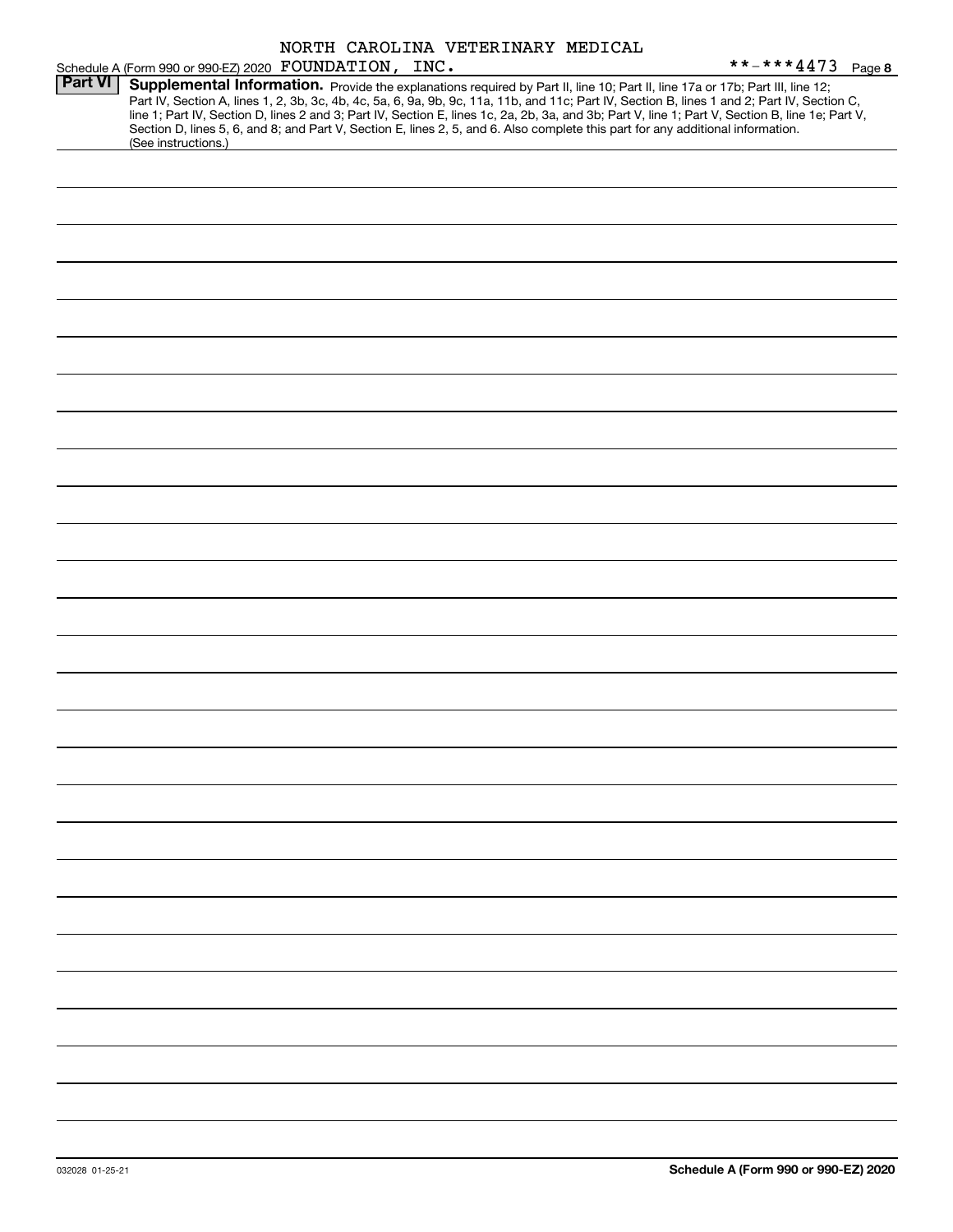Department of the Treasury Internal Revenue Service **(Form 990, 990-EZ, or 990-PF)**

|  | Name of the organization |
|--|--------------------------|
|  |                          |

**Organization type** (check one):

#### \*\* PUBLIC DISCLOSURE COPY \*\*

# **Schedule B Schedule of Contributors**

**| Attach to Form 990, Form 990-EZ, or Form 990-PF. | Go to www.irs.gov/Form990 for the latest information.** OMB No. 1545-0047

**2020**

**Employer identification number**

|             | NORTH CAROLINA VETERINARY MEDICAL |            |
|-------------|-----------------------------------|------------|
| FOUNDATION, |                                   | **-***4473 |

| Filers of:         | Section:                                                                           |
|--------------------|------------------------------------------------------------------------------------|
| Form 990 or 990-EZ | $\lfloor x \rfloor$ 501(c)( 3) (enter number) organization                         |
|                    | $4947(a)(1)$ nonexempt charitable trust <b>not</b> treated as a private foundation |
|                    | 527 political organization                                                         |
| Form 990-PF        | 501(c)(3) exempt private foundation                                                |
|                    | 4947(a)(1) nonexempt charitable trust treated as a private foundation              |
|                    | 501(c)(3) taxable private foundation                                               |

Check if your organization is covered by the **General Rule** or a **Special Rule. Note:**  Only a section 501(c)(7), (8), or (10) organization can check boxes for both the General Rule and a Special Rule. See instructions.

#### **General Rule**

 $\mathcal{L}^{\text{max}}$ 

For an organization filing Form 990, 990-EZ, or 990-PF that received, during the year, contributions totaling \$5,000 or more (in money or property) from any one contributor. Complete Parts I and II. See instructions for determining a contributor's total contributions.

#### **Special Rules**

any one contributor, during the year, total contributions of the greater of  $\,$  (1) \$5,000; or **(2)** 2% of the amount on (i) Form 990, Part VIII, line 1h;  $\boxed{\textbf{X}}$  For an organization described in section 501(c)(3) filing Form 990 or 990-EZ that met the 33 1/3% support test of the regulations under sections 509(a)(1) and 170(b)(1)(A)(vi), that checked Schedule A (Form 990 or 990-EZ), Part II, line 13, 16a, or 16b, and that received from or (ii) Form 990-EZ, line 1. Complete Parts I and II.

For an organization described in section 501(c)(7), (8), or (10) filing Form 990 or 990-EZ that received from any one contributor, during the year, total contributions of more than \$1,000 exclusively for religious, charitable, scientific, literary, or educational purposes, or for the prevention of cruelty to children or animals. Complete Parts I (entering "N/A" in column (b) instead of the contributor name and address), II, and III.  $\mathcal{L}^{\text{max}}$ 

purpose. Don't complete any of the parts unless the **General Rule** applies to this organization because it received *nonexclusively* year, contributions <sub>exclusively</sub> for religious, charitable, etc., purposes, but no such contributions totaled more than \$1,000. If this box is checked, enter here the total contributions that were received during the year for an  $\;$ exclusively religious, charitable, etc., For an organization described in section 501(c)(7), (8), or (10) filing Form 990 or 990-EZ that received from any one contributor, during the religious, charitable, etc., contributions totaling \$5,000 or more during the year  $\Box$ — $\Box$   $\Box$  $\mathcal{L}^{\text{max}}$ 

**Caution:**  An organization that isn't covered by the General Rule and/or the Special Rules doesn't file Schedule B (Form 990, 990-EZ, or 990-PF),  **must** but it answer "No" on Part IV, line 2, of its Form 990; or check the box on line H of its Form 990-EZ or on its Form 990-PF, Part I, line 2, to certify that it doesn't meet the filing requirements of Schedule B (Form 990, 990-EZ, or 990-PF).

**For Paperwork Reduction Act Notice, see the instructions for Form 990, 990-EZ, or 990-PF. Schedule B (Form 990, 990-EZ, or 990-PF) (2020)** LHA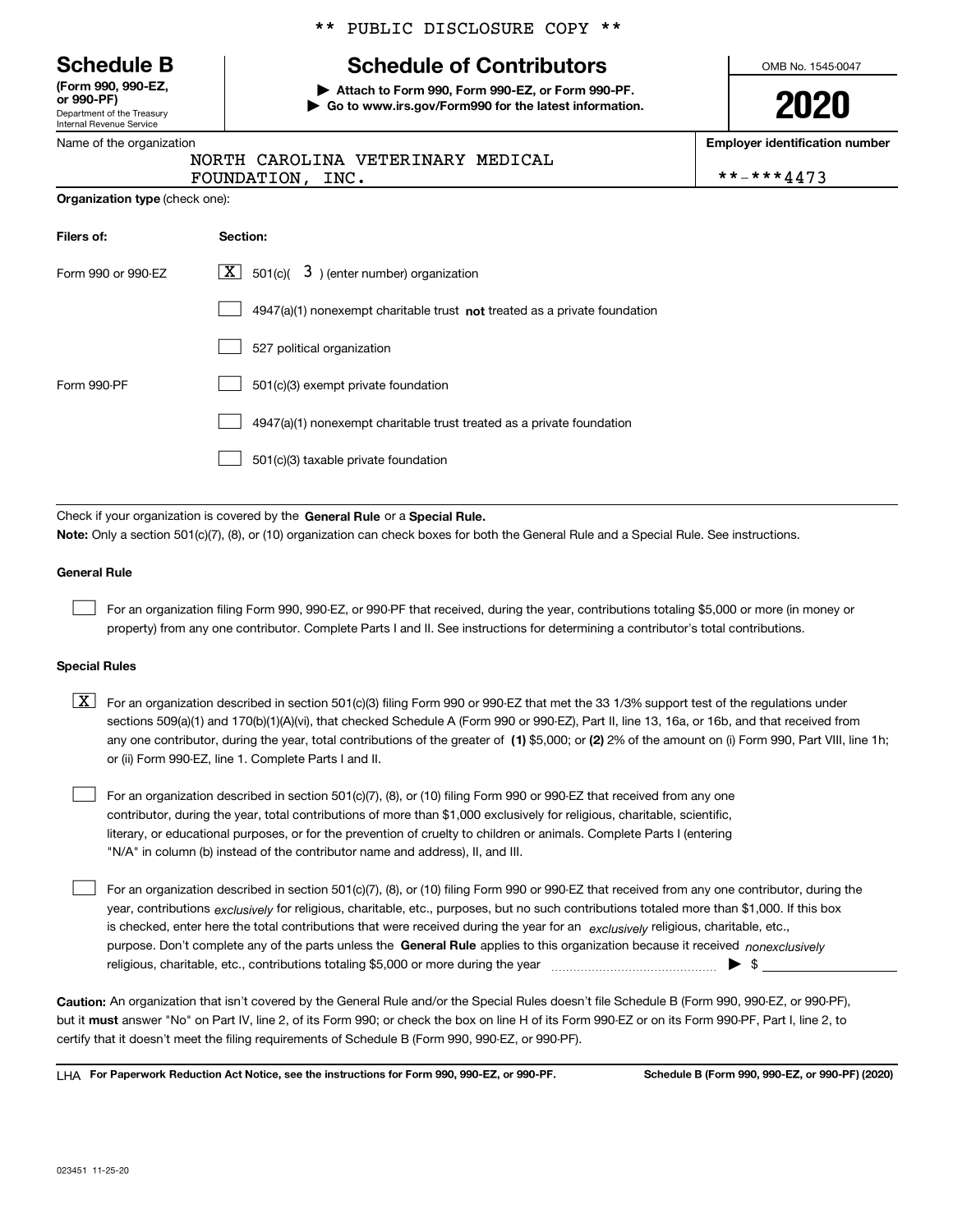# Schedule B (Form 990, 990-EZ, or 990-PF) (2020) Page 2

Name of organization

Chedule B (Form 990, 990-EZ, or 990-PF) (2020)<br> **2Page 2**<br> **2Part I** CAROLINA VETERINARY MEDICAL<br> **2Part I** Contributors (see instructions). Use duplicate copies of Part I if additional space is needed. NORTH CAROLINA VETERINARY MEDICAL FOUNDATION, INC.  $****4473$ 

**Employer identification number**

| Part I           | <b>Contributors</b> (see instructions). Use duplicate copies of Part I if additional space is needed. |                             |                                                                                                                                      |
|------------------|-------------------------------------------------------------------------------------------------------|-----------------------------|--------------------------------------------------------------------------------------------------------------------------------------|
| (a)              | (b)                                                                                                   | (c)                         | (d)                                                                                                                                  |
| No.              | Name, address, and ZIP + 4                                                                            | <b>Total contributions</b>  | Type of contribution                                                                                                                 |
| 1                |                                                                                                       | 4,000,000.<br>$\frac{1}{2}$ | x<br>Person<br>Payroll<br>Noncash<br>(Complete Part II for<br>noncash contributions.)                                                |
| (a)              | (b)                                                                                                   | (c)                         | (d)                                                                                                                                  |
| No.              | Name, address, and ZIP + 4                                                                            | <b>Total contributions</b>  | Type of contribution                                                                                                                 |
| $\boldsymbol{2}$ |                                                                                                       | 426,856.<br>\$              | $\overline{\text{X}}$<br>Person<br>Payroll<br>Noncash<br>$\overline{\mathbf{x}}$<br>(Complete Part II for<br>noncash contributions.) |
| (a)              | (b)                                                                                                   | (c)                         | (d)                                                                                                                                  |
| No.              | Name, address, and ZIP + 4                                                                            | <b>Total contributions</b>  | Type of contribution                                                                                                                 |
| 3                |                                                                                                       | 300,000.<br>\$              | X<br>Person<br>Payroll<br>Noncash<br>(Complete Part II for<br>noncash contributions.)                                                |
| (a)              | (b)                                                                                                   | (c)                         | (d)                                                                                                                                  |
| No.              | Name, address, and ZIP + 4                                                                            | <b>Total contributions</b>  | Type of contribution                                                                                                                 |
|                  |                                                                                                       | \$                          | Person<br>Payroll<br>Noncash<br>(Complete Part II for<br>noncash contributions.)                                                     |
| (a)              | (b)                                                                                                   | (c)                         | (d)                                                                                                                                  |
| No.              | Name, address, and ZIP + 4                                                                            | <b>Total contributions</b>  | Type of contribution                                                                                                                 |
|                  |                                                                                                       | \$                          | Person<br>Payroll<br>Noncash<br>(Complete Part II for<br>noncash contributions.)                                                     |
| (a)              | (b)                                                                                                   | (c)                         | (d)                                                                                                                                  |
| No.              | Name, address, and ZIP + 4                                                                            | <b>Total contributions</b>  | Type of contribution                                                                                                                 |
|                  |                                                                                                       | \$                          | Person<br>Payroll<br>Noncash<br>(Complete Part II for<br>noncash contributions.)                                                     |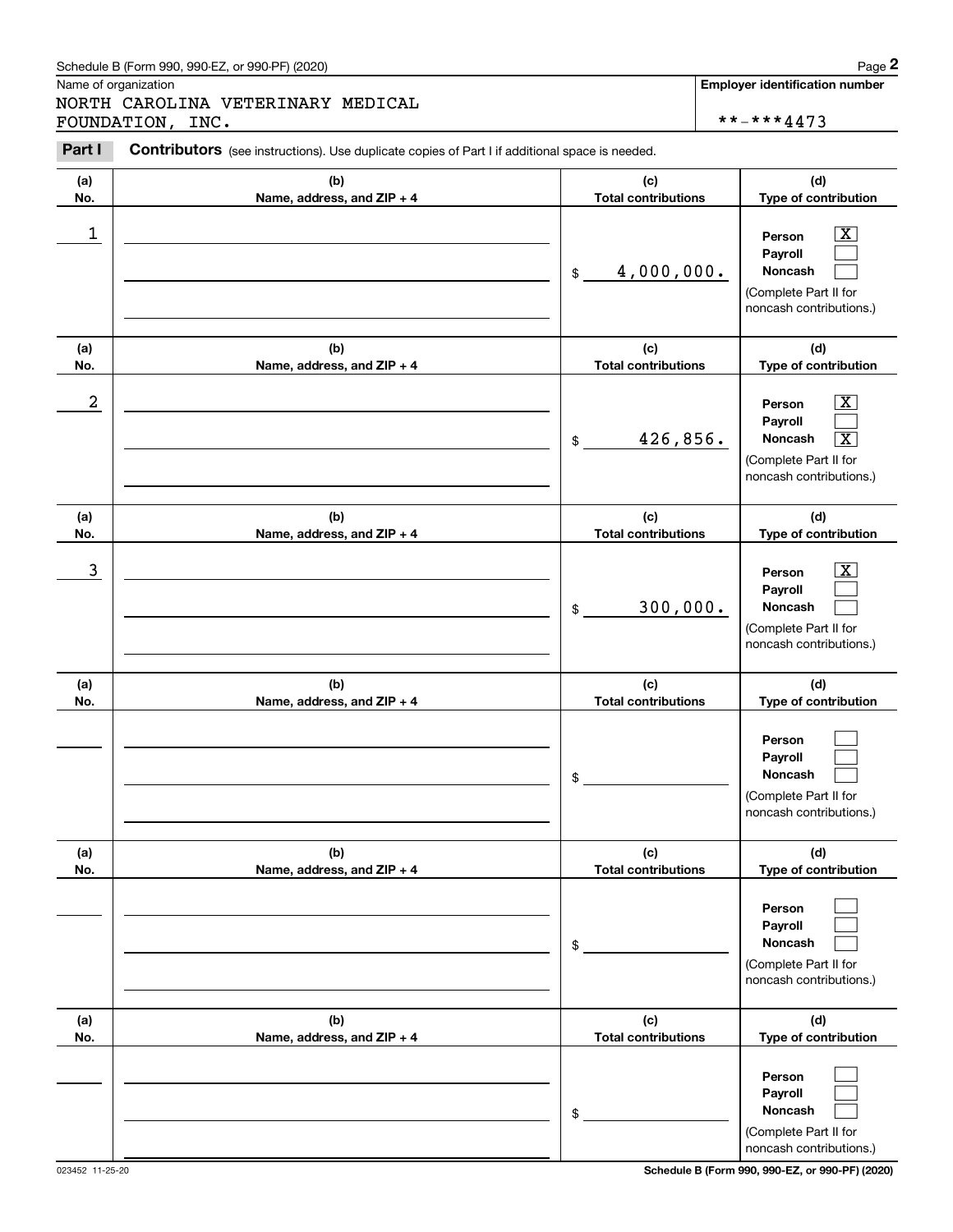|                              | Schedule B (Form 990, 990-EZ, or 990-PF) (2020)                                                     |                                                 |                                                     | Page 3               |
|------------------------------|-----------------------------------------------------------------------------------------------------|-------------------------------------------------|-----------------------------------------------------|----------------------|
|                              | Name of organization<br>NORTH CAROLINA VETERINARY MEDICAL<br>FOUNDATION, INC.                       |                                                 | <b>Employer identification number</b><br>**-***4473 |                      |
| Part II                      | Noncash Property (see instructions). Use duplicate copies of Part II if additional space is needed. |                                                 |                                                     |                      |
| (a)<br>No.<br>from<br>Part I | (b)<br>Description of noncash property given                                                        | (c)<br>FMV (or estimate)<br>(See instructions.) |                                                     | (d)<br>Date received |
| $\boldsymbol{2}$             | SECURITIES                                                                                          |                                                 |                                                     |                      |
|                              |                                                                                                     | 145,074.<br>$$\mathbb{S}$$                      |                                                     | 07/07/20             |
| (a)<br>No.<br>from<br>Part I | (b)<br>Description of noncash property given                                                        | (c)<br>FMV (or estimate)<br>(See instructions.) |                                                     | (d)<br>Date received |
| $\boldsymbol{2}$             | SECURITIES                                                                                          |                                                 |                                                     |                      |
|                              |                                                                                                     | 281,782.<br>$\mathfrak{S}$                      |                                                     | 07/23/20             |
| (a)<br>No.<br>from<br>Part I | (b)<br>Description of noncash property given                                                        | (c)<br>FMV (or estimate)<br>(See instructions.) |                                                     | (d)<br>Date received |
|                              |                                                                                                     |                                                 |                                                     |                      |
|                              |                                                                                                     | \$                                              |                                                     |                      |
| (a)<br>No.<br>from<br>Part I | (b)<br>Description of noncash property given                                                        | (c)<br>FMV (or estimate)<br>(See instructions.) |                                                     | (d)<br>Date received |
|                              |                                                                                                     |                                                 |                                                     |                      |
|                              |                                                                                                     | \$                                              |                                                     |                      |
| (a)<br>No.<br>from<br>Part I | (b)<br>Description of noncash property given                                                        | (c)<br>FMV (or estimate)<br>(See instructions.) |                                                     | (d)<br>Date received |
|                              |                                                                                                     |                                                 |                                                     |                      |
|                              |                                                                                                     | \$                                              |                                                     |                      |
| (a)<br>No.<br>from<br>Part I | (b)<br>Description of noncash property given                                                        | (c)<br>FMV (or estimate)<br>(See instructions.) |                                                     | (d)<br>Date received |
|                              |                                                                                                     |                                                 |                                                     |                      |
|                              |                                                                                                     | \$                                              |                                                     |                      |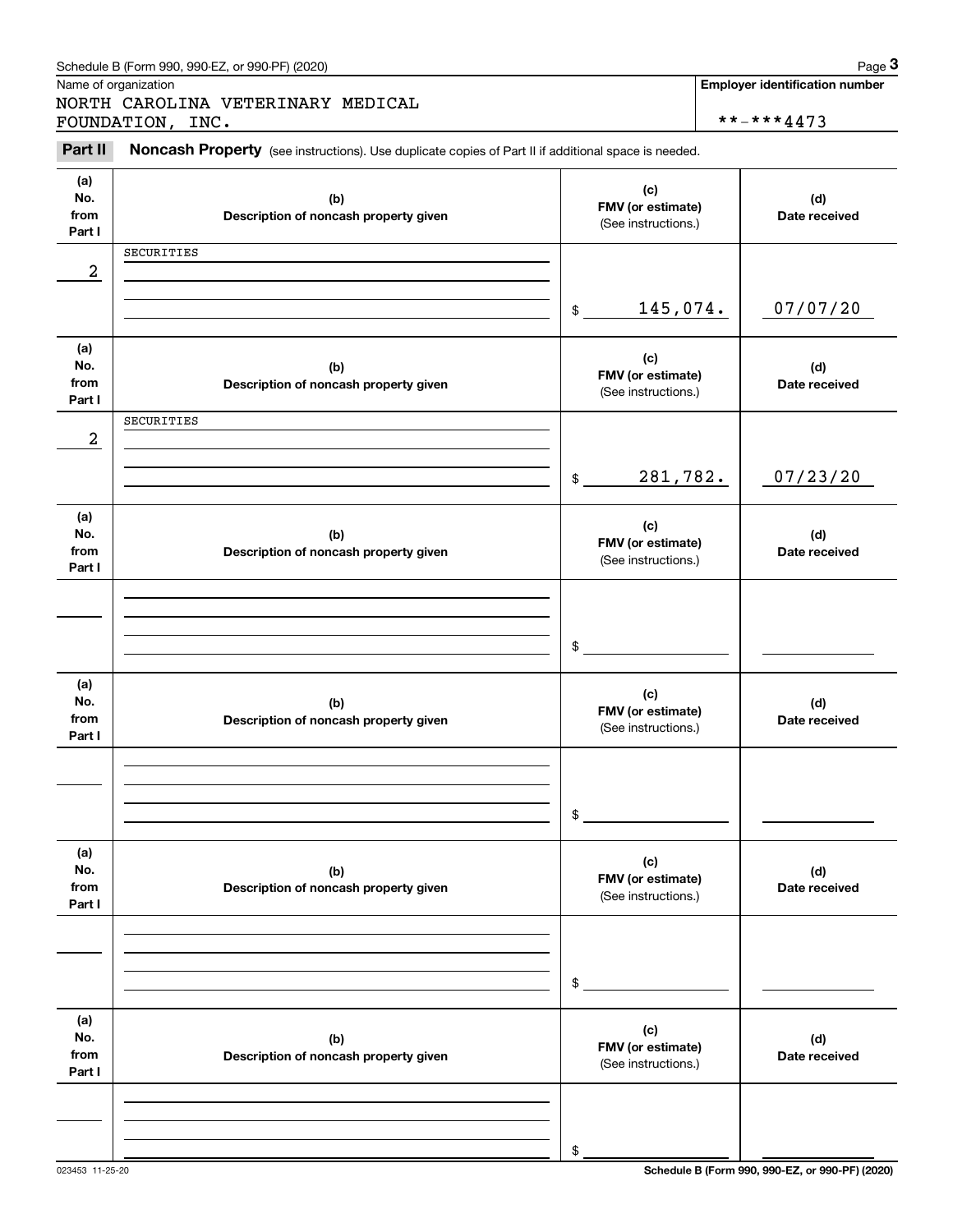|                           | Schedule B (Form 990, 990-EZ, or 990-PF) (2020)                                                                                                                                                                                                      |                      | Page 4                                                                                                                                                         |  |  |  |
|---------------------------|------------------------------------------------------------------------------------------------------------------------------------------------------------------------------------------------------------------------------------------------------|----------------------|----------------------------------------------------------------------------------------------------------------------------------------------------------------|--|--|--|
|                           | Name of organization                                                                                                                                                                                                                                 |                      | <b>Employer identification number</b>                                                                                                                          |  |  |  |
|                           | NORTH CAROLINA VETERINARY MEDICAL                                                                                                                                                                                                                    |                      |                                                                                                                                                                |  |  |  |
|                           | FOUNDATION, INC.                                                                                                                                                                                                                                     |                      | **-***4473                                                                                                                                                     |  |  |  |
| Part III                  | from any one contributor. Complete columns (a) through (e) and the following line entry. For organizations                                                                                                                                           |                      | Exclusively religious, charitable, etc., contributions to organizations described in section 501(c)(7), (8), or (10) that total more than \$1,000 for the year |  |  |  |
|                           | completing Part III, enter the total of exclusively religious, charitable, etc., contributions of \$1,000 or less for the year. (Enter this info. once.) $\blacktriangleright$ \$<br>Use duplicate copies of Part III if additional space is needed. |                      |                                                                                                                                                                |  |  |  |
| (a) No.                   |                                                                                                                                                                                                                                                      |                      |                                                                                                                                                                |  |  |  |
| from<br>Part I            | (b) Purpose of gift                                                                                                                                                                                                                                  | (c) Use of gift      | (d) Description of how gift is held                                                                                                                            |  |  |  |
|                           |                                                                                                                                                                                                                                                      |                      |                                                                                                                                                                |  |  |  |
|                           |                                                                                                                                                                                                                                                      |                      |                                                                                                                                                                |  |  |  |
|                           |                                                                                                                                                                                                                                                      |                      |                                                                                                                                                                |  |  |  |
|                           |                                                                                                                                                                                                                                                      |                      |                                                                                                                                                                |  |  |  |
|                           |                                                                                                                                                                                                                                                      | (e) Transfer of gift |                                                                                                                                                                |  |  |  |
|                           | Transferee's name, address, and $ZIP + 4$                                                                                                                                                                                                            |                      | Relationship of transferor to transferee                                                                                                                       |  |  |  |
|                           |                                                                                                                                                                                                                                                      |                      |                                                                                                                                                                |  |  |  |
|                           |                                                                                                                                                                                                                                                      |                      |                                                                                                                                                                |  |  |  |
|                           |                                                                                                                                                                                                                                                      |                      |                                                                                                                                                                |  |  |  |
| (a) No.                   |                                                                                                                                                                                                                                                      |                      |                                                                                                                                                                |  |  |  |
| from<br>Part I            | (b) Purpose of gift                                                                                                                                                                                                                                  | (c) Use of gift      | (d) Description of how gift is held                                                                                                                            |  |  |  |
|                           |                                                                                                                                                                                                                                                      |                      |                                                                                                                                                                |  |  |  |
|                           |                                                                                                                                                                                                                                                      |                      |                                                                                                                                                                |  |  |  |
|                           |                                                                                                                                                                                                                                                      |                      |                                                                                                                                                                |  |  |  |
|                           |                                                                                                                                                                                                                                                      |                      |                                                                                                                                                                |  |  |  |
|                           | (e) Transfer of gift                                                                                                                                                                                                                                 |                      |                                                                                                                                                                |  |  |  |
|                           | Transferee's name, address, and $ZIP + 4$                                                                                                                                                                                                            |                      | Relationship of transferor to transferee                                                                                                                       |  |  |  |
|                           |                                                                                                                                                                                                                                                      |                      |                                                                                                                                                                |  |  |  |
|                           |                                                                                                                                                                                                                                                      |                      |                                                                                                                                                                |  |  |  |
|                           |                                                                                                                                                                                                                                                      |                      |                                                                                                                                                                |  |  |  |
| (a) No.                   |                                                                                                                                                                                                                                                      |                      |                                                                                                                                                                |  |  |  |
| from<br>Part I            | (b) Purpose of gift                                                                                                                                                                                                                                  | (c) Use of gift      | (d) Description of how gift is held                                                                                                                            |  |  |  |
|                           |                                                                                                                                                                                                                                                      |                      |                                                                                                                                                                |  |  |  |
|                           |                                                                                                                                                                                                                                                      |                      |                                                                                                                                                                |  |  |  |
|                           |                                                                                                                                                                                                                                                      |                      |                                                                                                                                                                |  |  |  |
|                           |                                                                                                                                                                                                                                                      |                      |                                                                                                                                                                |  |  |  |
|                           |                                                                                                                                                                                                                                                      | (e) Transfer of gift |                                                                                                                                                                |  |  |  |
|                           | Transferee's name, address, and $ZIP + 4$                                                                                                                                                                                                            |                      | Relationship of transferor to transferee                                                                                                                       |  |  |  |
|                           |                                                                                                                                                                                                                                                      |                      |                                                                                                                                                                |  |  |  |
|                           |                                                                                                                                                                                                                                                      |                      |                                                                                                                                                                |  |  |  |
|                           |                                                                                                                                                                                                                                                      |                      |                                                                                                                                                                |  |  |  |
|                           |                                                                                                                                                                                                                                                      |                      |                                                                                                                                                                |  |  |  |
| (a) No.<br>from<br>Part I | (b) Purpose of gift                                                                                                                                                                                                                                  | (c) Use of gift      | (d) Description of how gift is held                                                                                                                            |  |  |  |
|                           |                                                                                                                                                                                                                                                      |                      |                                                                                                                                                                |  |  |  |
|                           |                                                                                                                                                                                                                                                      |                      |                                                                                                                                                                |  |  |  |
|                           |                                                                                                                                                                                                                                                      |                      |                                                                                                                                                                |  |  |  |
|                           |                                                                                                                                                                                                                                                      |                      |                                                                                                                                                                |  |  |  |
|                           |                                                                                                                                                                                                                                                      | (e) Transfer of gift |                                                                                                                                                                |  |  |  |
|                           | Transferee's name, address, and $ZIP + 4$                                                                                                                                                                                                            |                      | Relationship of transferor to transferee                                                                                                                       |  |  |  |
|                           |                                                                                                                                                                                                                                                      |                      |                                                                                                                                                                |  |  |  |
|                           |                                                                                                                                                                                                                                                      |                      |                                                                                                                                                                |  |  |  |
|                           |                                                                                                                                                                                                                                                      |                      |                                                                                                                                                                |  |  |  |
|                           |                                                                                                                                                                                                                                                      |                      |                                                                                                                                                                |  |  |  |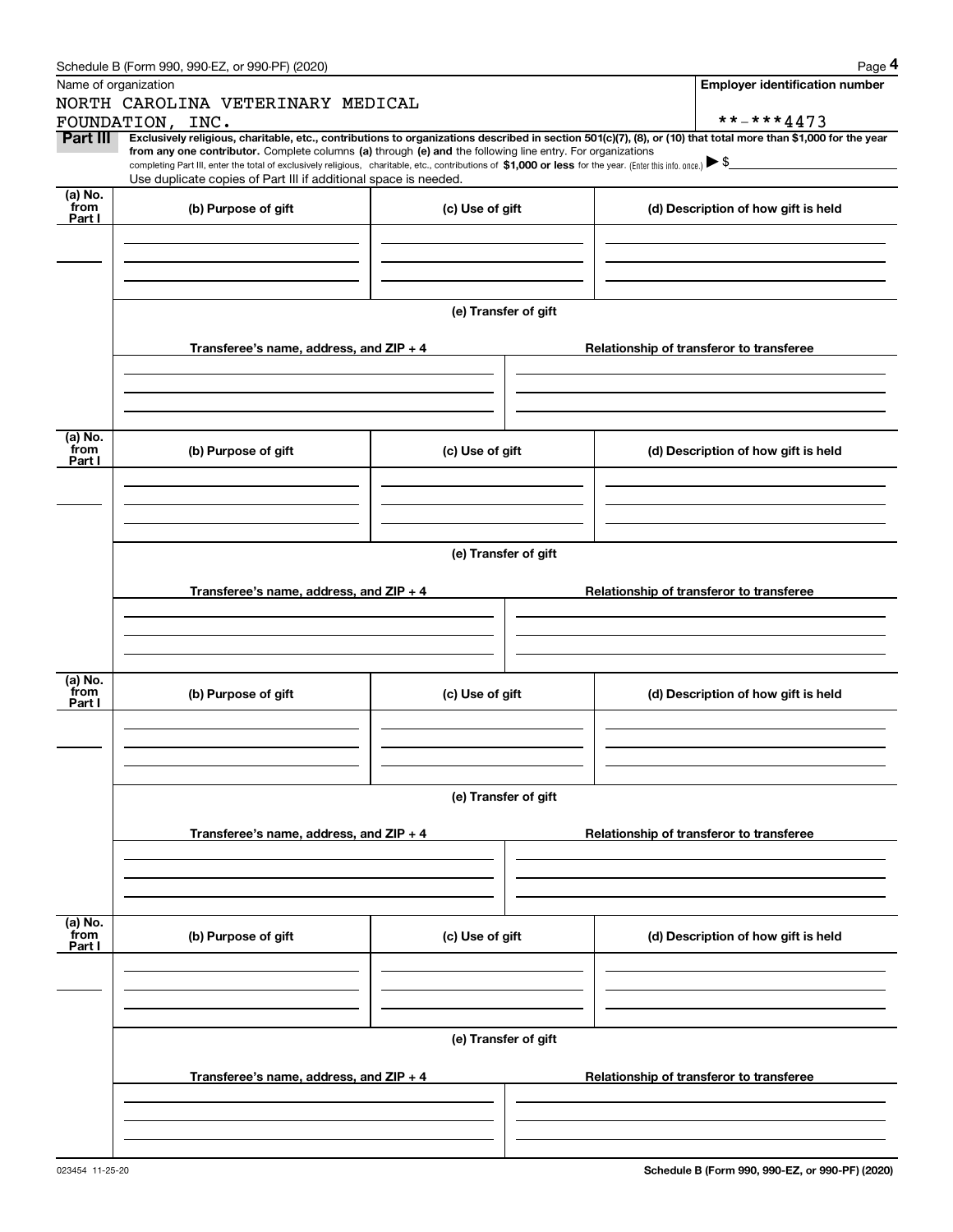| <b>SCHEDULE D</b>                                                                                                                |                                                               |                                                                                                                                                                                                                                         |                                                                                                                       |                                                    |                                       | OMB No. 1545-0047               |
|----------------------------------------------------------------------------------------------------------------------------------|---------------------------------------------------------------|-----------------------------------------------------------------------------------------------------------------------------------------------------------------------------------------------------------------------------------------|-----------------------------------------------------------------------------------------------------------------------|----------------------------------------------------|---------------------------------------|---------------------------------|
| (Form 990)                                                                                                                       |                                                               | <b>Supplemental Financial Statements</b><br>Complete if the organization answered "Yes" on Form 990,                                                                                                                                    |                                                                                                                       |                                                    |                                       |                                 |
|                                                                                                                                  |                                                               | Part IV, line 6, 7, 8, 9, 10, 11a, 11b, 11c, 11d, 11e, 11f, 12a, or 12b.                                                                                                                                                                |                                                                                                                       |                                                    |                                       | <b>Open to Public</b>           |
| Department of the Treasury<br>Go to www.irs.gov/Form990 for instructions and the latest information.<br>Internal Revenue Service |                                                               | Attach to Form 990.                                                                                                                                                                                                                     |                                                                                                                       |                                                    | <b>Inspection</b>                     |                                 |
|                                                                                                                                  | NORTH CAROLINA VETERINARY MEDICAL<br>Name of the organization |                                                                                                                                                                                                                                         |                                                                                                                       |                                                    | <b>Employer identification number</b> |                                 |
|                                                                                                                                  | FOUNDATION, INC.                                              |                                                                                                                                                                                                                                         |                                                                                                                       |                                                    | **-***4473                            |                                 |
| Part I                                                                                                                           |                                                               | Organizations Maintaining Donor Advised Funds or Other Similar Funds or Accounts. Complete if the                                                                                                                                       |                                                                                                                       |                                                    |                                       |                                 |
|                                                                                                                                  |                                                               | organization answered "Yes" on Form 990, Part IV, line 6.                                                                                                                                                                               |                                                                                                                       |                                                    |                                       |                                 |
|                                                                                                                                  |                                                               |                                                                                                                                                                                                                                         | (a) Donor advised funds                                                                                               |                                                    |                                       | (b) Funds and other accounts    |
| 1                                                                                                                                |                                                               |                                                                                                                                                                                                                                         |                                                                                                                       |                                                    |                                       |                                 |
| 2                                                                                                                                |                                                               | Aggregate value of contributions to (during year) <i>mimimal</i>                                                                                                                                                                        |                                                                                                                       |                                                    |                                       |                                 |
| з                                                                                                                                |                                                               |                                                                                                                                                                                                                                         | <u> 1989 - Johann Barn, mars ann an t-Amhainn an t-Amhainn an t-Amhainn an t-Amhainn an t-Amhainn an t-Amhainn an</u> |                                                    |                                       |                                 |
| 4                                                                                                                                |                                                               |                                                                                                                                                                                                                                         |                                                                                                                       |                                                    |                                       |                                 |
| 5                                                                                                                                |                                                               | Did the organization inform all donors and donor advisors in writing that the assets held in donor advised funds                                                                                                                        |                                                                                                                       |                                                    |                                       |                                 |
|                                                                                                                                  |                                                               |                                                                                                                                                                                                                                         |                                                                                                                       |                                                    |                                       | Yes<br>No                       |
| 6                                                                                                                                |                                                               | Did the organization inform all grantees, donors, and donor advisors in writing that grant funds can be used only<br>for charitable purposes and not for the benefit of the donor or donor advisor, or for any other purpose conferring |                                                                                                                       |                                                    |                                       |                                 |
|                                                                                                                                  | impermissible private benefit?                                |                                                                                                                                                                                                                                         |                                                                                                                       |                                                    |                                       | Yes<br>No                       |
| Part II                                                                                                                          |                                                               | Conservation Easements. Complete if the organization answered "Yes" on Form 990, Part IV, line 7.                                                                                                                                       |                                                                                                                       |                                                    |                                       |                                 |
| 1                                                                                                                                |                                                               | Purpose(s) of conservation easements held by the organization (check all that apply).                                                                                                                                                   |                                                                                                                       |                                                    |                                       |                                 |
|                                                                                                                                  |                                                               | Preservation of land for public use (for example, recreation or education)                                                                                                                                                              |                                                                                                                       | Preservation of a historically important land area |                                       |                                 |
|                                                                                                                                  |                                                               | Protection of natural habitat                                                                                                                                                                                                           |                                                                                                                       | Preservation of a certified historic structure     |                                       |                                 |
|                                                                                                                                  |                                                               | Preservation of open space                                                                                                                                                                                                              |                                                                                                                       |                                                    |                                       |                                 |
| 2                                                                                                                                |                                                               | Complete lines 2a through 2d if the organization held a qualified conservation contribution in the form of a conservation easement on the last                                                                                          |                                                                                                                       |                                                    |                                       |                                 |
|                                                                                                                                  | day of the tax year.                                          |                                                                                                                                                                                                                                         |                                                                                                                       |                                                    |                                       | Held at the End of the Tax Year |
| a                                                                                                                                |                                                               |                                                                                                                                                                                                                                         |                                                                                                                       |                                                    | 2a                                    |                                 |
| b                                                                                                                                |                                                               | Total acreage restricted by conservation easements                                                                                                                                                                                      |                                                                                                                       |                                                    | 2b                                    |                                 |
| c                                                                                                                                |                                                               |                                                                                                                                                                                                                                         |                                                                                                                       |                                                    | 2c                                    |                                 |
| d                                                                                                                                |                                                               | Number of conservation easements included in (c) acquired after 7/25/06, and not on a historic structure                                                                                                                                |                                                                                                                       |                                                    |                                       |                                 |
|                                                                                                                                  |                                                               | listed in the National Register [111] Marshall Register [11] Marshall Register [11] Marshall Register [11] Marshall Register [11] Marshall Register [11] Marshall Register [11] Marshall Register [11] Marshall Register [11]           |                                                                                                                       |                                                    | 2d                                    |                                 |
| 3                                                                                                                                |                                                               | Number of conservation easements modified, transferred, released, extinguished, or terminated by the organization during the tax                                                                                                        |                                                                                                                       |                                                    |                                       |                                 |
|                                                                                                                                  | $year \blacktriangleright$                                    |                                                                                                                                                                                                                                         |                                                                                                                       |                                                    |                                       |                                 |
| 4                                                                                                                                |                                                               | Number of states where property subject to conservation easement is located                                                                                                                                                             |                                                                                                                       |                                                    |                                       |                                 |
| 5                                                                                                                                |                                                               | Does the organization have a written policy regarding the periodic monitoring, inspection, handling of                                                                                                                                  |                                                                                                                       |                                                    |                                       |                                 |
|                                                                                                                                  |                                                               | violations, and enforcement of the conservation easements it holds?                                                                                                                                                                     |                                                                                                                       |                                                    |                                       | Yes<br>No                       |
| 6                                                                                                                                |                                                               | Staff and volunteer hours devoted to monitoring, inspecting, handling of violations, and enforcing conservation easements during the year                                                                                               |                                                                                                                       |                                                    |                                       |                                 |
|                                                                                                                                  |                                                               |                                                                                                                                                                                                                                         |                                                                                                                       |                                                    |                                       |                                 |
| 7                                                                                                                                |                                                               | Amount of expenses incurred in monitoring, inspecting, handling of violations, and enforcing conservation easements during the year                                                                                                     |                                                                                                                       |                                                    |                                       |                                 |
|                                                                                                                                  | $\blacktriangleright$ \$                                      |                                                                                                                                                                                                                                         |                                                                                                                       |                                                    |                                       |                                 |
| 8                                                                                                                                |                                                               | Does each conservation easement reported on line 2(d) above satisfy the requirements of section 170(h)(4)(B)(i)                                                                                                                         |                                                                                                                       |                                                    |                                       |                                 |
|                                                                                                                                  |                                                               |                                                                                                                                                                                                                                         |                                                                                                                       |                                                    |                                       | Yes<br>No                       |
| 9                                                                                                                                |                                                               | In Part XIII, describe how the organization reports conservation easements in its revenue and expense statement and                                                                                                                     |                                                                                                                       |                                                    |                                       |                                 |
|                                                                                                                                  |                                                               | balance sheet, and include, if applicable, the text of the footnote to the organization's financial statements that describes the                                                                                                       |                                                                                                                       |                                                    |                                       |                                 |
|                                                                                                                                  | Part III                                                      | organization's accounting for conservation easements.<br>Organizations Maintaining Collections of Art, Historical Treasures, or Other Similar Assets.                                                                                   |                                                                                                                       |                                                    |                                       |                                 |
|                                                                                                                                  |                                                               | Complete if the organization answered "Yes" on Form 990, Part IV, line 8.                                                                                                                                                               |                                                                                                                       |                                                    |                                       |                                 |
|                                                                                                                                  |                                                               | 1a If the organization elected, as permitted under FASB ASC 958, not to report in its revenue statement and balance sheet works                                                                                                         |                                                                                                                       |                                                    |                                       |                                 |
|                                                                                                                                  |                                                               | of art, historical treasures, or other similar assets held for public exhibition, education, or research in furtherance of public                                                                                                       |                                                                                                                       |                                                    |                                       |                                 |
|                                                                                                                                  |                                                               | service, provide in Part XIII the text of the footnote to its financial statements that describes these items.                                                                                                                          |                                                                                                                       |                                                    |                                       |                                 |
| b                                                                                                                                |                                                               | If the organization elected, as permitted under FASB ASC 958, to report in its revenue statement and balance sheet works of                                                                                                             |                                                                                                                       |                                                    |                                       |                                 |
|                                                                                                                                  |                                                               | art, historical treasures, or other similar assets held for public exhibition, education, or research in furtherance of public service,                                                                                                 |                                                                                                                       |                                                    |                                       |                                 |
|                                                                                                                                  |                                                               | provide the following amounts relating to these items:                                                                                                                                                                                  |                                                                                                                       |                                                    |                                       |                                 |
|                                                                                                                                  |                                                               |                                                                                                                                                                                                                                         |                                                                                                                       |                                                    | $\triangleright$ \$                   |                                 |
|                                                                                                                                  |                                                               |                                                                                                                                                                                                                                         |                                                                                                                       |                                                    | $\blacktriangleright$ \$              | 94,495.                         |
| 2                                                                                                                                |                                                               | If the organization received or held works of art, historical treasures, or other similar assets for financial gain, provide                                                                                                            |                                                                                                                       |                                                    |                                       |                                 |
|                                                                                                                                  |                                                               | the following amounts required to be reported under FASB ASC 958 relating to these items:                                                                                                                                               |                                                                                                                       |                                                    |                                       |                                 |
| а                                                                                                                                |                                                               |                                                                                                                                                                                                                                         |                                                                                                                       |                                                    |                                       | $\blacktriangleright$ \$        |
| b                                                                                                                                |                                                               |                                                                                                                                                                                                                                         |                                                                                                                       |                                                    | $\blacktriangleright$ s               |                                 |
|                                                                                                                                  |                                                               | LHA For Paperwork Reduction Act Notice, see the Instructions for Form 990.                                                                                                                                                              |                                                                                                                       |                                                    |                                       | Schedule D (Form 990) 2020      |

032051 12-01-20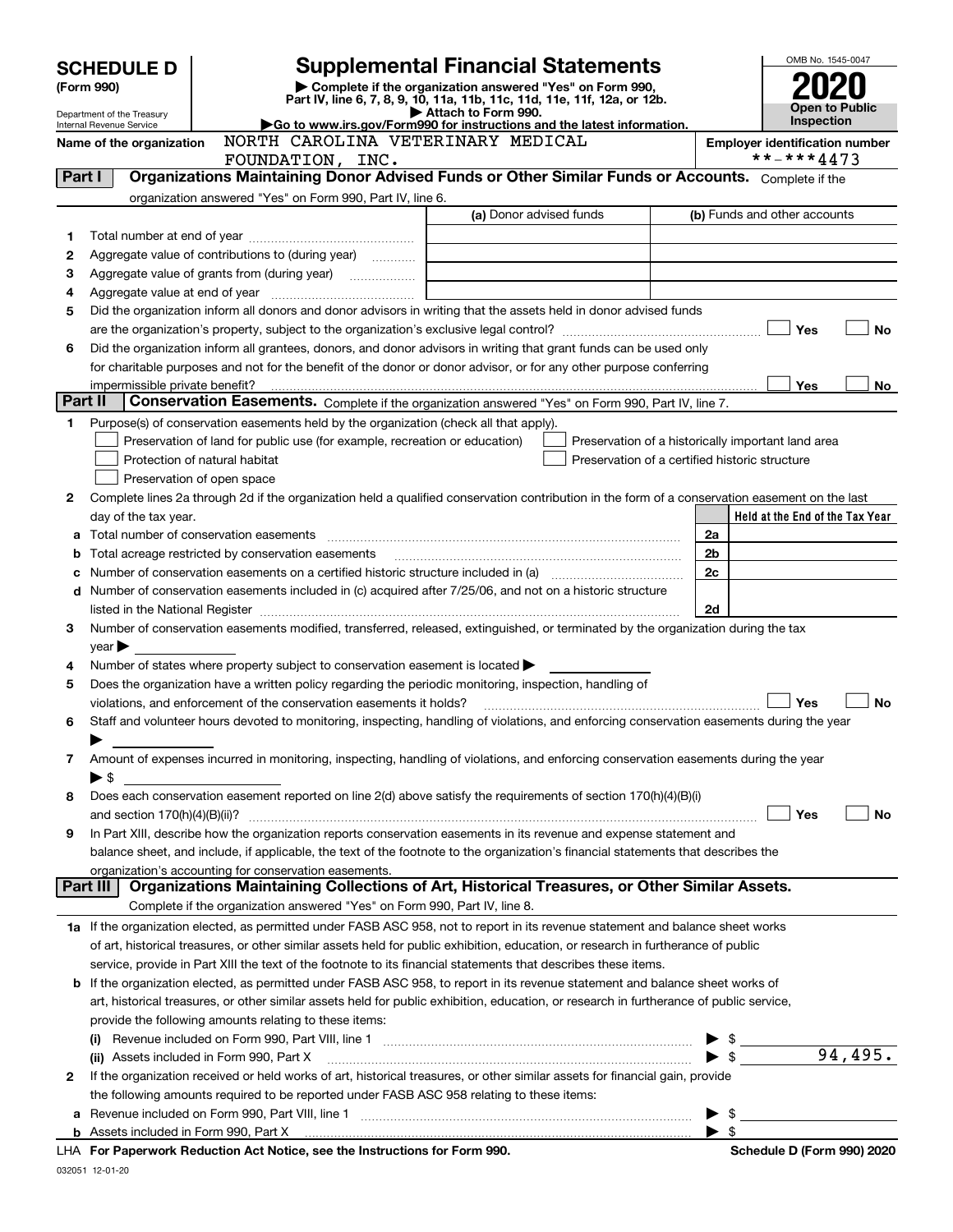|               |                                                                                                                                      | NORTH CAROLINA VETERINARY MEDICAL |                |                                               |                      |               |                |                            |
|---------------|--------------------------------------------------------------------------------------------------------------------------------------|-----------------------------------|----------------|-----------------------------------------------|----------------------|---------------|----------------|----------------------------|
|               | Schedule D (Form 990) 2020                                                                                                           | FOUNDATION, INC.                  |                |                                               |                      | **-***4473    |                | Page 2                     |
|               | Part III<br>Organizations Maintaining Collections of Art, Historical Treasures, or Other Similar Assets (continued)                  |                                   |                |                                               |                      |               |                |                            |
| 3             | Using the organization's acquisition, accession, and other records, check any of the following that make significant use of its      |                                   |                |                                               |                      |               |                |                            |
|               | collection items (check all that apply):                                                                                             |                                   |                |                                               |                      |               |                |                            |
| а             | Public exhibition                                                                                                                    |                                   |                | Loan or exchange program                      |                      |               |                |                            |
| b             | Scholarly research                                                                                                                   | e                                 |                | $\boxed{X}$ Other ART ON DISPLAY IN TERRY CEN |                      |               |                |                            |
| c             | Preservation for future generations                                                                                                  |                                   |                |                                               |                      |               |                |                            |
| 4             | Provide a description of the organization's collections and explain how they further the organization's exempt purpose in Part XIII. |                                   |                |                                               |                      |               |                |                            |
| 5             | During the year, did the organization solicit or receive donations of art, historical treasures, or other similar assets             |                                   |                |                                               |                      |               |                |                            |
|               |                                                                                                                                      |                                   |                |                                               |                      |               | Yes            | $\boxed{\text{X}}$ No      |
|               | <b>Part IV</b><br>Escrow and Custodial Arrangements. Complete if the organization answered "Yes" on Form 990, Part IV, line 9, or    |                                   |                |                                               |                      |               |                |                            |
|               | reported an amount on Form 990, Part X, line 21.                                                                                     |                                   |                |                                               |                      |               |                |                            |
|               | 1a Is the organization an agent, trustee, custodian or other intermediary for contributions or other assets not included             |                                   |                |                                               |                      |               |                |                            |
|               |                                                                                                                                      |                                   |                |                                               |                      |               | Yes            | <b>No</b>                  |
|               | b If "Yes," explain the arrangement in Part XIII and complete the following table:                                                   |                                   |                |                                               |                      |               |                |                            |
|               |                                                                                                                                      |                                   |                |                                               |                      |               | Amount         |                            |
|               | c Beginning balance                                                                                                                  |                                   |                |                                               | 1c                   |               |                |                            |
|               |                                                                                                                                      |                                   |                |                                               | 1d                   |               |                |                            |
|               | e Distributions during the year manufactured and continuum and contract the year manufactured and contract the                       |                                   |                |                                               | 1e                   |               |                |                            |
| f             |                                                                                                                                      |                                   |                |                                               | 1f                   |               |                |                            |
|               | 2a Did the organization include an amount on Form 990, Part X, line 21, for escrow or custodial account liability?                   |                                   |                |                                               |                      |               | Yes            | No                         |
|               | b If "Yes," explain the arrangement in Part XIII. Check here if the explanation has been provided on Part XIII                       |                                   |                |                                               |                      |               |                |                            |
| <b>Part V</b> | Endowment Funds. Complete if the organization answered "Yes" on Form 990, Part IV, line 10.                                          |                                   |                |                                               |                      |               |                |                            |
|               |                                                                                                                                      | (a) Current year                  | (b) Prior year | (c) Two years back                            | (d) Three years back |               |                | (e) Four years back        |
|               | 1a Beginning of year balance                                                                                                         | 75, 156, 777.                     | 75,730,409.    | 72,542,506.                                   |                      | 67, 355, 904. |                | 63, 511, 657.              |
|               |                                                                                                                                      | 942, 213.                         | 540,973.       | 933,835.                                      |                      | 698,217.      |                | 616,903.                   |
| с             | Net investment earnings, gains, and losses                                                                                           | 28,876,987.                       | 1,477,233.     | 5,204,724.                                    |                      | 6,990,117.    |                | 6,383,505.                 |
|               | d Grants or scholarships <i></i>                                                                                                     |                                   |                |                                               |                      |               |                |                            |
|               | e Other expenditures for facilities                                                                                                  |                                   |                |                                               |                      |               |                |                            |
|               | and programs                                                                                                                         | 4,566,199.                        | 2,591,838.     | 2,950,656.                                    |                      | 2,501,732.    |                | 3, 156, 161.               |
|               | f Administrative expenses <i></i>                                                                                                    |                                   |                |                                               |                      |               |                |                            |
| g             | End of year balance                                                                                                                  | 100, 409, 778.                    | 75, 156, 777.  | 75, 730, 409.                                 |                      | 72, 542, 506. |                | 67, 355, 904.              |
| 2             | Provide the estimated percentage of the current year end balance (line 1g, column (a)) held as:                                      |                                   |                |                                               |                      |               |                |                            |
|               | a Board designated or quasi-endowment >                                                                                              | 46.6400                           | %              |                                               |                      |               |                |                            |
|               | Permanent endowment > 31.7218                                                                                                        | %                                 |                |                                               |                      |               |                |                            |
|               | c Term endowment $\blacktriangleright$ $\_\_$ 21.6382                                                                                | %                                 |                |                                               |                      |               |                |                            |
|               | The percentages on lines 2a, 2b, and 2c should equal 100%.                                                                           |                                   |                |                                               |                      |               |                |                            |
|               | 3a Are there endowment funds not in the possession of the organization that are held and administered for the organization           |                                   |                |                                               |                      |               |                |                            |
|               | by:                                                                                                                                  |                                   |                |                                               |                      |               |                | Yes<br>No                  |
|               | (i)                                                                                                                                  |                                   |                |                                               |                      |               | 3a(i)          | х                          |
|               | (ii)                                                                                                                                 |                                   |                |                                               |                      |               | 3a(ii)         | x                          |
|               |                                                                                                                                      |                                   |                |                                               |                      |               | 3b             |                            |
| 4             | Describe in Part XIII the intended uses of the organization's endowment funds.                                                       |                                   |                |                                               |                      |               |                |                            |
|               | <b>Part VI</b><br>Land, Buildings, and Equipment.                                                                                    |                                   |                |                                               |                      |               |                |                            |
|               | Complete if the organization answered "Yes" on Form 990, Part IV, line 11a. See Form 990, Part X, line 10.                           |                                   |                |                                               |                      |               |                |                            |
|               | Description of property                                                                                                              | (a) Cost or other                 |                | (b) Cost or other                             | (c) Accumulated      |               | (d) Book value |                            |
|               |                                                                                                                                      | basis (investment)                |                | basis (other)                                 | depreciation         |               |                |                            |
|               |                                                                                                                                      |                                   |                |                                               |                      |               |                |                            |
| b             |                                                                                                                                      |                                   |                |                                               |                      |               |                |                            |
|               |                                                                                                                                      |                                   |                |                                               |                      |               |                |                            |
| d             |                                                                                                                                      |                                   |                |                                               |                      |               |                |                            |
|               |                                                                                                                                      |                                   |                |                                               |                      |               |                |                            |
|               |                                                                                                                                      |                                   |                |                                               |                      |               |                | 0.                         |
|               |                                                                                                                                      |                                   |                |                                               |                      |               |                | Schedule D (Form 990) 2020 |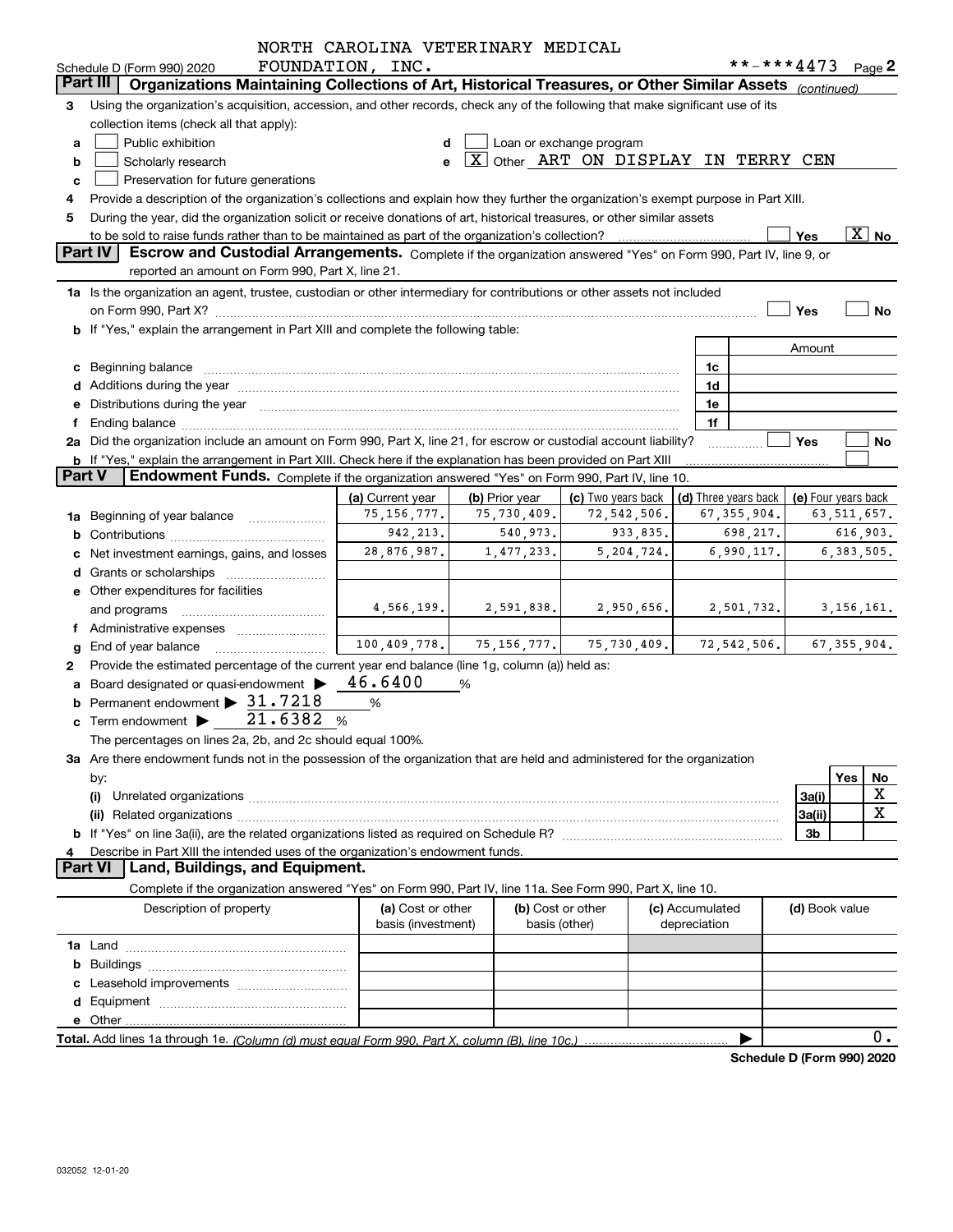|                       |             | NORTH CAROLINA VETERINARY MEDICAL |  |
|-----------------------|-------------|-----------------------------------|--|
|                       |             |                                   |  |
| <b>DOIDID A MTONI</b> | <b>TNTA</b> |                                   |  |

| FOUNDATION,<br>Schedule D (Form 990) 2020                                                                                                            | INC.            | **-***4473                                                | $Page$ <sup>3</sup> |
|------------------------------------------------------------------------------------------------------------------------------------------------------|-----------------|-----------------------------------------------------------|---------------------|
| <b>Investments - Other Securities.</b><br><b>Part VII</b>                                                                                            |                 |                                                           |                     |
| Complete if the organization answered "Yes" on Form 990, Part IV, line 11b. See Form 990, Part X, line 12.                                           |                 |                                                           |                     |
| (a) Description of security or category (including name of security)                                                                                 | (b) Book value  | (c) Method of valuation: Cost or end-of-year market value |                     |
|                                                                                                                                                      |                 |                                                           |                     |
| (1) Financial derivatives                                                                                                                            |                 |                                                           |                     |
| (2) Closely held equity interests                                                                                                                    |                 |                                                           |                     |
| (3) Other                                                                                                                                            |                 |                                                           |                     |
| NC STATE INVESTMENT FUND<br>(A)                                                                                                                      | 100, 142, 529.  | END-OF-YEAR MARKET<br>VALUE                               |                     |
| LIFE INCOME FUNDS<br>(B)                                                                                                                             | 747,783.        | END-OF-YEAR MARKET<br>VALUE                               |                     |
| STIF<br>(C)                                                                                                                                          | 828.            | END-OF-YEAR MARKET<br><b>VALUE</b>                        |                     |
| (D)                                                                                                                                                  |                 |                                                           |                     |
| (E)                                                                                                                                                  |                 |                                                           |                     |
|                                                                                                                                                      |                 |                                                           |                     |
| (F)                                                                                                                                                  |                 |                                                           |                     |
| (G)                                                                                                                                                  |                 |                                                           |                     |
| (H)                                                                                                                                                  |                 |                                                           |                     |
| Total. (Col. (b) must equal Form 990, Part X, col. (B) line 12.) $\blacktriangleright$                                                               | 100,891,140.    |                                                           |                     |
| Part VIII Investments - Program Related.                                                                                                             |                 |                                                           |                     |
| Complete if the organization answered "Yes" on Form 990, Part IV, line 11c. See Form 990, Part X, line 13.                                           |                 |                                                           |                     |
| (a) Description of investment                                                                                                                        | (b) Book value  | (c) Method of valuation: Cost or end-of-year market value |                     |
| (1)                                                                                                                                                  |                 |                                                           |                     |
|                                                                                                                                                      |                 |                                                           |                     |
| (2)                                                                                                                                                  |                 |                                                           |                     |
| (3)                                                                                                                                                  |                 |                                                           |                     |
| (4)                                                                                                                                                  |                 |                                                           |                     |
| (5)                                                                                                                                                  |                 |                                                           |                     |
| (6)                                                                                                                                                  |                 |                                                           |                     |
| (7)                                                                                                                                                  |                 |                                                           |                     |
| (8)                                                                                                                                                  |                 |                                                           |                     |
| (9)                                                                                                                                                  |                 |                                                           |                     |
| Total. (Col. (b) must equal Form 990, Part X, col. (B) line 13.)                                                                                     |                 |                                                           |                     |
| <b>Other Assets.</b><br>Part IX                                                                                                                      |                 |                                                           |                     |
|                                                                                                                                                      |                 |                                                           |                     |
| Complete if the organization answered "Yes" on Form 990, Part IV, line 11d. See Form 990, Part X, line 15.                                           |                 |                                                           |                     |
|                                                                                                                                                      | (a) Description | (b) Book value                                            |                     |
| (1)                                                                                                                                                  |                 |                                                           |                     |
| (2)                                                                                                                                                  |                 |                                                           |                     |
| (3)                                                                                                                                                  |                 |                                                           |                     |
| (4)                                                                                                                                                  |                 |                                                           |                     |
| (5)                                                                                                                                                  |                 |                                                           |                     |
|                                                                                                                                                      |                 |                                                           |                     |
| (6)                                                                                                                                                  |                 |                                                           |                     |
| (7)                                                                                                                                                  |                 |                                                           |                     |
| (8)                                                                                                                                                  |                 |                                                           |                     |
| (9)                                                                                                                                                  |                 |                                                           |                     |
|                                                                                                                                                      |                 |                                                           |                     |
| <b>Other Liabilities.</b><br>Part <sub>X</sub>                                                                                                       |                 |                                                           |                     |
| Complete if the organization answered "Yes" on Form 990, Part IV, line 11e or 11f. See Form 990, Part X, line 25.                                    |                 |                                                           |                     |
| (a) Description of liability<br>1.                                                                                                                   |                 | (b) Book value                                            |                     |
|                                                                                                                                                      |                 |                                                           |                     |
| (1)<br>Federal income taxes<br>LIFE INCOME FUNDS PAYABLE                                                                                             |                 |                                                           |                     |
| (2)                                                                                                                                                  |                 |                                                           | 473,284.            |
| DUE TO OTHERS<br>(3)                                                                                                                                 |                 |                                                           | 33,600.             |
| (4)                                                                                                                                                  |                 |                                                           |                     |
| (5)                                                                                                                                                  |                 |                                                           |                     |
| (6)                                                                                                                                                  |                 |                                                           |                     |
| (7)                                                                                                                                                  |                 |                                                           |                     |
| (8)                                                                                                                                                  |                 |                                                           |                     |
|                                                                                                                                                      |                 |                                                           |                     |
| (9)                                                                                                                                                  |                 |                                                           |                     |
|                                                                                                                                                      |                 |                                                           | 506,884.            |
| 2. Liability for uncertain tax positions. In Part XIII, provide the text of the footnote to the organization's financial statements that reports the |                 |                                                           |                     |

organization's liability for uncertain tax positions under FASB ASC 740. Check here if the text of the footnote has been provided in Part XIII  $\,\ldots\,$   $\overline{\rm X}$ 

**Schedule D (Form 990) 2020**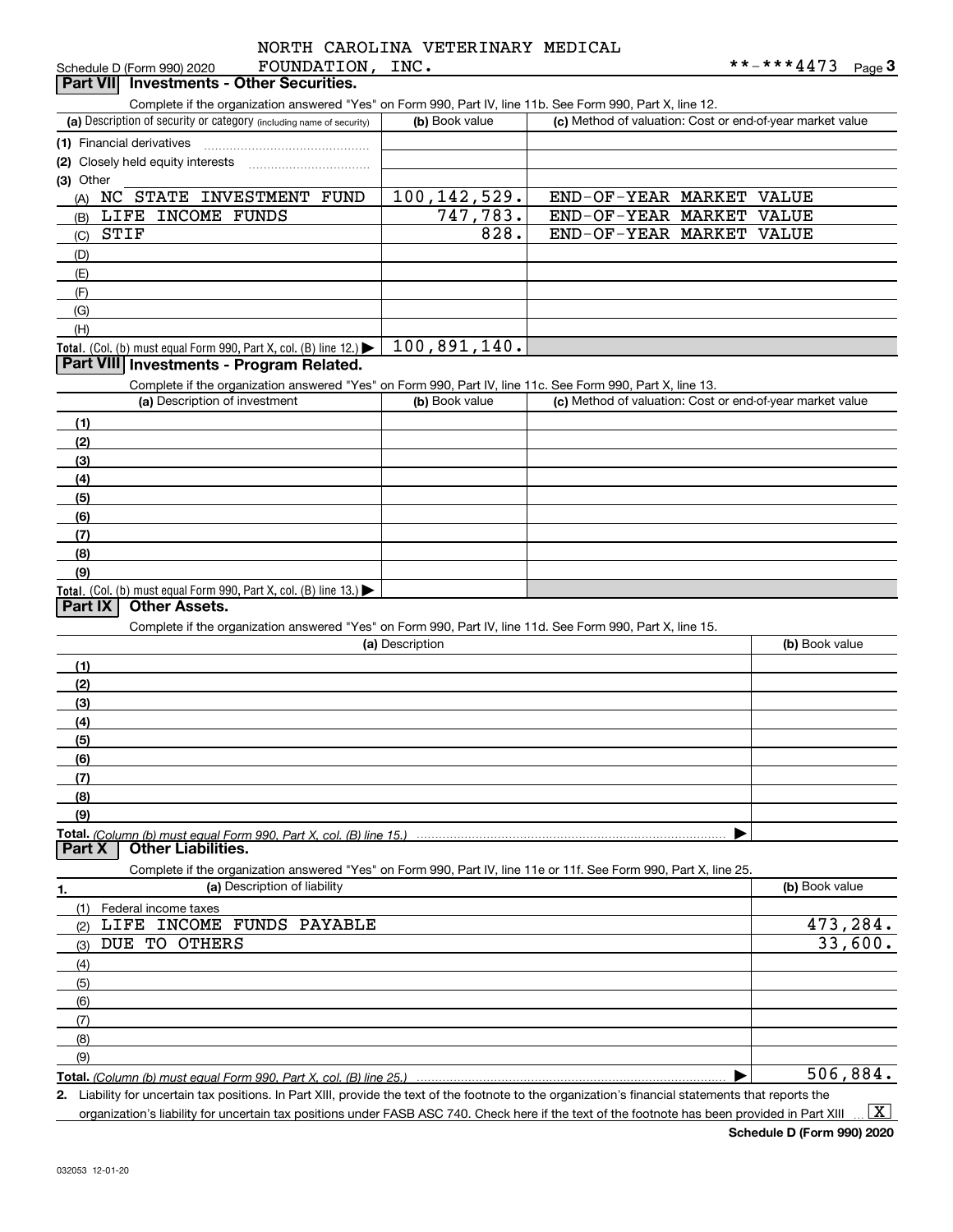|   | NORTH CAROLINA VETERINARY MEDICAL                                                                                     |                |             |                |                          |  |  |  |  |  |
|---|-----------------------------------------------------------------------------------------------------------------------|----------------|-------------|----------------|--------------------------|--|--|--|--|--|
|   | FOUNDATION, INC.<br>Schedule D (Form 990) 2020                                                                        |                |             |                | **-***4473 Page 4        |  |  |  |  |  |
|   | Reconciliation of Revenue per Audited Financial Statements With Revenue per Return.<br><b>Part XI</b>                 |                |             |                |                          |  |  |  |  |  |
|   | Complete if the organization answered "Yes" on Form 990, Part IV, line 12a.                                           |                |             |                |                          |  |  |  |  |  |
| 1 | Total revenue, gains, and other support per audited financial statements                                              |                |             | $\blacksquare$ | 36,886,267.              |  |  |  |  |  |
| 2 | Amounts included on line 1 but not on Form 990, Part VIII, line 12:                                                   |                |             |                |                          |  |  |  |  |  |
| a | Net unrealized gains (losses) on investments [11] matter contracts and the unrealized gains (losses) on investments   | 2a             | 27,806,864. |                |                          |  |  |  |  |  |
|   |                                                                                                                       | 2 <sub>b</sub> | 380,000.    |                |                          |  |  |  |  |  |
|   |                                                                                                                       | 2c             |             |                |                          |  |  |  |  |  |
| d | Other (Describe in Part XIII.) <b>Construction Contract Construction</b> Chern Construction Construction Construction | 2d             | $-33,984.$  |                |                          |  |  |  |  |  |
| e | Add lines 2a through 2d                                                                                               |                |             | 2e             | 28, 152, 880.            |  |  |  |  |  |
| З |                                                                                                                       |                |             | $\mathbf{a}$   | $\overline{8,733,387}$ . |  |  |  |  |  |
| 4 | Amounts included on Form 990, Part VIII, line 12, but not on line 1:                                                  |                |             |                |                          |  |  |  |  |  |
| a |                                                                                                                       | 4a             | 390,504.    |                |                          |  |  |  |  |  |
|   |                                                                                                                       | 4b             |             |                |                          |  |  |  |  |  |
|   | Add lines 4a and 4b                                                                                                   |                |             | 4c             | 390,504.                 |  |  |  |  |  |
| 5 |                                                                                                                       | 5              | 9,123,891.  |                |                          |  |  |  |  |  |
|   | Part XII   Reconciliation of Expenses per Audited Financial Statements With Expenses per Return.                      |                |             |                |                          |  |  |  |  |  |
|   | Complete if the organization answered "Yes" on Form 990, Part IV, line 12a.                                           |                |             |                |                          |  |  |  |  |  |
| 1 |                                                                                                                       |                |             | $\blacksquare$ | 6,456,902.               |  |  |  |  |  |
| 2 | Amounts included on line 1 but not on Form 990, Part IX, line 25:                                                     |                |             |                |                          |  |  |  |  |  |
| a |                                                                                                                       | 2a             | 380,000.    |                |                          |  |  |  |  |  |
| b |                                                                                                                       | 2 <sub>b</sub> |             |                |                          |  |  |  |  |  |
|   | Other losses                                                                                                          | 2c             |             |                |                          |  |  |  |  |  |
|   |                                                                                                                       | 2d             |             |                |                          |  |  |  |  |  |
|   |                                                                                                                       |                |             | 2e             | 380,000.                 |  |  |  |  |  |
| з |                                                                                                                       |                |             | 3              | 6,076,902.               |  |  |  |  |  |
| 4 | Amounts included on Form 990, Part IX, line 25, but not on line 1:                                                    |                |             |                |                          |  |  |  |  |  |
| a | Investment expenses not included on Form 990, Part VIII, line 7b                                                      | 4a             | 390,504.    |                |                          |  |  |  |  |  |
| b |                                                                                                                       | 4b             |             |                |                          |  |  |  |  |  |
|   | Add lines 4a and 4b                                                                                                   |                |             | 4c             | 390,504.                 |  |  |  |  |  |
|   |                                                                                                                       |                |             | 5              | 6,467,406.               |  |  |  |  |  |
|   | Part XIII Supplemental Information.                                                                                   |                |             |                |                          |  |  |  |  |  |

Provide the descriptions required for Part II, lines 3, 5, and 9; Part III, lines 1a and 4; Part IV, lines 1b and 2b; Part V, line 4; Part X, line 2; Part XI, lines 2d and 4b; and Part XII, lines 2d and 4b. Also complete this part to provide any additional information.

# PART III, LINE 4:

#### PROVIDES SOLACE AND COMFORT TO CLIENTS VISITING CVM/HOSPITAL

PART V, LINE 4:

THE FOUNDATION'S ENDOWMENT CONSISTS OF APPROXIMATELY 160 INDIVIDUAL FUNDS

#### ESTABLISHED FOR A VARIETY OF PURPOSES RELATED TO THE MISSION OF THE

#### UNIVERSITY.

PART X, LINE 2:

# MANAGEMENT HAS ANALYZED THE TAX POSITIONS TAKEN BY THE FOUNDATION, AND HAS

CONCLUDED THAT AS OF JUNE 30, 2021, THERE ARE NO UNCERTAIN POSITIONS TAKEN

#### OR EXPECTED TO BE TAKEN THAT WOULD REQUIRE RECOGNITION OF A LIABILITY (OR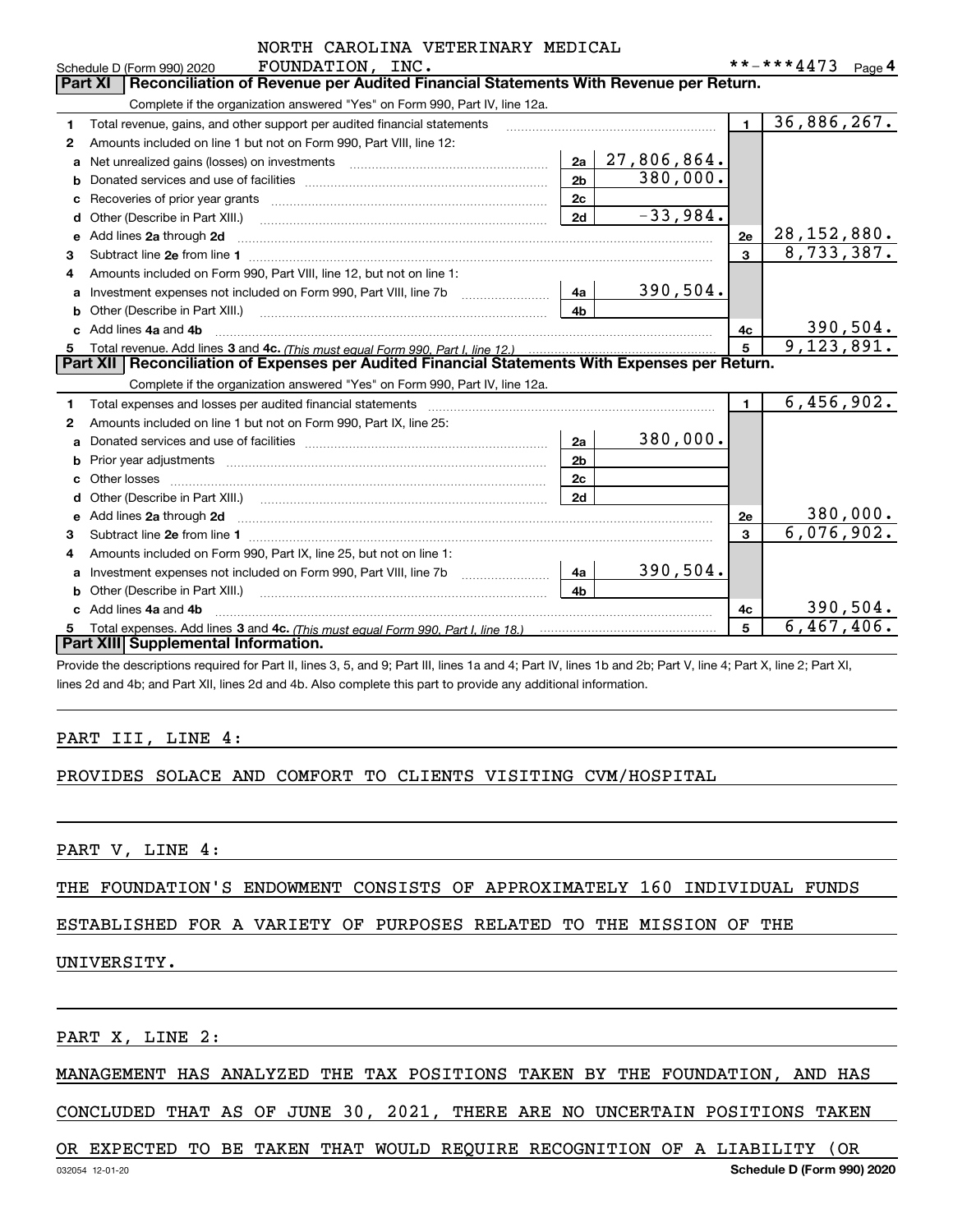| NORTH CAROLINA VETERINARY MEDICAL                                                                                                       |
|-----------------------------------------------------------------------------------------------------------------------------------------|
| **-***4473 Page 5<br>FOUNDATION, INC.<br>Schedule D (Form 990) 2020<br><b>Part XIII</b> Supplemental Information <sub>(continued)</sub> |
| ASSET) OR DISCLOSURE IN THE FINANCIAL STATEMENTS. THE FOUNDATION IS                                                                     |
| SUBJECT TO ROUTINE AUDITS BY TAXING JURISDICTIONS; HOWEVER, THERE ARE                                                                   |
| CURRENTLY NO AUDITS FOR ANY TAX PERIODS IN PROGRESS. MANAGEMENT BELIEVES                                                                |
| IT IS NO LONGER SUBJECT TO INCOME TAX EXAMINATIONS FOR YEARS PRIOR TO TAX                                                               |
| YEAR 2017.<br><u> 2008 - Andrea State Barbara, amerikan personal di sebagai personal di sebagai personal di sebagai personal d</u>      |
| PART XI, LINE 2D - OTHER ADJUSTMENTS:                                                                                                   |
| $-33,984.$<br>DECREASE IN VALUE OF SPLIT INTEREST AGREEMENT                                                                             |
|                                                                                                                                         |
|                                                                                                                                         |
|                                                                                                                                         |
|                                                                                                                                         |
|                                                                                                                                         |
|                                                                                                                                         |
|                                                                                                                                         |
|                                                                                                                                         |
|                                                                                                                                         |
|                                                                                                                                         |
|                                                                                                                                         |
|                                                                                                                                         |
|                                                                                                                                         |
|                                                                                                                                         |
|                                                                                                                                         |
|                                                                                                                                         |
|                                                                                                                                         |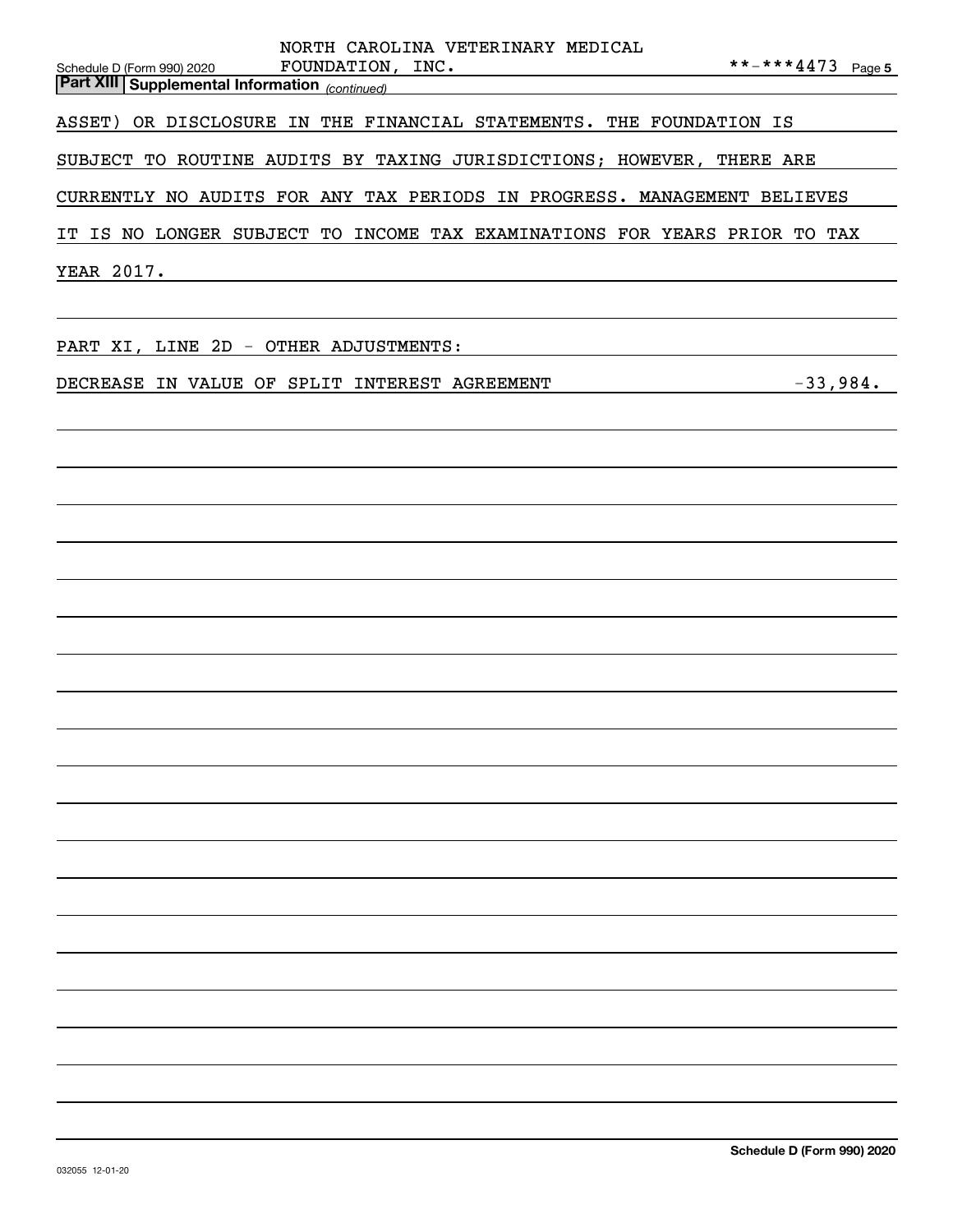| <b>SCHEDULE I</b><br>(Form 990)<br>Department of the Treasury<br>Internal Revenue Service                                                                                                                                                                                                                                  | <b>Grants and Other Assistance to Organizations,</b><br>Governments, and Individuals in the United States<br>Complete if the organization answered "Yes" on Form 990, Part IV, line 21 or 22.<br>Attach to Form 990.<br>Go to www.irs.gov/Form990 for the latest information. |                                    |                             |                                         |                                                                |                                          |                                                                                    |  |  |
|----------------------------------------------------------------------------------------------------------------------------------------------------------------------------------------------------------------------------------------------------------------------------------------------------------------------------|-------------------------------------------------------------------------------------------------------------------------------------------------------------------------------------------------------------------------------------------------------------------------------|------------------------------------|-----------------------------|-----------------------------------------|----------------------------------------------------------------|------------------------------------------|------------------------------------------------------------------------------------|--|--|
| NORTH CAROLINA VETERINARY MEDICAL<br>Name of the organization                                                                                                                                                                                                                                                              | <b>Employer identification number</b>                                                                                                                                                                                                                                         |                                    |                             |                                         |                                                                |                                          |                                                                                    |  |  |
| Part I                                                                                                                                                                                                                                                                                                                     | FOUNDATION, INC.<br><b>General Information on Grants and Assistance</b>                                                                                                                                                                                                       |                                    |                             |                                         |                                                                |                                          | **-***4473                                                                         |  |  |
| Does the organization maintain records to substantiate the amount of the grants or assistance, the grantees' eligibility for the grants or assistance, and the selection<br>1.<br>Describe in Part IV the organization's procedures for monitoring the use of grant funds in the United States.<br>$\mathbf{2}$<br>Part II | Grants and Other Assistance to Domestic Organizations and Domestic Governments. Complete if the organization answered "Yes" on Form 990, Part IV, line 21, for any<br>recipient that received more than \$5,000. Part II can be duplicated if additional space is needed.     |                                    |                             |                                         |                                                                |                                          | $\boxed{\text{X}}$ Yes<br>l No                                                     |  |  |
| <b>1 (a)</b> Name and address of organization<br>or government                                                                                                                                                                                                                                                             | $(b)$ EIN                                                                                                                                                                                                                                                                     | (c) IRC section<br>(if applicable) | (d) Amount of<br>cash grant | (e) Amount of<br>non-cash<br>assistance | (f) Method of<br>valuation (book,<br>FMV, appraisal,<br>other) | (g) Description of<br>noncash assistance | (h) Purpose of grant<br>or assistance                                              |  |  |
| NORTH CAROLINA STATE UNIVERSITY<br>NCSU BOX 7205<br>RALEIGH, NC 27695                                                                                                                                                                                                                                                      | **_*******                                                                                                                                                                                                                                                                    | 170(c)(1)                          | 1,376,041                   |                                         | 0. BOOK                                                        | N/A                                      | SCHOLARSHIPS, FACULTY<br>SUPPORT, DEPARTMENTAL<br>SUPPORT, AND FACILITY<br>SUPPORT |  |  |
|                                                                                                                                                                                                                                                                                                                            |                                                                                                                                                                                                                                                                               |                                    |                             |                                         |                                                                |                                          |                                                                                    |  |  |
|                                                                                                                                                                                                                                                                                                                            |                                                                                                                                                                                                                                                                               |                                    |                             |                                         |                                                                |                                          |                                                                                    |  |  |
|                                                                                                                                                                                                                                                                                                                            |                                                                                                                                                                                                                                                                               |                                    |                             |                                         |                                                                |                                          |                                                                                    |  |  |
|                                                                                                                                                                                                                                                                                                                            |                                                                                                                                                                                                                                                                               |                                    |                             |                                         |                                                                |                                          |                                                                                    |  |  |
|                                                                                                                                                                                                                                                                                                                            |                                                                                                                                                                                                                                                                               |                                    |                             |                                         |                                                                |                                          |                                                                                    |  |  |
| Enter total number of section $501(c)(3)$ and government organizations listed in the line 1 table<br>$\mathbf{2}$<br>Enter total number of other organizations listed in the line 1 table<br>3                                                                                                                             |                                                                                                                                                                                                                                                                               |                                    |                             |                                         |                                                                |                                          | 1.                                                                                 |  |  |
| LHA For Paperwork Reduction Act Notice, see the Instructions for Form 990.                                                                                                                                                                                                                                                 |                                                                                                                                                                                                                                                                               |                                    |                             |                                         |                                                                |                                          | <b>Schedule I (Form 990) 2020</b>                                                  |  |  |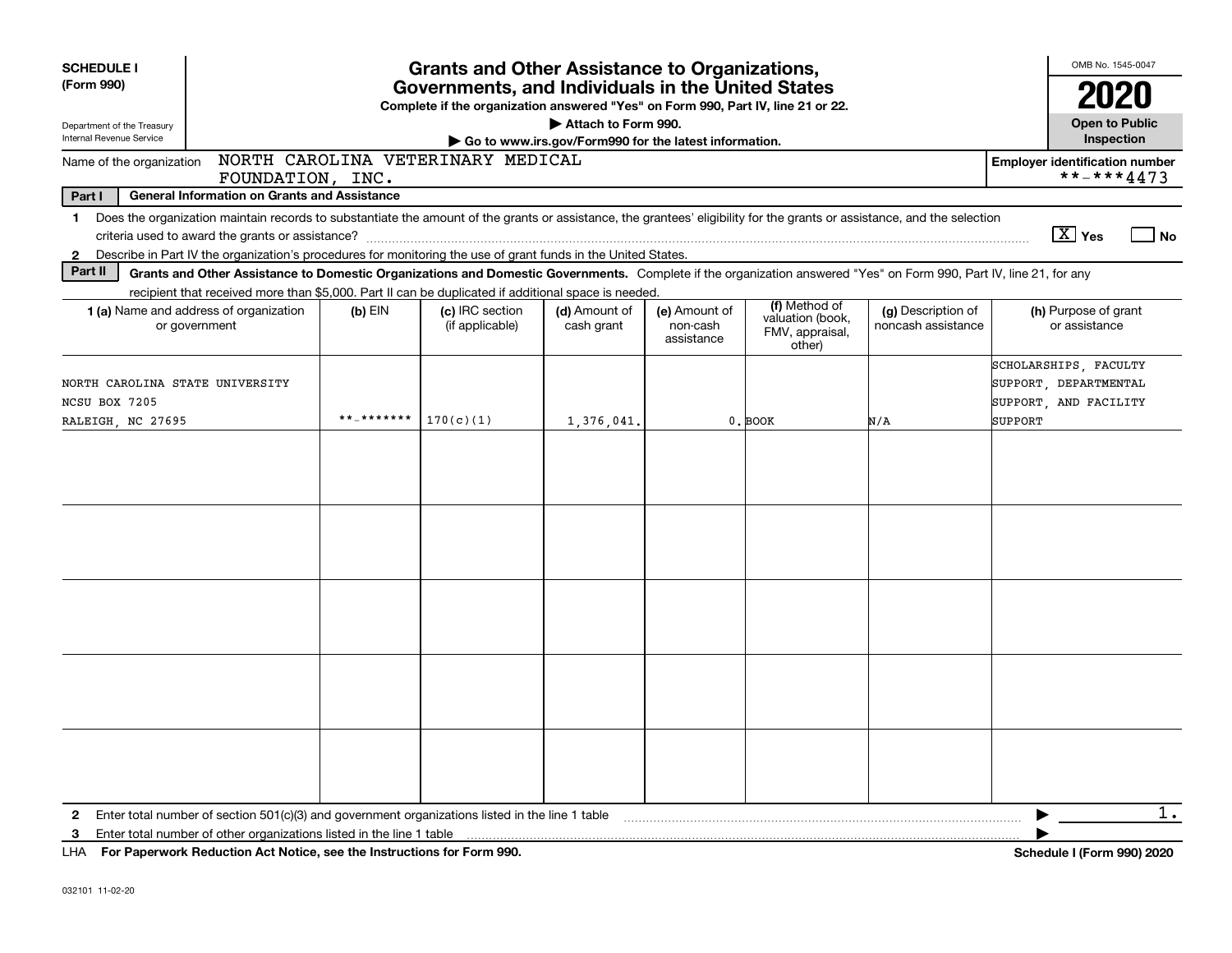**Part III | Grants and Other Assistance to Domestic Individuals. Complete if the organization answered "Yes" on Form 990, Part IV, line 22.** (a) Type of grant or assistance **(b)** Number of **(c)** Amount of **(d)** Amount of non-**(e)** Method of valuation (f)<br>cash are continuous cash are cash assistance (book, FMV, appraisal, other) Part III can be duplicated if additional space is needed. (a) Type of grant or assistance  $\vert$  (b) Number of recipients(c) Amount of cash grant (d) Amount of noncash assistance

Part IV | Supplemental Information. Provide the information required in Part I, line 2; Part III, column (b); and any other additional information.

PART I, LINE 2:

GRANTS REPRESENT REIMBURSEMENT OF EXPENSES PROCESSED THROUGH THE

UNIVERSITY'S ACCOUNTING SYSTEMS, AND ARE SUBJECT TO UNIVERSITY AND STATE OF

NORTH CAROLINA GUIDELINES, IN ADDITION TO ANY RESTRICTIONS PLACED DIRECTLY

BY DONORS.

Schedule I (Form 990) 2020  ${\hbox{FOUNDATION}}$  ,  $\hbox{INC}$  .  $\hbox{NIC}$  ,  $\hbox{NIC}$  ,  $\hbox{Solvability}$  ,  $\hbox{NIC}$  ,  $\hbox{Solvability}$  ,  $\hbox{NIC}$  ,  $\hbox{Solvability}$  ,  $\hbox{Solvability}$  ,  $\hbox{Solvability}$  ,  $\hbox{Solvability}$  ,  $\hbox{Solvability}$  ,  $\hbox{Solvability}$  ,  $\hbox{Solvability}$  ,

(f) Description of noncash assistance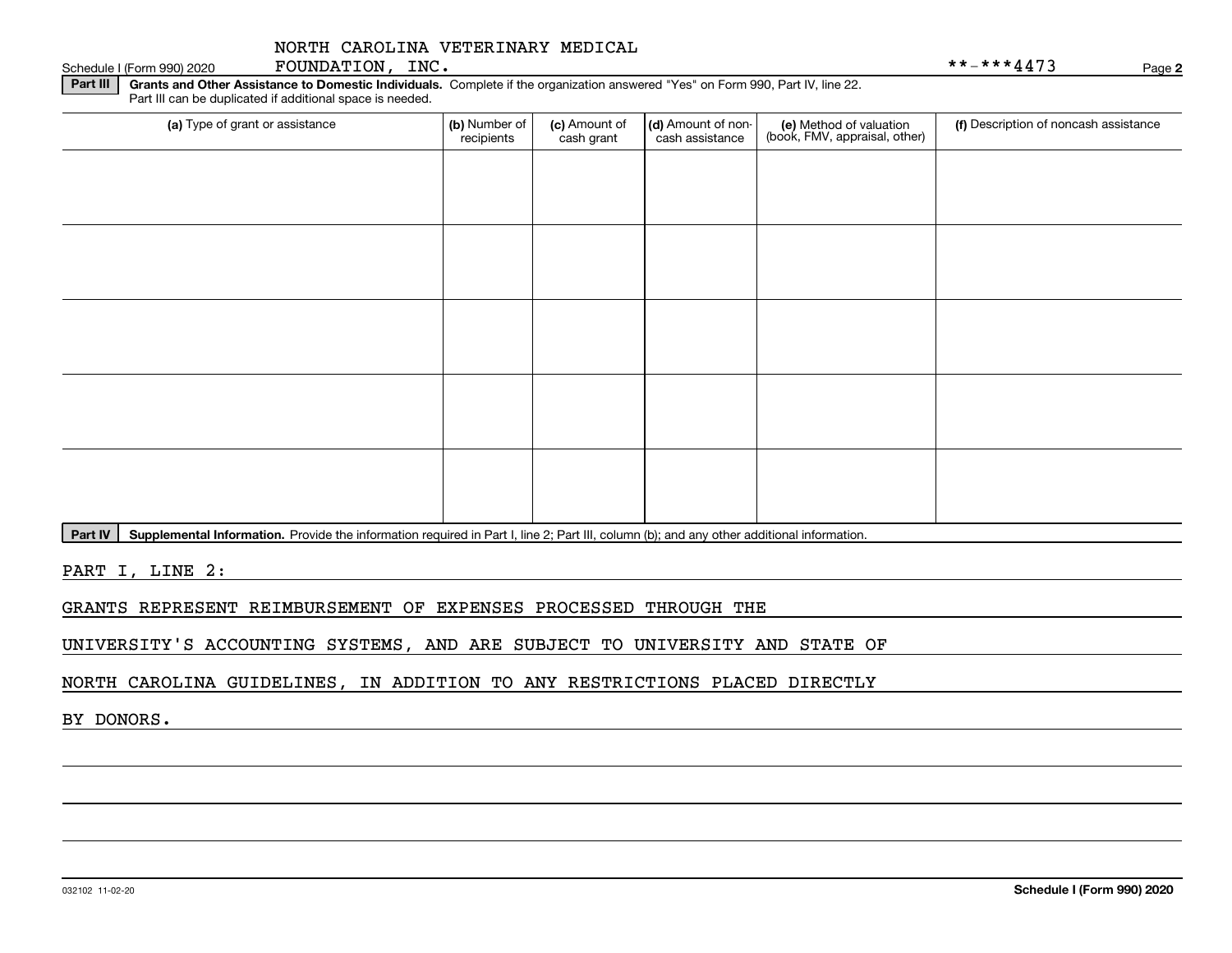|    | <b>Compensation Information</b><br><b>SCHEDULE J</b>                                                                                                                   | OMB No. 1545-0047                     |     |    |  |
|----|------------------------------------------------------------------------------------------------------------------------------------------------------------------------|---------------------------------------|-----|----|--|
|    | (Form 990)<br>For certain Officers, Directors, Trustees, Key Employees, and Highest                                                                                    |                                       |     |    |  |
|    | <b>Compensated Employees</b><br>Complete if the organization answered "Yes" on Form 990, Part IV, line 23.                                                             | 2020                                  |     |    |  |
|    | Attach to Form 990.<br>Department of the Treasury                                                                                                                      | <b>Open to Public</b>                 |     |    |  |
|    | Go to www.irs.gov/Form990 for instructions and the latest information.<br>Internal Revenue Service                                                                     | Inspection                            |     |    |  |
|    | NORTH CAROLINA VETERINARY MEDICAL<br>Name of the organization                                                                                                          | <b>Employer identification number</b> |     |    |  |
|    | FOUNDATION, INC.                                                                                                                                                       | **-***4473                            |     |    |  |
|    | <b>Questions Regarding Compensation</b><br>Part I                                                                                                                      |                                       |     |    |  |
|    |                                                                                                                                                                        |                                       | Yes | No |  |
|    | <b>1a</b> Check the appropriate box(es) if the organization provided any of the following to or for a person listed on Form 990,                                       |                                       |     |    |  |
|    | Part VII, Section A, line 1a. Complete Part III to provide any relevant information regarding these items.                                                             |                                       |     |    |  |
|    | First-class or charter travel<br>Housing allowance or residence for personal use                                                                                       |                                       |     |    |  |
|    | Travel for companions<br>Payments for business use of personal residence<br>Health or social club dues or initiation fees<br>Tax indemnification and gross-up payments |                                       |     |    |  |
|    | Discretionary spending account<br>Personal services (such as maid, chauffeur, chef)                                                                                    |                                       |     |    |  |
|    |                                                                                                                                                                        |                                       |     |    |  |
|    | <b>b</b> If any of the boxes on line 1a are checked, did the organization follow a written policy regarding payment or                                                 |                                       |     |    |  |
|    |                                                                                                                                                                        | 1b                                    |     |    |  |
| 2  | Did the organization require substantiation prior to reimbursing or allowing expenses incurred by all directors,                                                       |                                       |     |    |  |
|    |                                                                                                                                                                        | $\mathbf{2}$                          |     |    |  |
|    |                                                                                                                                                                        |                                       |     |    |  |
| з  | Indicate which, if any, of the following the organization used to establish the compensation of the organization's                                                     |                                       |     |    |  |
|    | CEO/Executive Director. Check all that apply. Do not check any boxes for methods used by a related organization to                                                     |                                       |     |    |  |
|    | establish compensation of the CEO/Executive Director, but explain in Part III.                                                                                         |                                       |     |    |  |
|    | Compensation committee<br>Written employment contract                                                                                                                  |                                       |     |    |  |
|    | Compensation survey or study<br>Independent compensation consultant                                                                                                    |                                       |     |    |  |
|    | $\boxed{\textbf{X}}$ Approval by the board or compensation committee<br>Form 990 of other organizations                                                                |                                       |     |    |  |
|    |                                                                                                                                                                        |                                       |     |    |  |
| 4  | During the year, did any person listed on Form 990, Part VII, Section A, line 1a, with respect to the filing                                                           |                                       |     |    |  |
|    | organization or a related organization:                                                                                                                                |                                       |     |    |  |
| а  | Receive a severance payment or change-of-control payment?                                                                                                              | 4a                                    |     | x  |  |
| b  | Participate in or receive payment from a supplemental nonqualified retirement plan?                                                                                    | 4b                                    |     | X  |  |
|    | Participate in or receive payment from an equity-based compensation arrangement?                                                                                       | 4с                                    |     | X  |  |
|    | If "Yes" to any of lines 4a-c, list the persons and provide the applicable amounts for each item in Part III.                                                          |                                       |     |    |  |
|    |                                                                                                                                                                        |                                       |     |    |  |
|    | Only section 501(c)(3), 501(c)(4), and 501(c)(29) organizations must complete lines 5-9.                                                                               |                                       |     |    |  |
| 5  | For persons listed on Form 990, Part VII, Section A, line 1a, did the organization pay or accrue any compensation                                                      |                                       |     |    |  |
|    | contingent on the revenues of:                                                                                                                                         |                                       |     |    |  |
| a  |                                                                                                                                                                        | 5a                                    |     | х  |  |
|    |                                                                                                                                                                        | 5b                                    |     | X  |  |
|    | If "Yes" on line 5a or 5b, describe in Part III.                                                                                                                       |                                       |     |    |  |
| 6. | For persons listed on Form 990, Part VII, Section A, line 1a, did the organization pay or accrue any compensation                                                      |                                       |     |    |  |
|    | contingent on the net earnings of:                                                                                                                                     |                                       |     |    |  |
| a  |                                                                                                                                                                        | 6a                                    |     | х  |  |
|    |                                                                                                                                                                        | 6b                                    |     | Χ  |  |
|    | If "Yes" on line 6a or 6b, describe in Part III.                                                                                                                       |                                       |     |    |  |
|    | 7 For persons listed on Form 990, Part VII, Section A, line 1a, did the organization provide any nonfixed payments                                                     |                                       |     |    |  |
|    |                                                                                                                                                                        | 7                                     |     | х  |  |
| 8  | Were any amounts reported on Form 990, Part VII, paid or accrued pursuant to a contract that was subject to the                                                        |                                       |     |    |  |
|    | initial contract exception described in Regulations section 53.4958-4(a)(3)? If "Yes," describe in Part III                                                            | 8                                     |     | х  |  |
| 9  | If "Yes" on line 8, did the organization also follow the rebuttable presumption procedure described in                                                                 |                                       |     |    |  |
|    |                                                                                                                                                                        | 9                                     |     |    |  |
|    | LHA For Paperwork Reduction Act Notice, see the Instructions for Form 990.                                                                                             | Schedule J (Form 990) 2020            |     |    |  |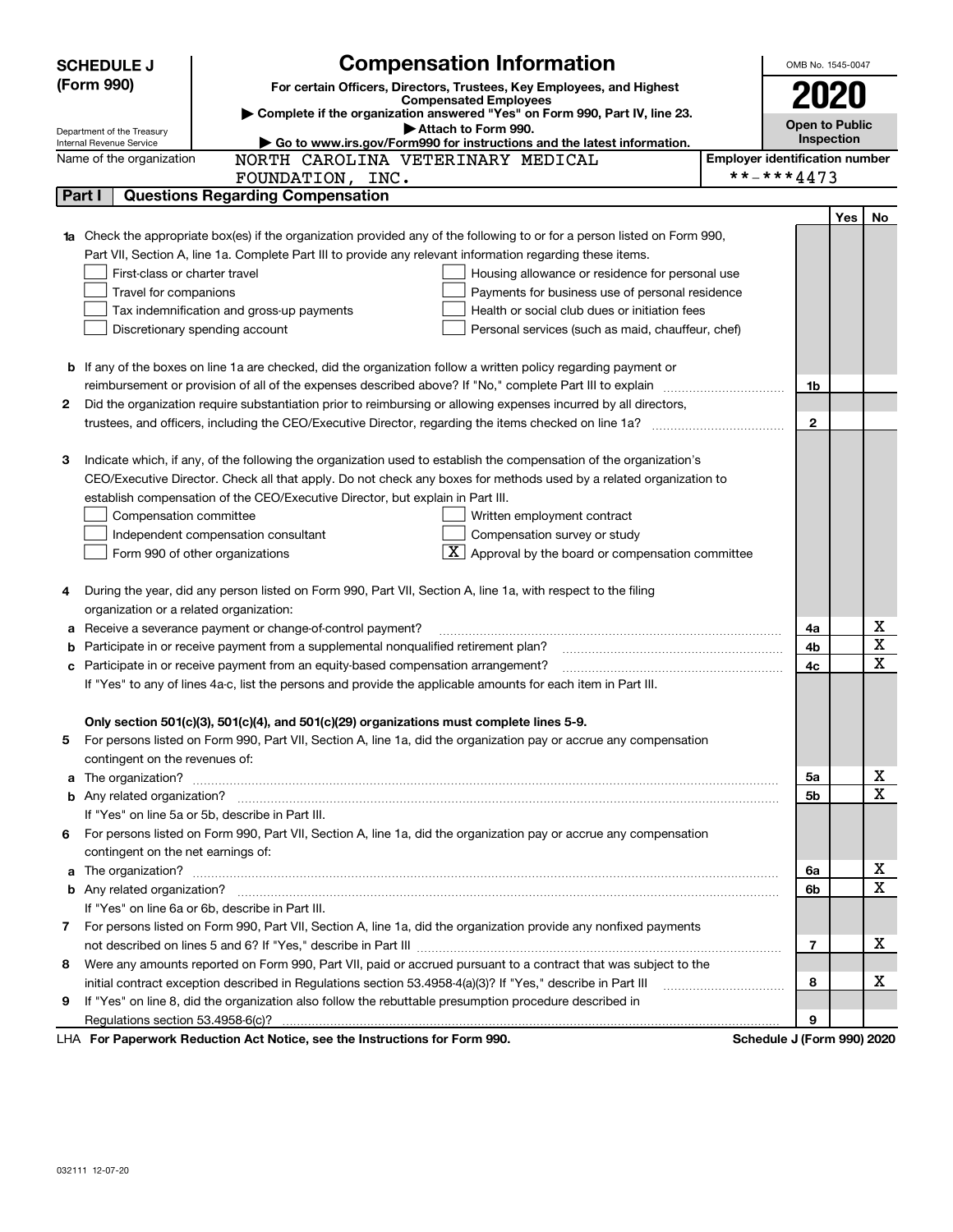FOUNDATION, INC.

\*\*-\*\*\*4473

**2**

# Schedule J (Form 990) 2020 Part **Philone Page Page III** Compensated Employees. Use duplicate copies if additional space is needed.<br>Part II Officers, Directors, Trustees, Key Employees, and Highest Compensated Employees. Us

For each individual whose compensation must be reported on Schedule J, report compensation from the organization on row (i) and from related organizations, described in the instructions, on row (ii). Do not list any individuals that aren't listed on Form 990, Part VII.

**Note:**  The sum of columns (B)(i)-(iii) for each listed individual must equal the total amount of Form 990, Part VII, Section A, line 1a, applicable column (D) and (E) amounts for that individual.

| (A) Name and Title        |      |                          | (B) Breakdown of W-2 and/or 1099-MISC compensation |                                           | (C) Retirement and<br>other deferred | (D) Nontaxable<br>benefits | (E) Total of columns<br>$(B)(i)-(D)$ | (F) Compensation<br>in column (B)         |  |
|---------------------------|------|--------------------------|----------------------------------------------------|-------------------------------------------|--------------------------------------|----------------------------|--------------------------------------|-------------------------------------------|--|
|                           |      | (i) Base<br>compensation | (ii) Bonus &<br>incentive<br>compensation          | (iii) Other<br>reportable<br>compensation | compensation                         |                            |                                      | reported as deferred<br>on prior Form 990 |  |
| MARY PELOQUIN-DODD<br>(1) | (i)  | $\overline{0}$ .         | $\overline{0}$ .                                   | $\overline{0}$ .                          | $\overline{0}$ .                     | 0.                         | 0.                                   | 0.                                        |  |
| <b>TREASURER</b>          | (ii) | 310,000.                 | $\overline{0}$ .                                   | $\overline{0}$ .                          | 38,479.                              | 6,378.                     | 354,857.                             | $\overline{0}$ .                          |  |
| DIANNE DUNNING<br>(2)     | (i)  | $\overline{0}$ .         | $\overline{0}$ .                                   | $\overline{0}$ .                          | $\overline{0}$ .                     | 0.                         | $\overline{0}$ .                     | $\overline{0}$ .                          |  |
| SECRETARY                 | (ii) | 172,987.                 | $\overline{0}$ .                                   | $\overline{0}$ .                          | 23,383.                              | 6,378.                     | 202,748.                             | 0.                                        |  |
| ERIN DELEHANTY<br>(3)     | (i)  | 0.                       | $\overline{0}$ .                                   | 0.                                        | 0.                                   | 0.                         | 0.                                   | 0.                                        |  |
| ASSISTANT TREASURER       | (ii) | 142,142.                 | $\overline{0}$ .                                   | 0.                                        | 29,409.                              | 6,378.                     | 177,929.                             | $\overline{0}$ .                          |  |
|                           | (i)  |                          |                                                    |                                           |                                      |                            |                                      |                                           |  |
|                           | (ii) |                          |                                                    |                                           |                                      |                            |                                      |                                           |  |
|                           | (i)  |                          |                                                    |                                           |                                      |                            |                                      |                                           |  |
|                           | (ii) |                          |                                                    |                                           |                                      |                            |                                      |                                           |  |
|                           | (i)  |                          |                                                    |                                           |                                      |                            |                                      |                                           |  |
|                           | (ii) |                          |                                                    |                                           |                                      |                            |                                      |                                           |  |
|                           | (i)  |                          |                                                    |                                           |                                      |                            |                                      |                                           |  |
|                           | (ii) |                          |                                                    |                                           |                                      |                            |                                      |                                           |  |
|                           | (i)  |                          |                                                    |                                           |                                      |                            |                                      |                                           |  |
|                           | (ii) |                          |                                                    |                                           |                                      |                            |                                      |                                           |  |
|                           | (i)  |                          |                                                    |                                           |                                      |                            |                                      |                                           |  |
|                           | (ii) |                          |                                                    |                                           |                                      |                            |                                      |                                           |  |
|                           | (i)  |                          |                                                    |                                           |                                      |                            |                                      |                                           |  |
|                           | (ii) |                          |                                                    |                                           |                                      |                            |                                      |                                           |  |
|                           | (i)  |                          |                                                    |                                           |                                      |                            |                                      |                                           |  |
|                           | (ii) |                          |                                                    |                                           |                                      |                            |                                      |                                           |  |
|                           | (i)  |                          |                                                    |                                           |                                      |                            |                                      |                                           |  |
|                           | (ii) |                          |                                                    |                                           |                                      |                            |                                      |                                           |  |
|                           | (i)  |                          |                                                    |                                           |                                      |                            |                                      |                                           |  |
|                           | (ii) |                          |                                                    |                                           |                                      |                            |                                      |                                           |  |
|                           | (i)  |                          |                                                    |                                           |                                      |                            |                                      |                                           |  |
|                           | (ii) |                          |                                                    |                                           |                                      |                            |                                      |                                           |  |
|                           | (i)  |                          |                                                    |                                           |                                      |                            |                                      |                                           |  |
|                           | (ii) |                          |                                                    |                                           |                                      |                            |                                      |                                           |  |
|                           | (i)  |                          |                                                    |                                           |                                      |                            |                                      |                                           |  |
|                           | (ii) |                          |                                                    |                                           |                                      |                            |                                      |                                           |  |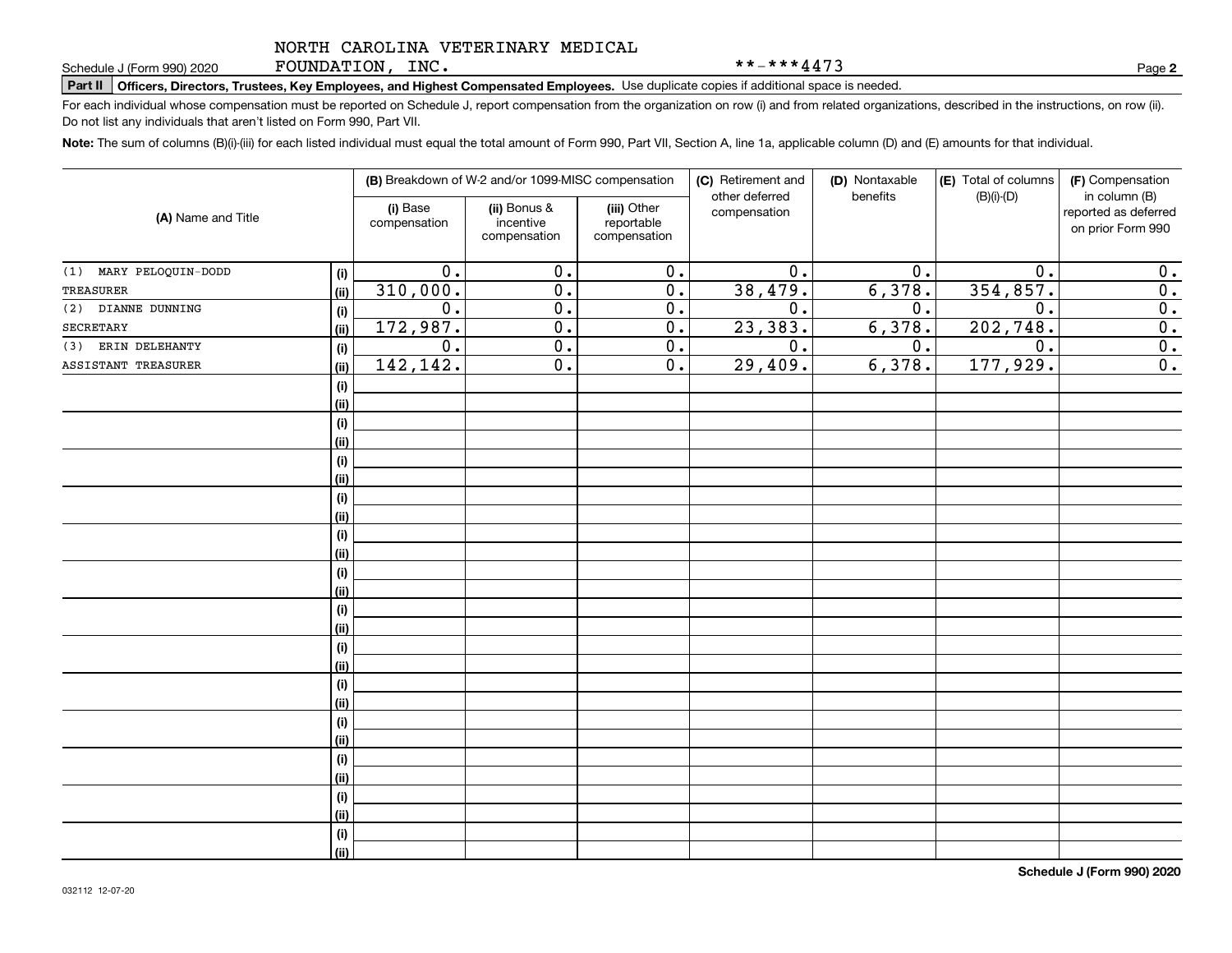#### **Part III Supplemental Information**

Schedule J (Form 990) 2020 FOUNDATION, INC.<br>Part III Supplemental Information<br>Provide the information, explanation, or descriptions required for Part I, lines 1a, 1b, 3, 4a, 4b, 4c, 5a, 5b, 6a, 6b, 7, and 8, and for Part I

# SCHEDULE J, PART II - COMPENSATION FROM RELATED ORGANIZATIONS

#### THE BOARD MEMBERS THAT ARE COMPENSATED RECEIVE COMPENSATION FROM NC

STATE UNIVERSITY, A  $170(C)(1)$  ORGANIZATION RELATED TO NORTH CAROLINA

#### VETERINARY MEDICAL FOUNDATION.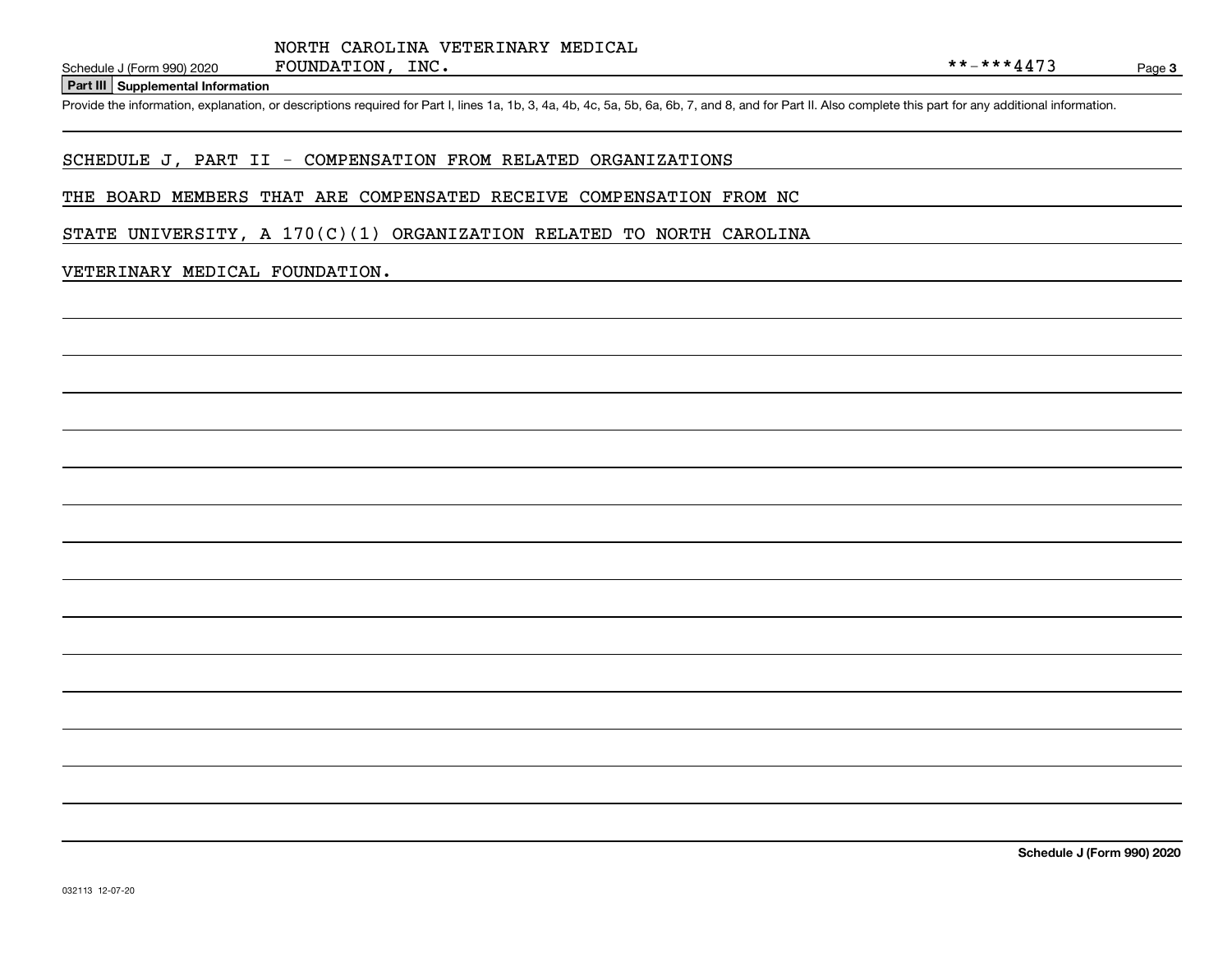| <b>SCHEDULE M</b> |  |
|-------------------|--|
| (Form 990)        |  |

# **Noncash Contributions**

OMB No. 1545-0047

| Department of the Treasury |
|----------------------------|
| Internal Revenue Service   |

**Complete if the organizations answered "Yes" on Form 990, Part IV, lines 29 or 30.** <sup>J</sup>**2020 Attach to Form 990.** J

**Open to Public Inspection**

| Name of the organization |  |
|--------------------------|--|
|--------------------------|--|

 **Go to www.irs.gov/Form990 for instructions and the latest information.** J NORTH CAROLINA VETERINARY MEDICAL

| <b>Employer identification number</b> |
|---------------------------------------|
| **-***4473                            |

**Part I Types of Property** FOUNDATION, INC.

| . . | ----- |
|-----|-------|
|     |       |
|     |       |
|     |       |
|     |       |
|     |       |
|     |       |

|     |                                                                                                                                | (a)<br>Check if | (b)<br>Number of | (c)<br>Noncash contribution                                           | (d)<br>Method of determining |     |     |    |
|-----|--------------------------------------------------------------------------------------------------------------------------------|-----------------|------------------|-----------------------------------------------------------------------|------------------------------|-----|-----|----|
|     |                                                                                                                                | applicable      | contributions or | amounts reported on<br>items contributed Form 990, Part VIII, line 1g | noncash contribution amounts |     |     |    |
| 1.  |                                                                                                                                |                 |                  |                                                                       |                              |     |     |    |
| 2   |                                                                                                                                |                 |                  |                                                                       |                              |     |     |    |
| З   |                                                                                                                                |                 |                  |                                                                       |                              |     |     |    |
| 4   | Books and publications                                                                                                         |                 |                  |                                                                       |                              |     |     |    |
| 5   | Clothing and household goods                                                                                                   |                 |                  |                                                                       |                              |     |     |    |
| 6   |                                                                                                                                |                 |                  |                                                                       |                              |     |     |    |
| 7   |                                                                                                                                |                 |                  |                                                                       |                              |     |     |    |
| 8   | Intellectual property                                                                                                          |                 |                  |                                                                       |                              |     |     |    |
| 9   | Securities - Publicly traded                                                                                                   | $\mathbf X$     | 13               | 655,439.FMV                                                           |                              |     |     |    |
| 10  | Securities - Closely held stock                                                                                                |                 |                  |                                                                       |                              |     |     |    |
| 11  | Securities - Partnership, LLC, or                                                                                              |                 |                  |                                                                       |                              |     |     |    |
|     | trust interests                                                                                                                |                 |                  |                                                                       |                              |     |     |    |
| 12  | Securities - Miscellaneous                                                                                                     |                 |                  |                                                                       |                              |     |     |    |
| 13  | Qualified conservation contribution                                                                                            |                 |                  |                                                                       |                              |     |     |    |
|     | Historic structures                                                                                                            |                 |                  |                                                                       |                              |     |     |    |
| 14  | Qualified conservation contribution - Other                                                                                    |                 |                  |                                                                       |                              |     |     |    |
| 15  | Real estate - Residential                                                                                                      |                 |                  |                                                                       |                              |     |     |    |
| 16  | Real estate - Commercial                                                                                                       |                 |                  |                                                                       |                              |     |     |    |
| 17  |                                                                                                                                |                 |                  |                                                                       |                              |     |     |    |
| 18  |                                                                                                                                |                 |                  |                                                                       |                              |     |     |    |
| 19  |                                                                                                                                |                 |                  |                                                                       |                              |     |     |    |
| 20  | Drugs and medical supplies                                                                                                     |                 |                  |                                                                       |                              |     |     |    |
| 21  |                                                                                                                                |                 |                  |                                                                       |                              |     |     |    |
| 22  | Historical artifacts                                                                                                           |                 |                  |                                                                       |                              |     |     |    |
| 23  |                                                                                                                                |                 |                  |                                                                       |                              |     |     |    |
| 24  |                                                                                                                                |                 |                  |                                                                       |                              |     |     |    |
| 25  | Other $\blacktriangleright$                                                                                                    |                 |                  |                                                                       |                              |     |     |    |
| 26  | Other<br>▶                                                                                                                     |                 |                  |                                                                       |                              |     |     |    |
| 27  | Other<br>▶                                                                                                                     |                 |                  |                                                                       |                              |     |     |    |
| 28  | Other                                                                                                                          |                 |                  |                                                                       |                              |     |     |    |
| 29  | Number of Forms 8283 received by the organization during the tax year for contributions                                        |                 |                  |                                                                       |                              |     |     |    |
|     | for which the organization completed Form 8283, Part V, Donee Acknowledgement                                                  |                 |                  | 29<br>1.1.1.1.1.1.1.1.1                                               |                              |     |     |    |
|     |                                                                                                                                |                 |                  |                                                                       |                              |     | Yes | No |
|     | 30a During the year, did the organization receive by contribution any property reported in Part I, lines 1 through 28, that it |                 |                  |                                                                       |                              |     |     |    |
|     | must hold for at least three years from the date of the initial contribution, and which isn't required to be used for          |                 |                  |                                                                       |                              |     |     |    |
|     | exempt purposes for the entire holding period?                                                                                 |                 |                  |                                                                       |                              | 30a |     | x  |
|     | <b>b</b> If "Yes," describe the arrangement in Part II.                                                                        |                 |                  |                                                                       |                              |     |     |    |
| 31  | Does the organization have a gift acceptance policy that requires the review of any nonstandard contributions?                 |                 |                  |                                                                       |                              | 31  | X   |    |
|     | 32a Does the organization hire or use third parties or related organizations to solicit, process, or sell noncash              |                 |                  |                                                                       |                              |     |     |    |
|     | contributions?                                                                                                                 |                 |                  |                                                                       |                              | 32a |     | x  |
|     | <b>b</b> If "Yes," describe in Part II.                                                                                        |                 |                  |                                                                       |                              |     |     |    |
| 33  | If the organization didn't report an amount in column (c) for a type of property for which column (a) is checked,              |                 |                  |                                                                       |                              |     |     |    |
|     | describe in Part II.                                                                                                           |                 |                  |                                                                       |                              |     |     |    |
| LHA | For Paperwork Reduction Act Notice, see the Instructions for Form 990.                                                         |                 |                  |                                                                       | Schedule M (Form 990) 2020   |     |     |    |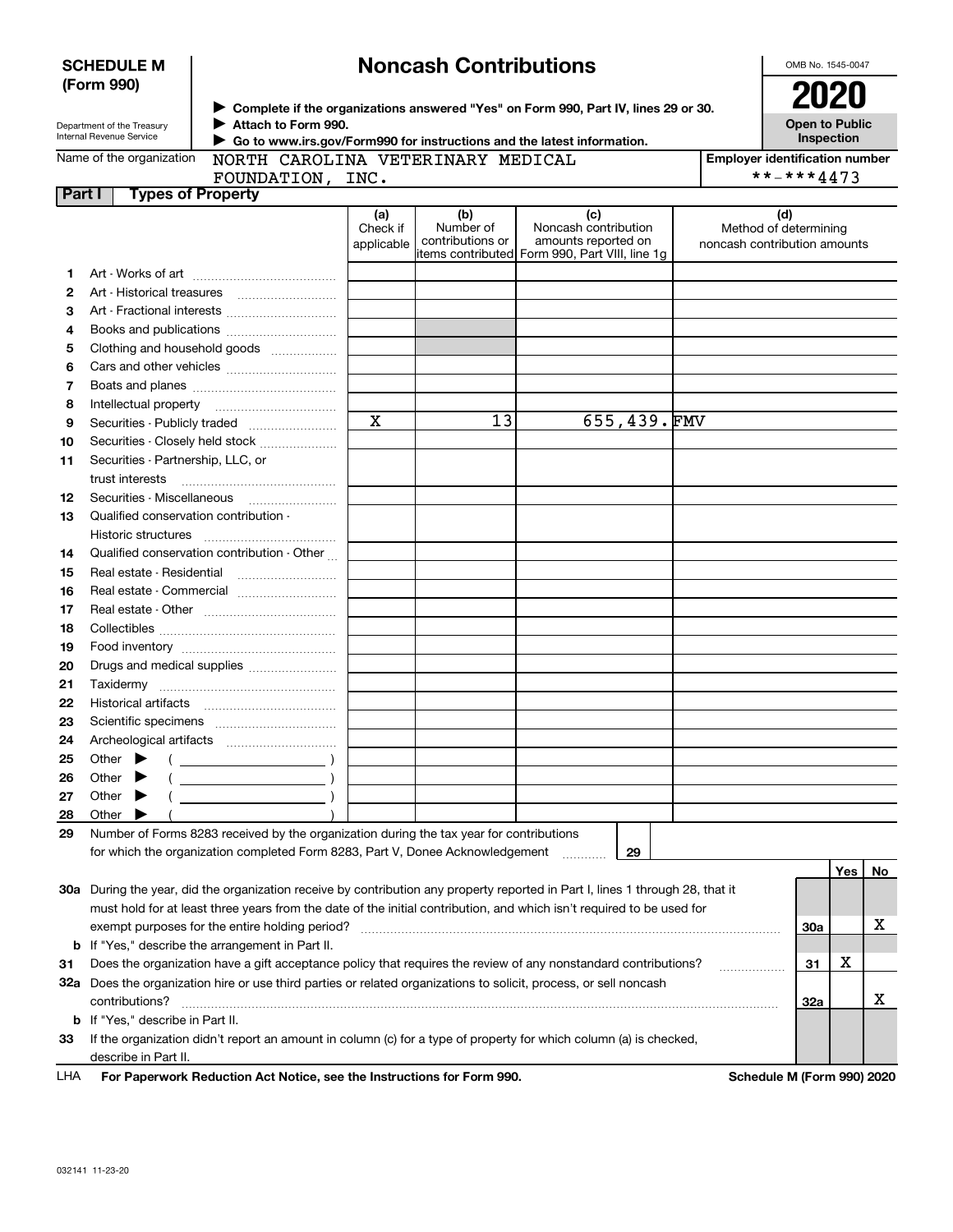|                            | NORTH CAROLINA VETERINARY MEDICAL                                                                                                                                                   |                          |  |
|----------------------------|-------------------------------------------------------------------------------------------------------------------------------------------------------------------------------------|--------------------------|--|
| Schedule M (Form 990) 2020 | FOUNDATION, INC.                                                                                                                                                                    | $***$ $***$ 4473<br>Page |  |
| Part II                    | Supplemental Information. Provide the information required by Part I, lines 30b, 32b, and 33, and whether the organization                                                          |                          |  |
|                            | is reporting in Part I, column (b), the number of contributions, the number of items received, or a combination of both. Also complete<br>this part for any additional information. |                          |  |

**2**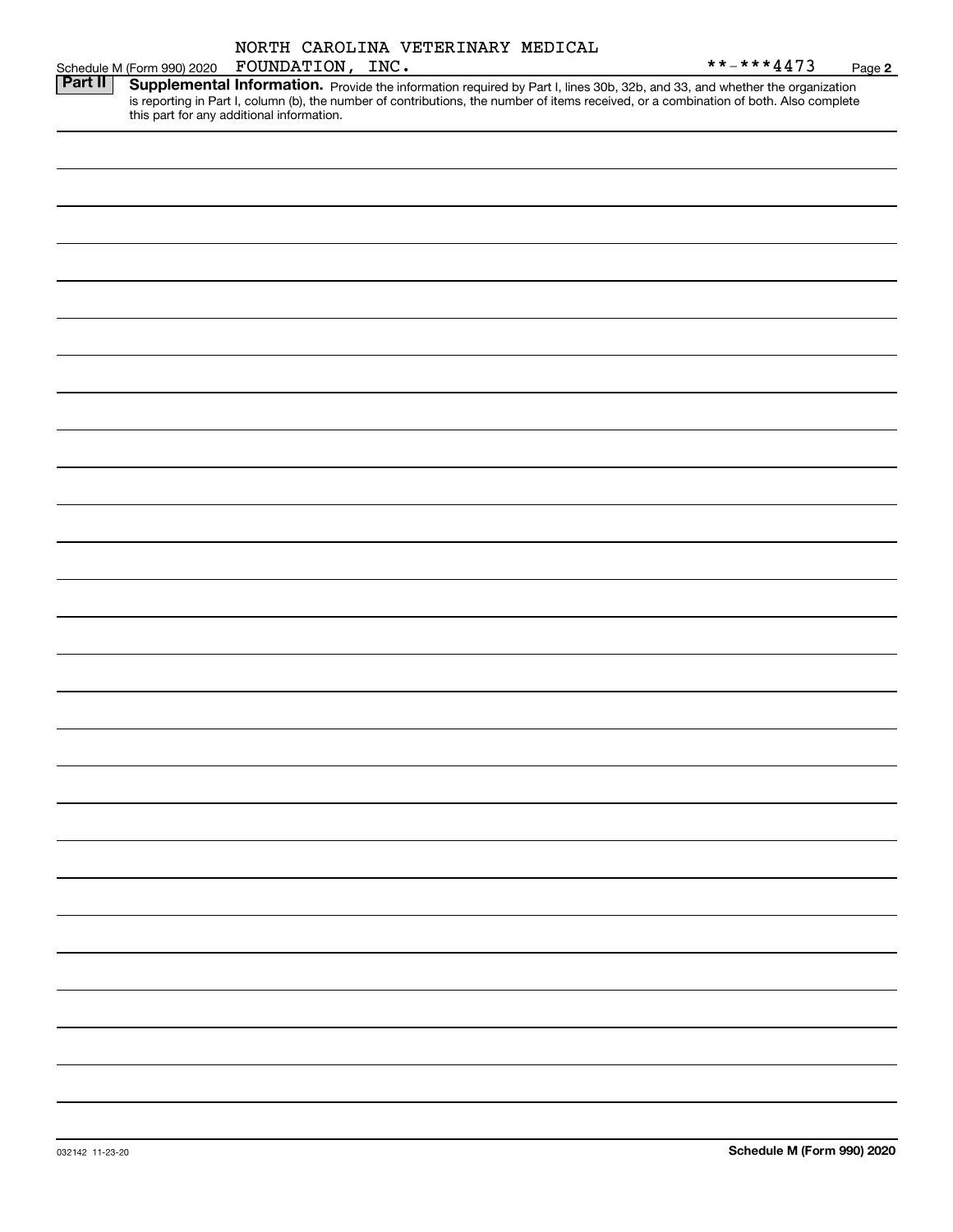**(Form 990 or 990-EZ)**

Department of the Treasury Internal Revenue Service Name of the organization

**Complete to provide information for responses to specific questions on Form 990 or 990-EZ or to provide any additional information. | Attach to Form 990 or 990-EZ. | Go to www.irs.gov/Form990 for the latest information. SCHEDULE O Supplemental Information to Form 990 or 990-EZ** NORTH CAROLINA VETERINARY MEDICAL

FOUNDATION, INC.  $| **-***4473$ 

**InspectionEmployer identification number**

OMB No. 1545-0047

**2020**

**Open to Public**

FORM 990, PART I, LINE 1, DESCRIPTION OF ORGANIZATION MISSION:

THE NORTH CAROLINA VETERINARY MEDICAL FOUNDATION, INC. PROVIDES

FINANCIAL SUPPORT FOR ALL TYPES OF EDUCATION AND RESEARCH IN THE FIELD

OF VETERINARY MEDICINE AT NORTH CAROLINA STATE UNIVERSITY.

FORM 990, PART VI, SECTION A, LINE 1:

THE EXECUTIVE COMMITTEE CONSISTS OF THE OFFICERS, THE IMMEDIATE PAST PRESIDENT, AND TEN OTHER MEMBERS OF THE BOARD OF DIRECTORS. THE SECRETARY AND TREASURER OF THE CORPORATION SHALL SERVE IN AN ADVISORY CAPACITY ONLY AND SHALL BE NON-VOTING MEMBERS OF THE EXECUTIVE COMMITTEE. TERMS OF ALL MEMBERS OF THE EXECUTIVE COMMITTEE SHALL COINCIDE WITH THE TERMS OF THEIR QUALIFYING RESPECTIVE OFFICES OR DESIGNATIONS; PROVIDED FURTHER, HOWEVER, THAT THE IMMEDIATE PAST PRESIDENT SHALL BE A NON-VOTING MEMBER OF THE EXECUTIVE COMMITTEE UNLESS HE IS ALSO A MEMBER OF THE BOARD OF DIRECTORS. THE EXECUTIVE COMMITTEE, IN THE INTERIMS BETWEEN THE MEETINGS OF THE BOARD OF DIRECTORS, SHALL EXERCISE ALL POWERS OF THE CORPORATION, INCLUDED ALL OF THE POWERS THAT HAVE BEEN CONFERRED UPON IT OR UPON THE BOARD OF DIRECTORS, EXCEPT THAT THE EXECUTIVE COMMITTEE SHALL HAVE NO POWER OR AUTHORITY TO (A) AUTHORIZE DISTRIBUTIONS; (B) APPROVE DISSOLUTION, MERGER OR SALE, PLEDGE OR TRANSFER OF ALL OR SUBSTANTIALLY ALL OF THE CORPORATION'S ASSETS; (C) ELECT, APPOINT OR REMOVE DIRECTORS, OR FILL VACANCIES ON THE BOARD OR ON ANY OF ITS COMMITTEES; OR (D) ADOPT, AMEND OR REPEAL THE ARTICLES OF INCORPORATION OR THESE BYLAWS. THE PRESENCE OF SIX MEMBERS OF THE EXECUTIVE COMMITTEE AT ANY REGULAR OR SPECIAL MEETING OF SAID COMMITTEE SHALL

CONNSTITUTE A QUORUM FOR THE TRANSACTION OF BUSINESS.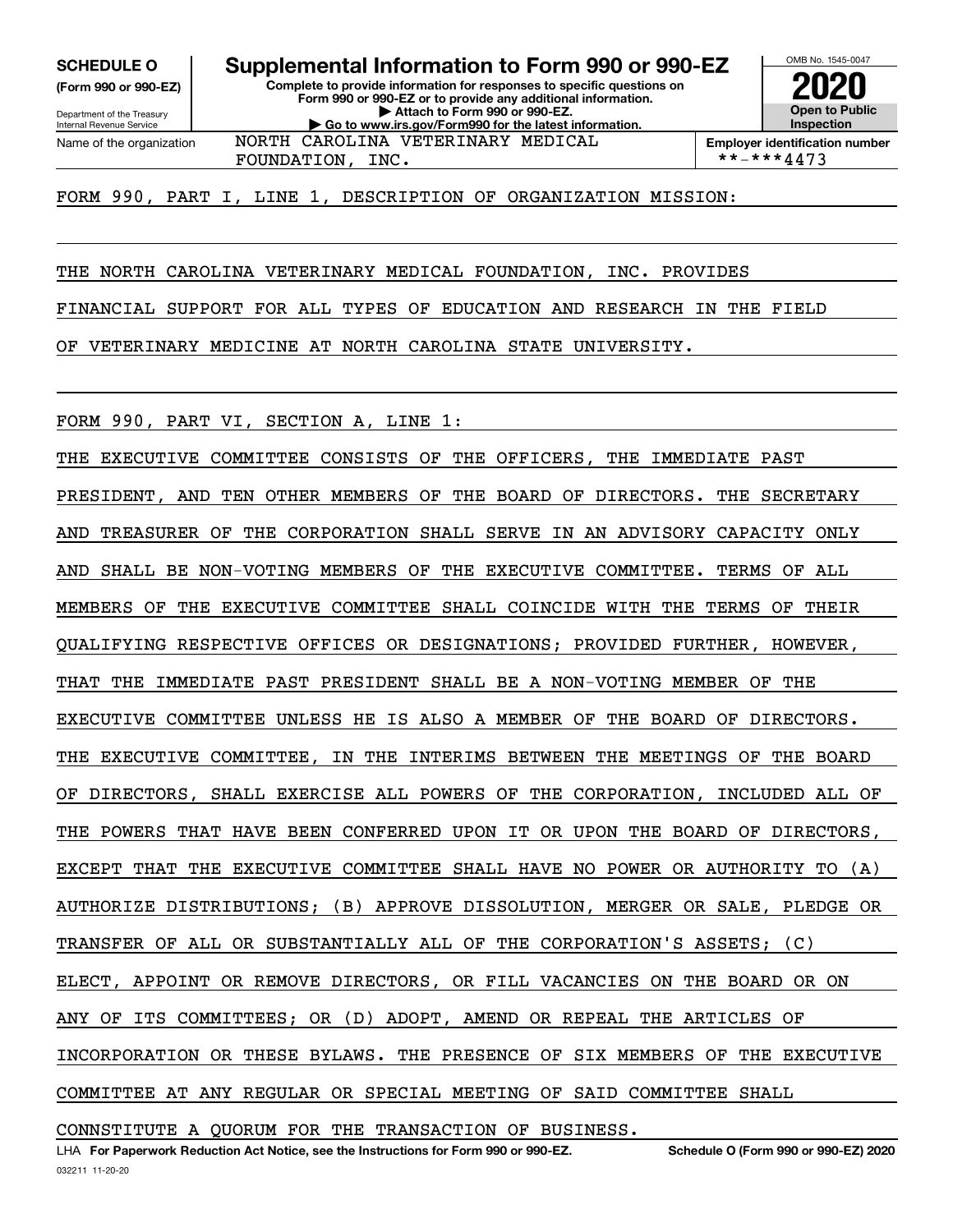| Schedule O (Form 990 or 990-EZ) 2020                           |                     |  | Page 2                                |
|----------------------------------------------------------------|---------------------|--|---------------------------------------|
| Name of the organization  NORTH  CAROLINA  VETERINARY  MEDICAL |                     |  | <b>Employer identification number</b> |
|                                                                | INC.<br>FOUNDATION, |  | **-***4473                            |

FORM 990, PART VI, SECTION B, LINE 11B:

DRAFT 990 IS DISTRIBUTED TO BOARD MEMBERS FOR THEIR REVIEW PRIOR TO FILING.

FORM 990, PART VI, SECTION B, LINE 12C:

ANY CORPORATE TRANSACTION IN WHICH A DIRECTOR HAS A DIRECT OR INDIRECT INTEREST MUST BE AUTHORIZED, APPROVED, OR RATIFIED IN GOOD FAITH BY A MAJORITY, NOT LESS THAN TWO OF THE DIRECTORS WHO HAVE NO DIRECT OR INDIRECT INTEREST IN THE TRANSACTION EVEN THOUGH LESS THAN A QUORUM; PROVIDED, HOWEVER, NO SUCH TRANSACTION SHALL BE AUTHORIZED, APPROVED, OR RATIFIED BY A SINGLE DIRECTOR. A DIRECTOR HAS AN INDIRECT INTEREST IN A TRANSACTION IF: (A) ANOTHER ENTITY IN WHICH HE HAS A MATERIAL FINANCIAL INTEREST OR IN WHICH HE IS A GENERAL PARTNER IS A PARTY TO THE TRANSACTION; OR (B) ANOTHER ENTITY OF WHICH HE IS A DIRECTOR, OFFICER, OR TRUSTEE IS A PARTY TO THE RANSACTION AND THE TRANSACTION IS OR SHOULD BE CONSIDERED BY THE BOARD.

FORM 990, PART VI, SECTION B, LINE 15:

THE BOARD OF DIRECTORS AND OFFICERS OF NORTH CAROLINA VETERINARY MEDICAL FOUNDATION THAT DO RECEIVE COMPENSATION ARE COMPENSATED BY NC STATE UNIVERSITY, A 170(C)(1) ORGANIZATION RELATED TO NORTH CAROLINA VETERINARY MEDICAL FOUNDATION. NC STATE UNIVERSITY SETS THE COMPENSATION OF THESE EMPLOYEES BY ACQUIRING COMPARABILITY DATA WHICH IS REVIEWED AND APPROVED BY INDEPENDENT PERSONS WITH CONTEMPORANEOUS SUBSTANTIATION OF THE DECISION.

FORM 990, PART VI, SECTION C, LINE 18:

THE 990 IS LISTED ON THE WEBSITE. FORM 1023 (WHICH WAS FILED PRIOR TO JULY 15,1987) IS NOT PUBLICLY AVAILABLE.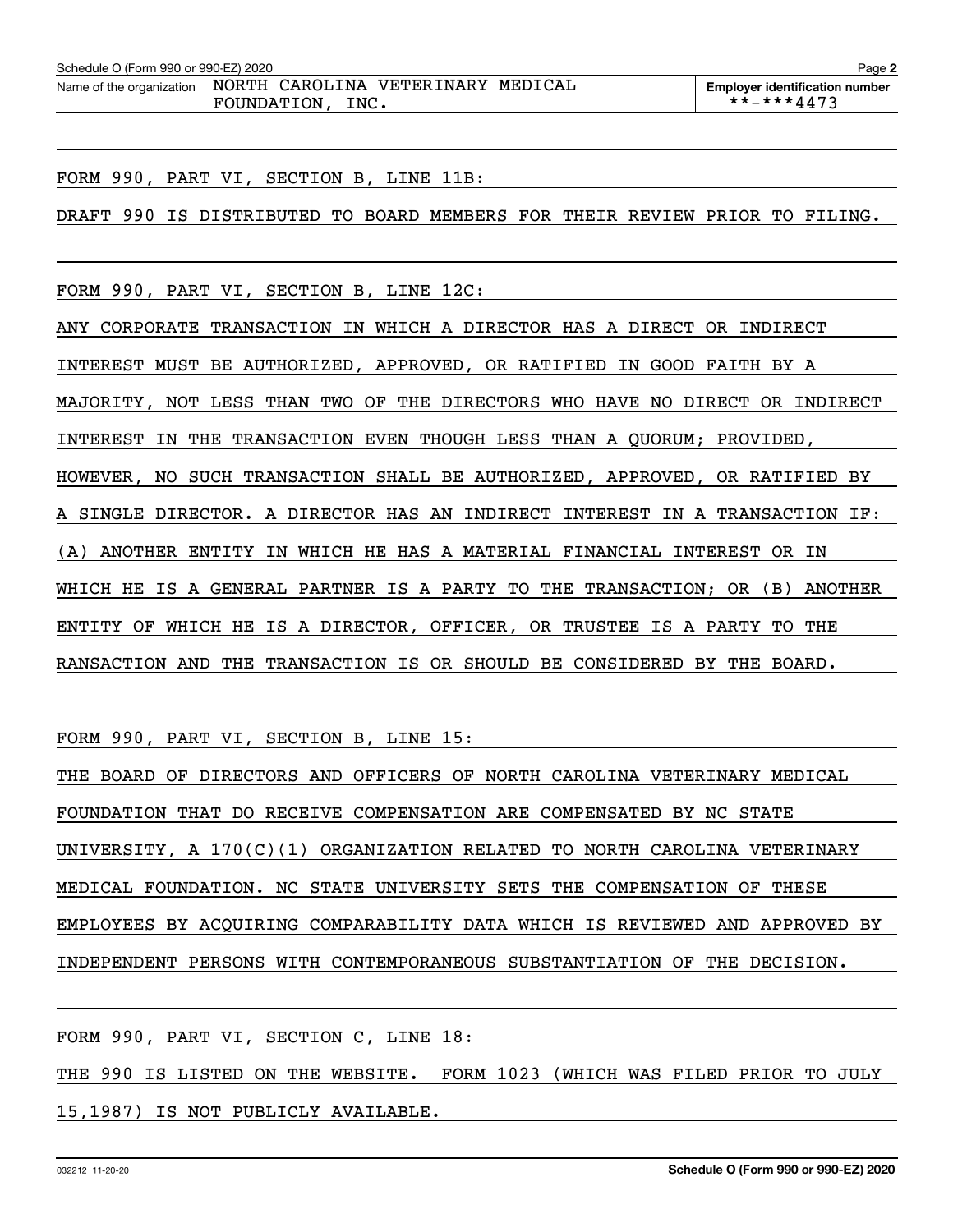| Schedule O (Form 990 or 990-EZ) 2020<br>Name of the organization NORTH CAROLINA VETERINARY MEDICAL | Page 2<br><b>Employer identification number</b> |
|----------------------------------------------------------------------------------------------------|-------------------------------------------------|
| FOUNDATION, INC.                                                                                   | **-***4473                                      |
| FORM 990, PART VI, SECTION C, LINE 19:                                                             |                                                 |
| THE AUDITED FINANCIAL STATEMENTS ARE AVAILABLE ON THE WEBSITE                                      |                                                 |
| HTTP://FOUNDATIONSACCOUNTING.OFA.NCSU.EDU/FOUNDATIONS/NORTH-CAROLINA-                              |                                                 |
| VETERINARY-MEDICAL-FOUNDATION-INC. OTHER GOVERNING DOCUMENTS ARE AVAILABLE                         |                                                 |
| UPON REQUEST.                                                                                      |                                                 |
|                                                                                                    |                                                 |
| FORM 990, PART XI, LINE 9, CHANGES IN NET ASSETS:                                                  |                                                 |
| CHANGE IN SPLIT INTEREST AGREEMENTS                                                                | $-33,984.$                                      |
| NET TRANSFERS                                                                                      | $-2,000,000.$                                   |
| TOTAL TO FORM 990, PART XI, LINE 9                                                                 | $-2,033,984.$                                   |
|                                                                                                    |                                                 |
| FORM 990, PART XII, LINE 2C:                                                                       |                                                 |
| PROCESS HAS NOT CHANGED FROM THE PRIOR YEAR.                                                       |                                                 |
|                                                                                                    |                                                 |
|                                                                                                    |                                                 |
| PAGE 1, QUESTION J (WEBSITE)                                                                       |                                                 |
| HTTP://FOUNDATIONSACCOUNTING.OFA.NCSU.EDU/FOUNDATIONS/                                             |                                                 |
| NORTH-CAROLINA-VETERINARY-MEDICAL-FOUNDATION-INC                                                   |                                                 |
|                                                                                                    |                                                 |
|                                                                                                    |                                                 |
|                                                                                                    |                                                 |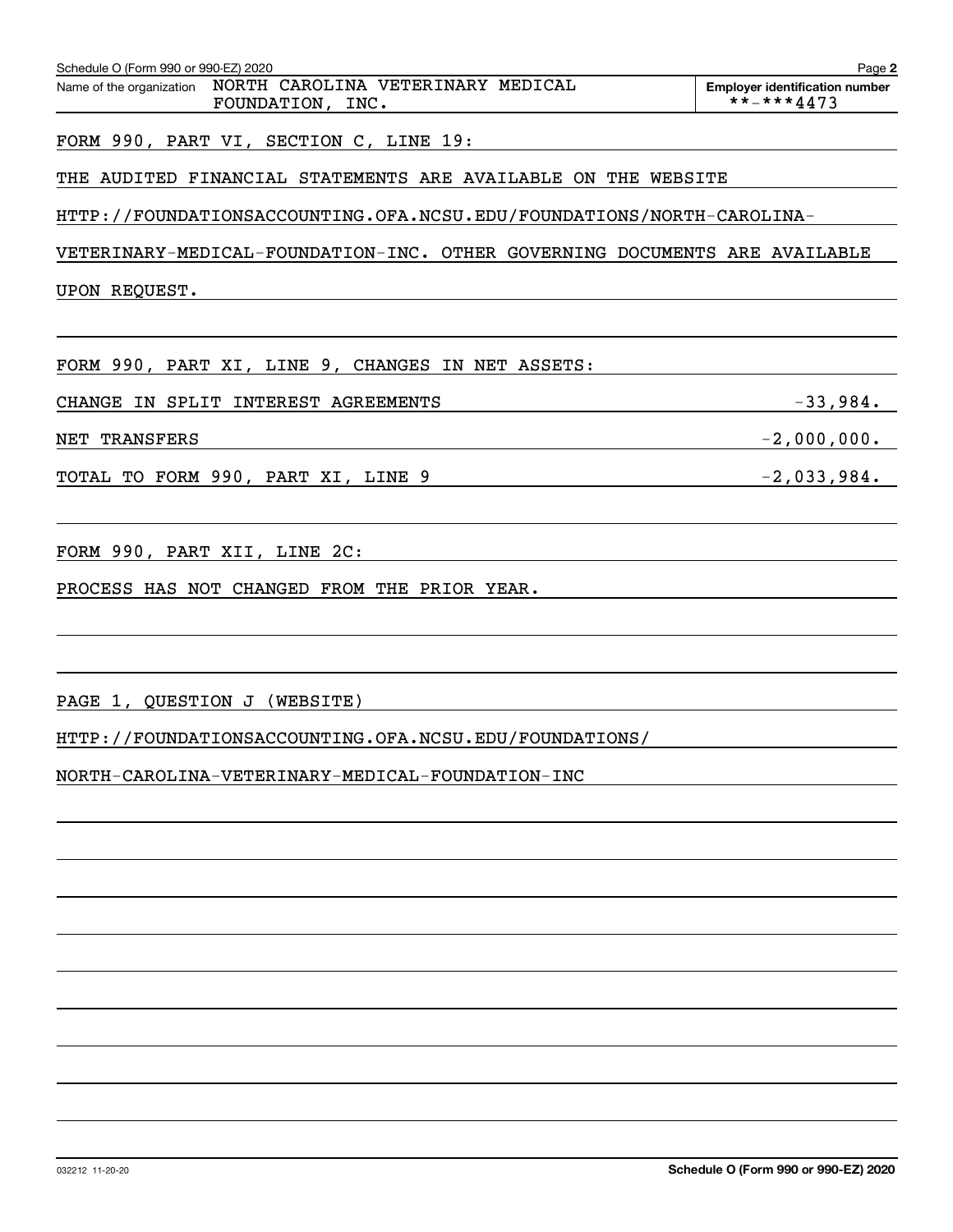| <b>SCHEDULE R</b>                                                                 |                                                                                                                                                                                                                    | <b>Related Organizations and Unrelated Partnerships</b>                                          |                                              | OMB No. 1545-0047  |                       |     |                    |                                                     |                             |
|-----------------------------------------------------------------------------------|--------------------------------------------------------------------------------------------------------------------------------------------------------------------------------------------------------------------|--------------------------------------------------------------------------------------------------|----------------------------------------------|--------------------|-----------------------|-----|--------------------|-----------------------------------------------------|-----------------------------|
| (Form 990)                                                                        |                                                                                                                                                                                                                    | > Complete if the organization answered "Yes" on Form 990, Part IV, line 33, 34, 35b, 36, or 37. |                                              |                    |                       |     |                    |                                                     |                             |
|                                                                                   |                                                                                                                                                                                                                    | Attach to Form 990.                                                                              |                                              |                    | <b>Open to Public</b> |     |                    |                                                     |                             |
| Department of the Treasury<br>Internal Revenue Service                            |                                                                                                                                                                                                                    | Go to www.irs.gov/Form990 for instructions and the latest information.                           |                                              |                    |                       |     |                    | Inspection                                          |                             |
| NORTH CAROLINA VETERINARY MEDICAL<br>Name of the organization<br>FOUNDATION, INC. |                                                                                                                                                                                                                    |                                                                                                  |                                              |                    |                       |     |                    | <b>Employer identification number</b><br>**-***4473 |                             |
| Part I                                                                            | Identification of Disregarded Entities. Complete if the organization answered "Yes" on Form 990, Part IV, line 33.                                                                                                 |                                                                                                  |                                              |                    |                       |     |                    |                                                     |                             |
|                                                                                   | (a)                                                                                                                                                                                                                | (b)                                                                                              | (c)                                          | (d)                | (e)                   |     |                    | (f)                                                 |                             |
|                                                                                   | Name, address, and EIN (if applicable)<br>of disregarded entity                                                                                                                                                    | Primary activity                                                                                 | Legal domicile (state or<br>foreign country) | Total income       | End-of-year assets    |     |                    | Direct controlling<br>entity                        |                             |
|                                                                                   |                                                                                                                                                                                                                    |                                                                                                  |                                              |                    |                       |     |                    |                                                     |                             |
|                                                                                   |                                                                                                                                                                                                                    |                                                                                                  |                                              |                    |                       |     |                    |                                                     |                             |
|                                                                                   |                                                                                                                                                                                                                    |                                                                                                  |                                              |                    |                       |     |                    |                                                     |                             |
|                                                                                   |                                                                                                                                                                                                                    |                                                                                                  |                                              |                    |                       |     |                    |                                                     |                             |
|                                                                                   |                                                                                                                                                                                                                    |                                                                                                  |                                              |                    |                       |     |                    |                                                     |                             |
| Part II                                                                           | Identification of Related Tax-Exempt Organizations. Complete if the organization answered "Yes" on Form 990, Part IV, line 34, because it had one or more related tax-exempt<br>organizations during the tax year. |                                                                                                  |                                              |                    |                       |     |                    |                                                     |                             |
|                                                                                   | (a)                                                                                                                                                                                                                | (b)                                                                                              | (c)                                          | (d)                | (e)                   | (f) |                    |                                                     | $(g)$<br>Section 512(b)(13) |
|                                                                                   | Name, address, and EIN                                                                                                                                                                                             | Primary activity                                                                                 | Legal domicile (state or                     | <b>Exempt Code</b> | Public charity        |     | Direct controlling |                                                     | controlled                  |
|                                                                                   | of related organization                                                                                                                                                                                            |                                                                                                  | foreign country)                             | section            | status (if section    |     | entity             |                                                     | entity?                     |
|                                                                                   |                                                                                                                                                                                                                    |                                                                                                  |                                              |                    | 501(c)(3)             |     |                    | <b>Yes</b>                                          | No                          |
|                                                                                   | NORTH CAROLINA STATE UNIVERSITY FOUNDATION                                                                                                                                                                         | SUPPORTS THE VARIOUS                                                                             |                                              |                    |                       |     |                    |                                                     |                             |
|                                                                                   | INC - 56-6049503, NCSU BOX 7207, RALEIGH, NC                                                                                                                                                                       | COLLEGES WITHIN THE                                                                              |                                              |                    |                       |     |                    |                                                     |                             |
| 27695                                                                             |                                                                                                                                                                                                                    | UNIVERSITY                                                                                       | NORTH CAROLINA                               | 501(C)(3)          | LINE 5                | N/A |                    |                                                     | x                           |
| NC STATE INVESTMENT FUND, INC                                                     | $-31-1607634$                                                                                                                                                                                                      | INVESTS FUNDS OF NC STATE                                                                        |                                              |                    |                       |     |                    |                                                     |                             |
| NCSU BOX 7207                                                                     |                                                                                                                                                                                                                    | UNIVERSITY ENDOWMENT AND                                                                         |                                              |                    | LINE 12C,             |     |                    |                                                     |                             |
| RALEIGH, NC 27695                                                                 |                                                                                                                                                                                                                    | RELATED ENTITIES                                                                                 | NORTH CAROLINA                               | 501(C)(3)          | III-FI                | N/A |                    |                                                     | $\mathbf X$                 |
|                                                                                   | NORTH CAROLINA STATE UNIVERSITY - 56-6000756                                                                                                                                                                       |                                                                                                  |                                              |                    |                       |     |                    |                                                     |                             |
| NCSU BOX 7205                                                                     |                                                                                                                                                                                                                    |                                                                                                  |                                              |                    |                       |     |                    |                                                     |                             |
| RALEIGH, NC 27695                                                                 |                                                                                                                                                                                                                    | <b>EDUCATION</b>                                                                                 | NORTH CAROLINA                               | 170(C)(1)          |                       | N/A |                    |                                                     | X                           |
|                                                                                   | THE NORTH CAROLINA AGRICULTURAL FOUNDATION                                                                                                                                                                         | SUPPORTS THE COLLEGE OF                                                                          |                                              |                    |                       |     |                    |                                                     |                             |
|                                                                                   | INC - 56-6049304, NCSU BOX 7207, RALEIGH, NC                                                                                                                                                                       | <b>AGRICULTURE &amp; LIFE</b>                                                                    |                                              |                    |                       |     |                    |                                                     |                             |
| 27695                                                                             |                                                                                                                                                                                                                    | SCIENCES AT NCSU                                                                                 | NORTH CAROLINA                               | 501(C)(3)          | LINE 5                | N/A |                    |                                                     | х                           |

**For Paperwork Reduction Act Notice, see the Instructions for Form 990. Schedule R (Form 990) 2020**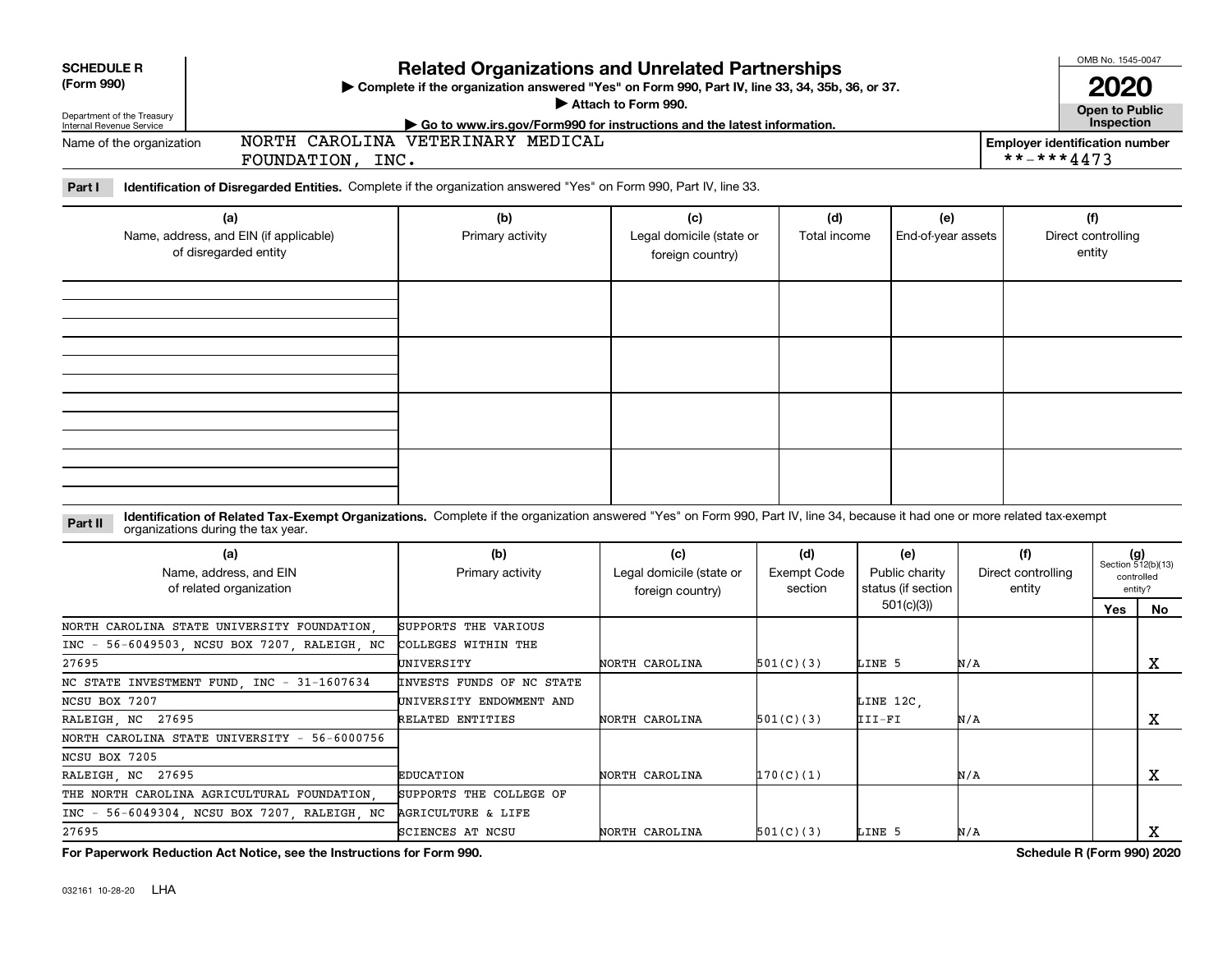Schedule R (Form 990)

FOUNDATION, INC.  $***-4473$ 

# **Part II Continuation of Identification of Related Tax-Exempt Organizations**

| (a)<br>Name, address, and EIN<br>of related organization | (b)<br>Primary activity    | (c)<br>Legal domicile (state or<br>foreign country) | (d)<br><b>Exempt Code</b><br>section | (e)<br>Public charity<br>status (if section | (f)<br>Direct controlling<br>entity |     | $(g)$<br>Section 512(b)(13)<br>controlled<br>organization? |
|----------------------------------------------------------|----------------------------|-----------------------------------------------------|--------------------------------------|---------------------------------------------|-------------------------------------|-----|------------------------------------------------------------|
|                                                          |                            |                                                     |                                      | 501(c)(3)                                   |                                     | Yes | No                                                         |
| NC STATE UNIVERSITY ALUMNI ASSOCIATION, INC              | PROMOTES ALUMNI AFFAIRS &  |                                                     |                                      |                                             |                                     |     |                                                            |
| - 56-6035544, NCSU BOX 7207, RALEIGH, NC                 | AWARENESS OF NCSU IN       |                                                     |                                      |                                             |                                     |     |                                                            |
| 27695                                                    | COMMUNITY                  | NORTH CAROLINA                                      | 501(C)(3)                            | LINE 5                                      | N/A                                 |     | X                                                          |
| NC STATE ENGINEERING FOUNDATION, INC -                   |                            |                                                     |                                      |                                             |                                     |     |                                                            |
| 56-6046987, NCSU BOX 7207, RALEIGH, NC                   | SUPPORTS THE COLLEGE OF    |                                                     |                                      |                                             |                                     |     |                                                            |
| 27695                                                    | ENGINEERING AT NCSU        | NORTH CAROLINA                                      | 501(C)(3)                            | LINE 5                                      | N/A                                 |     | X                                                          |
| NC STATE UNIVERSITY COLLEGE OF SCIENCES                  |                            |                                                     |                                      |                                             |                                     |     |                                                            |
| FOUNDATION, INC - 58-1524289, NCSU BOX 7207,             | SUPPORTS THE COLLEGE OF    |                                                     |                                      |                                             |                                     |     |                                                            |
| RALEIGH, NC 27695                                        | SCIENCES AT NCSU           | NORTH CAROLINA                                      | 501(C)(3)                            | LINE 5                                      | N/A                                 |     | x                                                          |
| NORTH CAROLINA TOBACCO FOUNDATION . INC -                |                            |                                                     |                                      |                                             |                                     |     |                                                            |
| 59-1715828, NCSU BOX 7207, RALEIGH, NC                   | SUPPORTS THE TOBACCO       |                                                     |                                      |                                             |                                     |     |                                                            |
| 27695                                                    | CURRICULUM AT NCSU         | NORTH CAROLINA                                      | 501(C)(3)                            | LINE 5                                      | N/A                                 |     | X                                                          |
| NC STATE NATURAL RESOURCES FOUNDATION, INC -             |                            |                                                     |                                      |                                             |                                     |     |                                                            |
| 56-0653350, NCSU BOX 7207, RALEIGH, NC                   | SUPPORTS THE COLLEGE OF    |                                                     |                                      |                                             |                                     |     |                                                            |
| 27695                                                    | NATURAL RESOURCES AT NCSU  | NORTH CAROLINA                                      | 501(C)(3)                            | LINE 5                                      | N/A                                 |     | X                                                          |
| NC STATE UNIVERSITY PARTNERSHIP CORPORATION              |                            |                                                     |                                      |                                             |                                     |     |                                                            |
| - 56-1444287, NCSU BOX 7207, RALEIGH, NC                 | SUPPORT ORGANIZATION OF NC |                                                     |                                      | LINE 12C,                                   |                                     |     |                                                            |
| 27695                                                    | STATE UNIVERSITY           | NORTH CAROLINA                                      | 501(C)(3)                            | III-FI                                      | N/A                                 |     | X                                                          |
| NC STATE UNIVERSITY STUDENT AID ASSOCIATION              |                            |                                                     |                                      |                                             |                                     |     |                                                            |
| - 56-0650623, PO BOX 37100, RALEIGH, NC                  | SUPPORTS ATHLETIC PROGRAM  |                                                     |                                      |                                             |                                     |     |                                                            |
| 27627                                                    | AT NCSU                    | NORTH CAROLINA                                      | 501(C)(3)                            | LINE 5                                      | N/A                                 |     | $\mathbf X$                                                |
| NORTH CAROLINA TEXTILE FOUNDATION, INC -                 | AIDS EDUCATION AND         |                                                     |                                      |                                             |                                     |     |                                                            |
| 56-6045324, NCSU BOX 8301, RALEIGH, NC                   | RESEARCH IN THE COLLEGE OF |                                                     |                                      |                                             |                                     |     |                                                            |
| 27695                                                    | TEXTILES OF NCSU           | NORTH CAROLINA                                      | 501(C)(3)                            | LINE 5                                      | N/A                                 |     | X                                                          |
|                                                          |                            |                                                     |                                      |                                             |                                     |     |                                                            |
|                                                          |                            |                                                     |                                      |                                             |                                     |     |                                                            |
|                                                          |                            |                                                     |                                      |                                             |                                     |     |                                                            |
|                                                          |                            |                                                     |                                      |                                             |                                     |     |                                                            |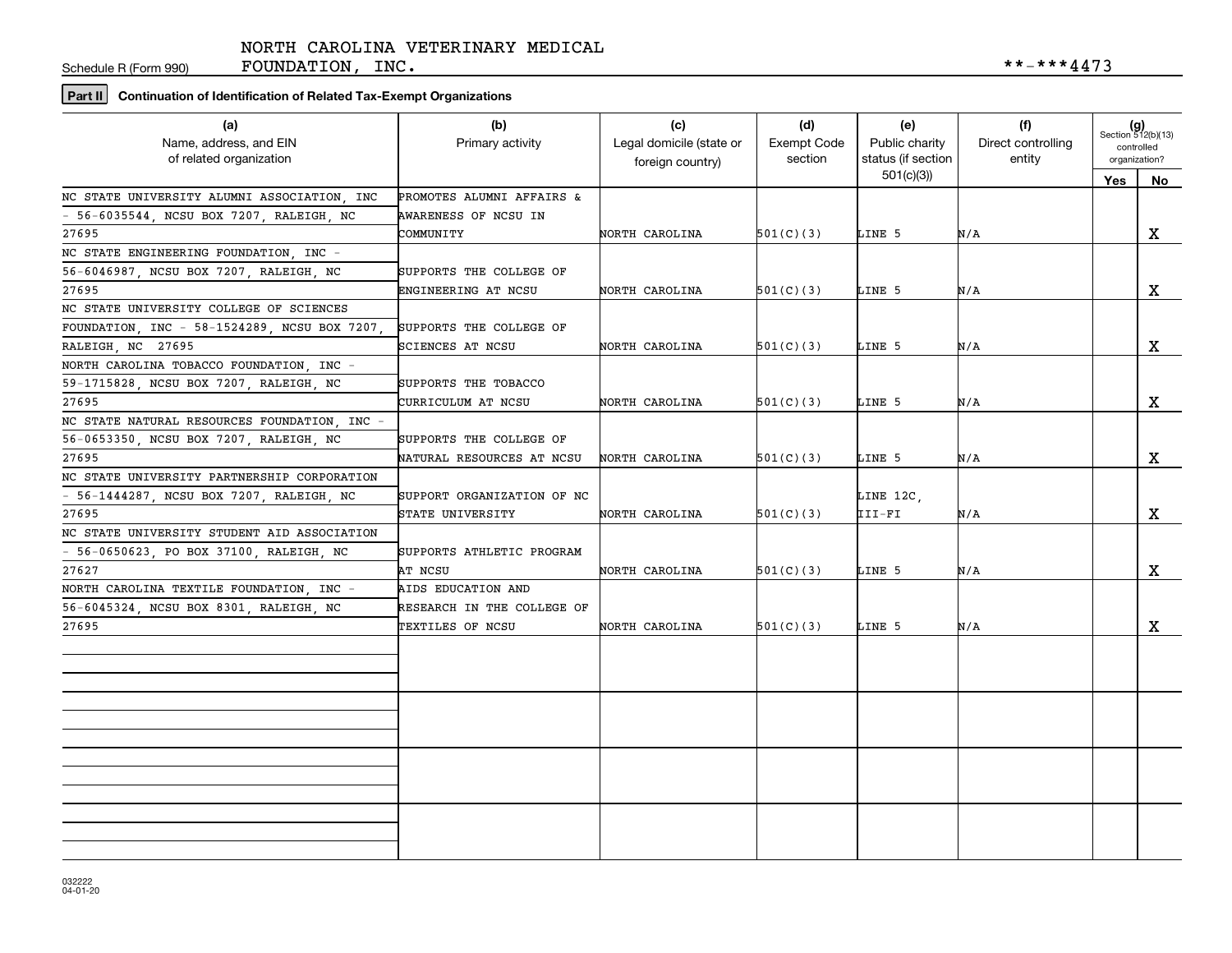#### Schedule R (Form 990) 2020 Page FOUNDATION, INC. \*\*-\*\*\*4473

**2**

**Identification of Related Organizations Taxable as a Partnership.** Complete if the organization answered "Yes" on Form 990, Part IV, line 34, because it had one or more related **Part III** organizations treated as a partnership during the tax year.

| (a)<br>Name, address, and EIN<br>of related organization | (b)<br>(d)<br>(c)<br>Legal<br>domicile<br>Primary activity |                                  | Direct controlling | (e)                                                                                        | (f)<br>Share of total | (g)<br>Share of       |                               | (h)<br>Disproportionate | (i)<br>Code V-UBI                                                | (i) | (k)<br>General or Percentage<br>managing<br>partner?<br>partner? |
|----------------------------------------------------------|------------------------------------------------------------|----------------------------------|--------------------|--------------------------------------------------------------------------------------------|-----------------------|-----------------------|-------------------------------|-------------------------|------------------------------------------------------------------|-----|------------------------------------------------------------------|
|                                                          |                                                            | (state or<br>foreign<br>country) | entity             | Predominant income<br>(related, unrelated,<br>excluded from tax under<br>sections 512-514) | income                | end-of-year<br>assets | allocations?<br>Yes $ $<br>No |                         | amount in box<br>20 of Schedule<br>K-1 (Form 1065) <b>Yes No</b> |     |                                                                  |
|                                                          |                                                            |                                  |                    |                                                                                            |                       |                       |                               |                         |                                                                  |     |                                                                  |
|                                                          |                                                            |                                  |                    |                                                                                            |                       |                       |                               |                         |                                                                  |     |                                                                  |
|                                                          |                                                            |                                  |                    |                                                                                            |                       |                       |                               |                         |                                                                  |     |                                                                  |
|                                                          |                                                            |                                  |                    |                                                                                            |                       |                       |                               |                         |                                                                  |     |                                                                  |
|                                                          |                                                            |                                  |                    |                                                                                            |                       |                       |                               |                         |                                                                  |     |                                                                  |
|                                                          |                                                            |                                  |                    |                                                                                            |                       |                       |                               |                         |                                                                  |     |                                                                  |
|                                                          |                                                            |                                  |                    |                                                                                            |                       |                       |                               |                         |                                                                  |     |                                                                  |
|                                                          |                                                            |                                  |                    |                                                                                            |                       |                       |                               |                         |                                                                  |     |                                                                  |
|                                                          |                                                            |                                  |                    |                                                                                            |                       |                       |                               |                         |                                                                  |     |                                                                  |
|                                                          |                                                            |                                  |                    |                                                                                            |                       |                       |                               |                         |                                                                  |     |                                                                  |

**Identification of Related Organizations Taxable as a Corporation or Trust.** Complete if the organization answered "Yes" on Form 990, Part IV, line 34, because it had one or more related **Part IV** organizations treated as a corporation or trust during the tax year.

| (a)<br>Name, address, and EIN<br>of related organization | (b)<br>Primary activity |                     | (d)<br>Direct controlling<br>entity | (e)<br>Type of entity<br>(C corp, S corp,<br>or trust) | (f)<br>Share of total<br>income | (g)<br>Share of<br>end-of-year<br>assets | (h)<br>Percentage<br>ownership | (i)<br>Section<br>$512(b)(13)$<br>controlled<br>entity? |
|----------------------------------------------------------|-------------------------|---------------------|-------------------------------------|--------------------------------------------------------|---------------------------------|------------------------------------------|--------------------------------|---------------------------------------------------------|
|                                                          |                         | foreign<br>country) |                                     |                                                        |                                 |                                          |                                | Yes   No                                                |
|                                                          |                         |                     | NORTH CAROLINA<br>VETERINARY        |                                                        |                                 |                                          |                                |                                                         |
| CHARITABLE REMAINDER TRUSTS (1)                          | ASSET INVESTMENT        | NC                  | MEDICAL                             | TRUST                                                  |                                 |                                          |                                | $\mathbf X$                                             |
|                                                          |                         |                     |                                     |                                                        |                                 |                                          |                                |                                                         |
|                                                          |                         |                     |                                     |                                                        |                                 |                                          |                                |                                                         |
|                                                          |                         |                     |                                     |                                                        |                                 |                                          |                                |                                                         |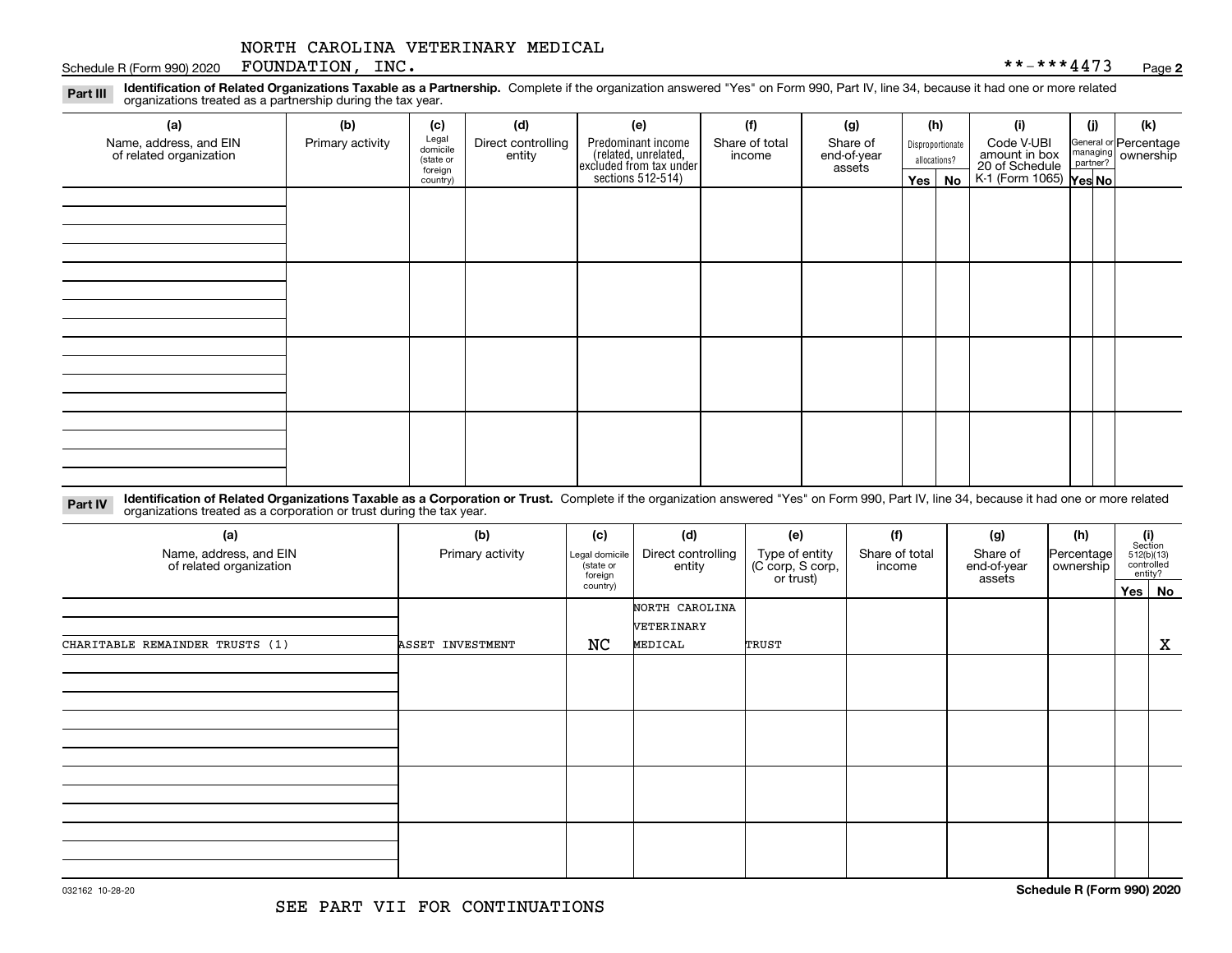Schedule R (Form 990) 2020 Page FOUNDATION, INC. \*\*-\*\*\*4473

|  |  | Part V Transactions With Related Organizations. Complete if the organization answered "Yes" on Form 990, Part IV, line 34, 35b, or 36. |  |
|--|--|----------------------------------------------------------------------------------------------------------------------------------------|--|
|--|--|----------------------------------------------------------------------------------------------------------------------------------------|--|

| Note: Complete line 1 if any entity is listed in Parts II, III, or IV of this schedule.                                                                                                                                        |                | Yes | No |
|--------------------------------------------------------------------------------------------------------------------------------------------------------------------------------------------------------------------------------|----------------|-----|----|
| During the tax year, did the organization engage in any of the following transactions with one or more related organizations listed in Parts II-IV?                                                                            |                |     |    |
| a Receipt of (i) interest, (ii) annuities, (iii) royalties, or (iv) rent from a controlled entity [1] controlled entity [1] controlled entimed to the controlled entity [1] content content content content of (i) interest, ( | 1a             |     | X  |
| b Gift, grant, or capital contribution to related organization(s) manufaction contains and contribution to related organization(s) manufaction contains and contribution to related organization(s) manufaction and contains a | 1 <sub>b</sub> | Χ   |    |
|                                                                                                                                                                                                                                | 1c             | X   |    |
|                                                                                                                                                                                                                                | 1d             |     | x  |
| e Loans or loan quarantees by related organization(s)                                                                                                                                                                          | 1e             |     | X  |
|                                                                                                                                                                                                                                |                |     |    |
| f Dividends from related organization(s) manufactured and contract the contract of the contract of the contract of the contract of the contract of the contract of the contract of the contract of the contract of the contrac | 1f             |     | х  |
| g Sale of assets to related organization(s) www.assettion.com/www.assettion.com/www.assettion.com/www.assettion.com/www.assettion.com/www.assettion.com/www.assettion.com/www.assettion.com/www.assettion.com/www.assettion.co | 1a             |     | X  |
| h Purchase of assets from related organization(s) manufactured and content and content and content and content and content and content and content and content and content and content and content and content and content and | 1h             |     | X  |
|                                                                                                                                                                                                                                | 1i             |     | X  |
|                                                                                                                                                                                                                                | 1i.            |     | X  |
|                                                                                                                                                                                                                                |                |     |    |
|                                                                                                                                                                                                                                | 1k             |     | х  |
| Performance of services or membership or fundraising solicitations for related organization(s)                                                                                                                                 | 11             |     | X  |
| m Performance of services or membership or fundraising solicitations by related organization(s)                                                                                                                                | 1 <sub>m</sub> | X   |    |
|                                                                                                                                                                                                                                | 1n             | X   |    |
|                                                                                                                                                                                                                                | 10             | Χ   |    |
|                                                                                                                                                                                                                                |                |     |    |
| p Reimbursement paid to related organization(s) for expenses [111] and the material content of the set of the set of the set of the set of the set of the set of the set of the set of the set of the set of the set of the se | 1p             | X   |    |
|                                                                                                                                                                                                                                | 1a             | х   |    |
|                                                                                                                                                                                                                                |                |     |    |
|                                                                                                                                                                                                                                | 1r             | х   |    |
|                                                                                                                                                                                                                                | 1s             |     | X  |

**2**If the answer to any of the above is "Yes," see the instructions for information on who must complete this line, including covered relationships and transaction thresholds. **(a) (b) (c) (d) (1)(2)(3) (4) (5) (6)**Name of related organization  $\vert$  Transaction type (a-s) Amount involved letter are method of determining amount involved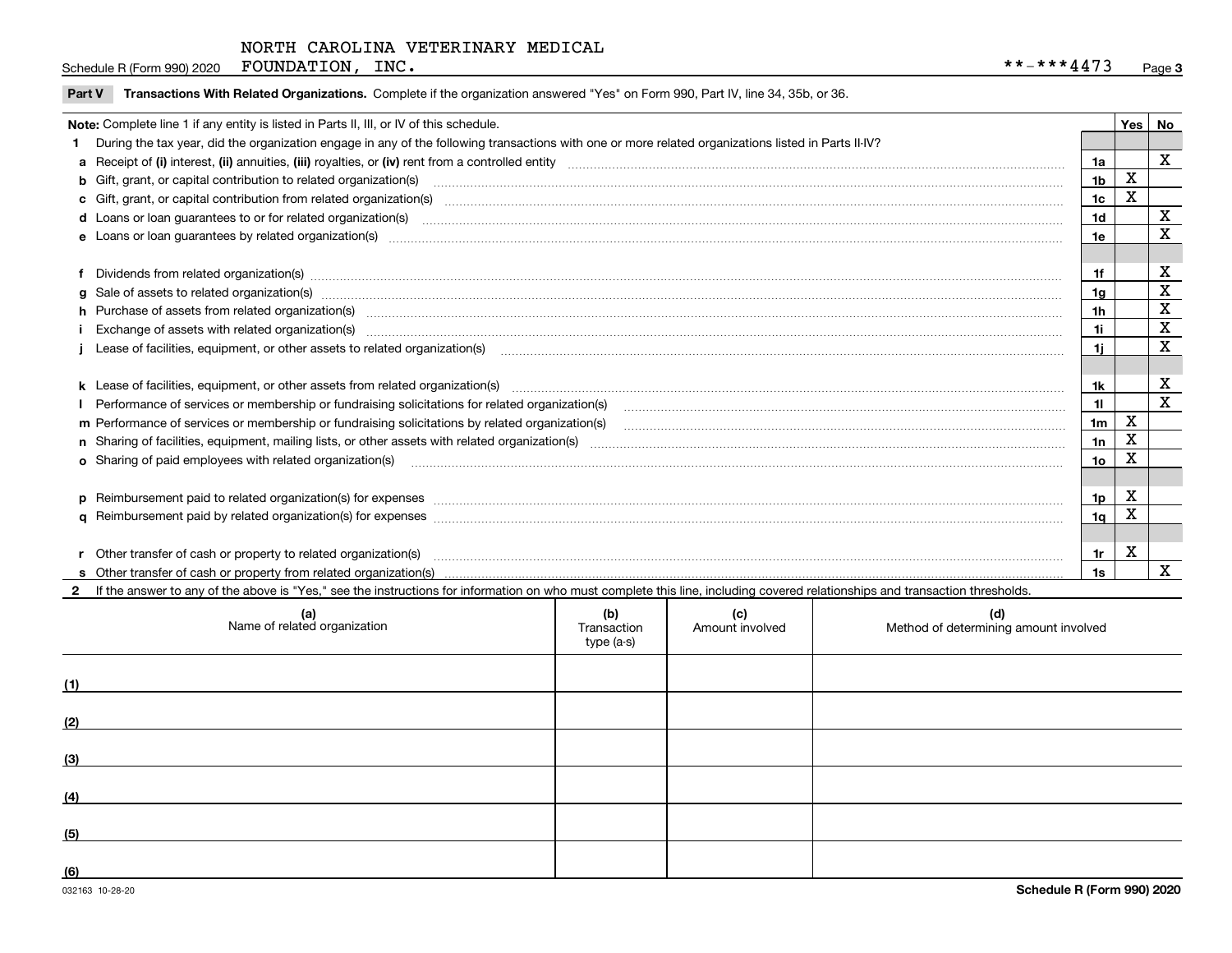Schedule R (Form 990) 2020 Page FOUNDATION, INC. \*\*-\*\*\*4473

#### **Part VI Unrelated Organizations Taxable as a Partnership. Complete if the organization answered "Yes" on Form 990, Part IV, line 37.**

Provide the following information for each entity taxed as a partnership through which the organization conducted more than five percent of its activities (measured by total assets or gross revenue) that was not a related organization. See instructions regarding exclusion for certain investment partnerships.

| ັ                      | ັ<br>ັ           |                   |                                                                                            |                                      |          |  |             |                                       |                                                                                                                                       |       |     |  |
|------------------------|------------------|-------------------|--------------------------------------------------------------------------------------------|--------------------------------------|----------|--|-------------|---------------------------------------|---------------------------------------------------------------------------------------------------------------------------------------|-------|-----|--|
| (a)                    | (b)              | (c)               | (d)                                                                                        | (e)<br>Are all                       | (f)      |  | (g)         | (h)                                   | (i)                                                                                                                                   | (i)   | (k) |  |
| Name, address, and EIN | Primary activity | Legal domicile    | Predominant income<br>(related, unrelated,<br>excluded from tax under<br>sections 512-514) | partners sec.<br>501(c)(3)<br>orgs.? | Share of |  | Share of    | Dispropor-<br>tionate<br>allocations? | Code V-UBI<br>  amount in box 20 managing<br>  of Schedule K-1 partner? ownership<br>  of Schedule K-1 partner? ownership<br>  Yes No |       |     |  |
| of entity              |                  | (state or foreign |                                                                                            |                                      | total    |  | end-of-year |                                       |                                                                                                                                       |       |     |  |
|                        |                  | country)          |                                                                                            | Yes No                               | income   |  | assets      | Yes No                                |                                                                                                                                       | YesNO |     |  |
|                        |                  |                   |                                                                                            |                                      |          |  |             |                                       |                                                                                                                                       |       |     |  |
|                        |                  |                   |                                                                                            |                                      |          |  |             |                                       |                                                                                                                                       |       |     |  |
|                        |                  |                   |                                                                                            |                                      |          |  |             |                                       |                                                                                                                                       |       |     |  |
|                        |                  |                   |                                                                                            |                                      |          |  |             |                                       |                                                                                                                                       |       |     |  |
|                        |                  |                   |                                                                                            |                                      |          |  |             |                                       |                                                                                                                                       |       |     |  |
|                        |                  |                   |                                                                                            |                                      |          |  |             |                                       |                                                                                                                                       |       |     |  |
|                        |                  |                   |                                                                                            |                                      |          |  |             |                                       |                                                                                                                                       |       |     |  |
|                        |                  |                   |                                                                                            |                                      |          |  |             |                                       |                                                                                                                                       |       |     |  |
|                        |                  |                   |                                                                                            |                                      |          |  |             |                                       |                                                                                                                                       |       |     |  |
|                        |                  |                   |                                                                                            |                                      |          |  |             |                                       |                                                                                                                                       |       |     |  |
|                        |                  |                   |                                                                                            |                                      |          |  |             |                                       |                                                                                                                                       |       |     |  |
|                        |                  |                   |                                                                                            |                                      |          |  |             |                                       |                                                                                                                                       |       |     |  |
|                        |                  |                   |                                                                                            |                                      |          |  |             |                                       |                                                                                                                                       |       |     |  |
|                        |                  |                   |                                                                                            |                                      |          |  |             |                                       |                                                                                                                                       |       |     |  |
|                        |                  |                   |                                                                                            |                                      |          |  |             |                                       |                                                                                                                                       |       |     |  |
|                        |                  |                   |                                                                                            |                                      |          |  |             |                                       |                                                                                                                                       |       |     |  |
|                        |                  |                   |                                                                                            |                                      |          |  |             |                                       |                                                                                                                                       |       |     |  |
|                        |                  |                   |                                                                                            |                                      |          |  |             |                                       |                                                                                                                                       |       |     |  |
|                        |                  |                   |                                                                                            |                                      |          |  |             |                                       |                                                                                                                                       |       |     |  |
|                        |                  |                   |                                                                                            |                                      |          |  |             |                                       |                                                                                                                                       |       |     |  |
|                        |                  |                   |                                                                                            |                                      |          |  |             |                                       |                                                                                                                                       |       |     |  |
|                        |                  |                   |                                                                                            |                                      |          |  |             |                                       |                                                                                                                                       |       |     |  |
|                        |                  |                   |                                                                                            |                                      |          |  |             |                                       |                                                                                                                                       |       |     |  |
|                        |                  |                   |                                                                                            |                                      |          |  |             |                                       |                                                                                                                                       |       |     |  |
|                        |                  |                   |                                                                                            |                                      |          |  |             |                                       |                                                                                                                                       |       |     |  |
|                        |                  |                   |                                                                                            |                                      |          |  |             |                                       |                                                                                                                                       |       |     |  |
|                        |                  |                   |                                                                                            |                                      |          |  |             |                                       |                                                                                                                                       |       |     |  |
|                        |                  |                   |                                                                                            |                                      |          |  |             |                                       |                                                                                                                                       |       |     |  |
|                        |                  |                   |                                                                                            |                                      |          |  |             |                                       |                                                                                                                                       |       |     |  |
|                        |                  |                   |                                                                                            |                                      |          |  |             |                                       |                                                                                                                                       |       |     |  |
|                        |                  |                   |                                                                                            |                                      |          |  |             |                                       |                                                                                                                                       |       |     |  |
|                        |                  |                   |                                                                                            |                                      |          |  |             |                                       |                                                                                                                                       |       |     |  |
|                        |                  |                   |                                                                                            |                                      |          |  |             |                                       |                                                                                                                                       |       |     |  |
|                        |                  |                   |                                                                                            |                                      |          |  |             |                                       |                                                                                                                                       |       |     |  |
|                        |                  |                   |                                                                                            |                                      |          |  |             |                                       |                                                                                                                                       |       |     |  |

**Schedule R (Form 990) 2020**